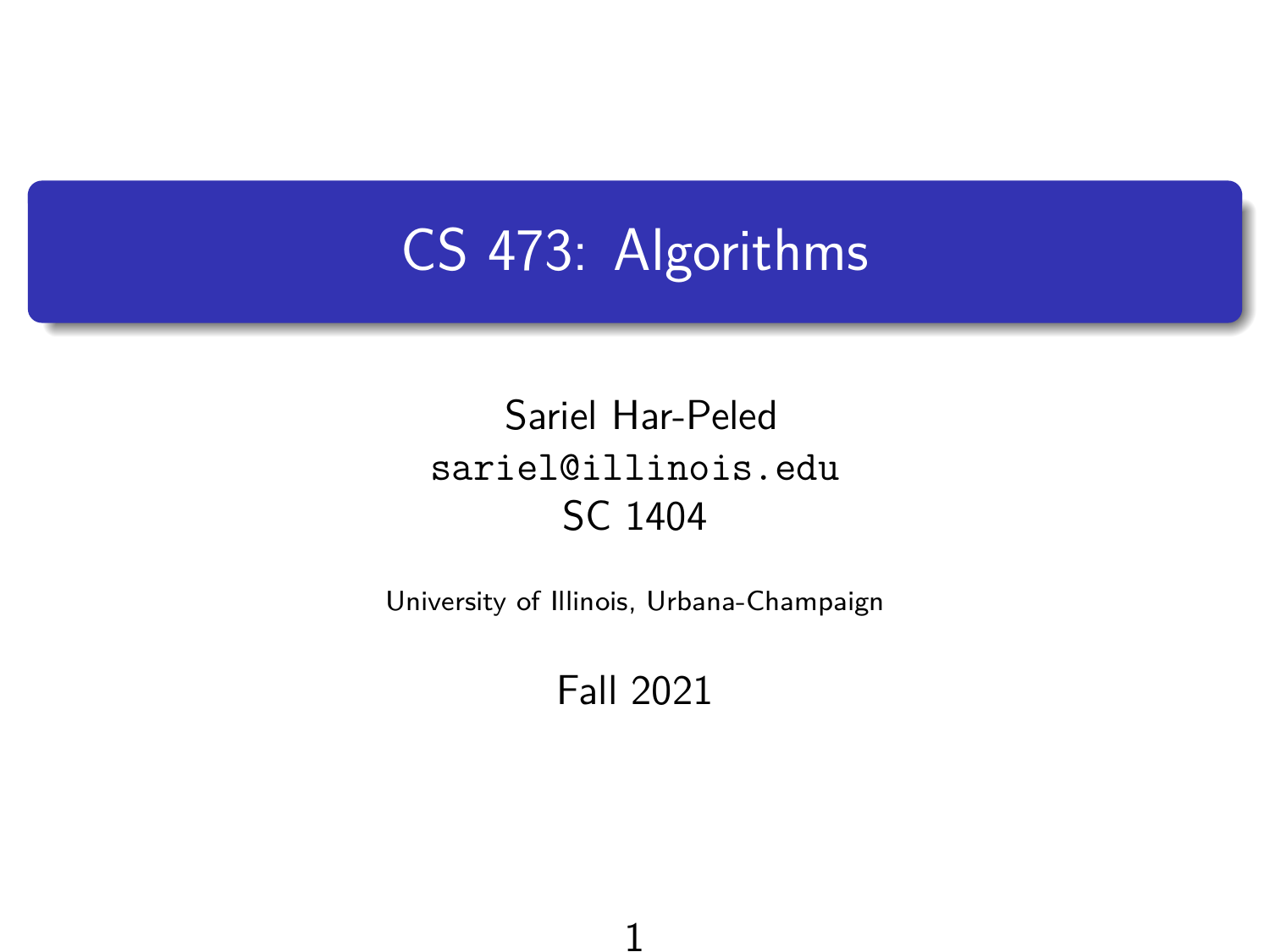Algorithms CS 473, Fall 2021

# **Administrivia, Introduction**

2

Lecture 1 Tuesday, August 24, 2021

<sup>L</sup>ATEXed: August 26, 2021 12:26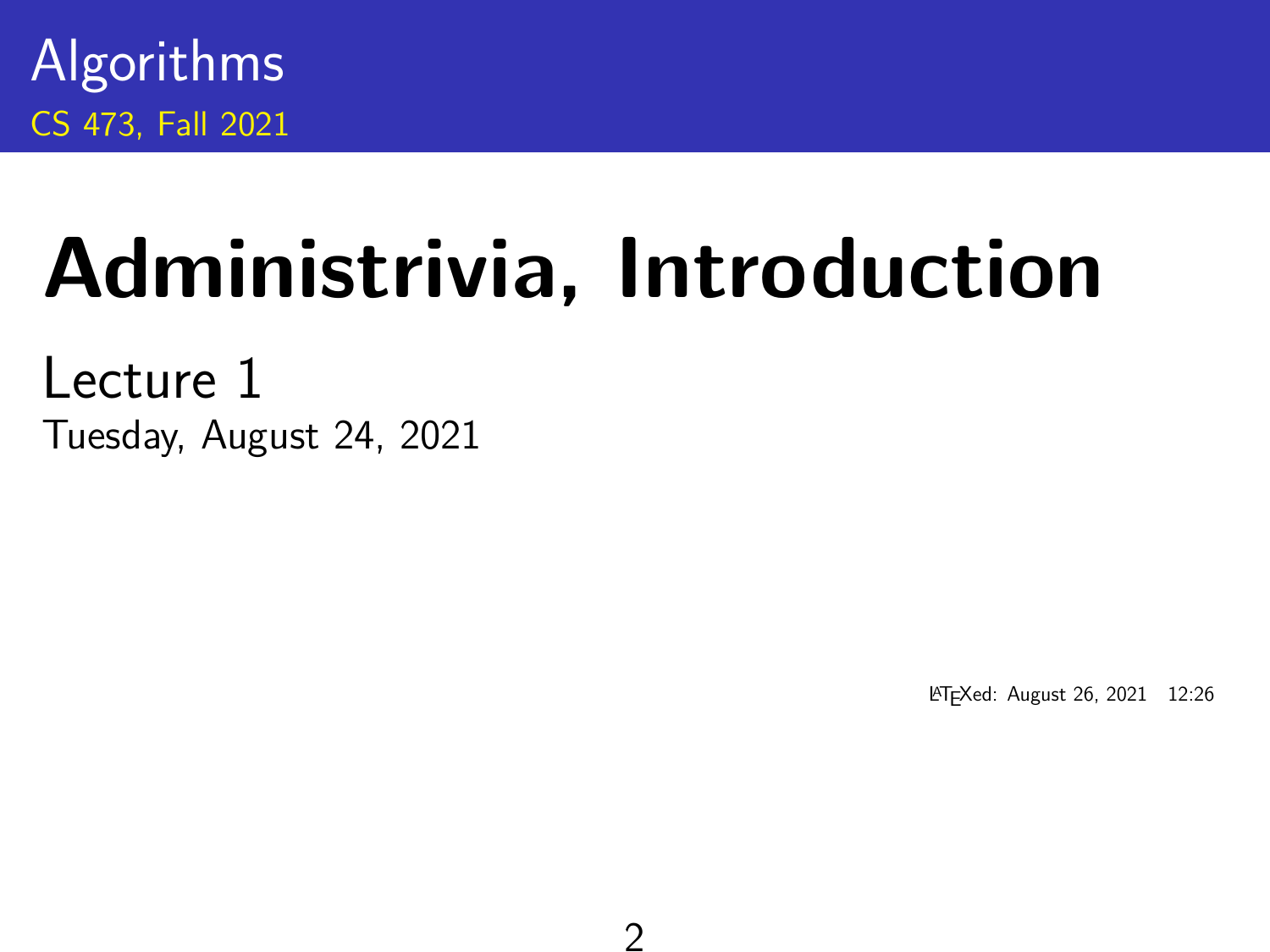## The word "algorithm" comes from...

Muhammad ibn Musa al-Khwarizmi 780-850 AD The word "algebra" is taken from the title of one of his books.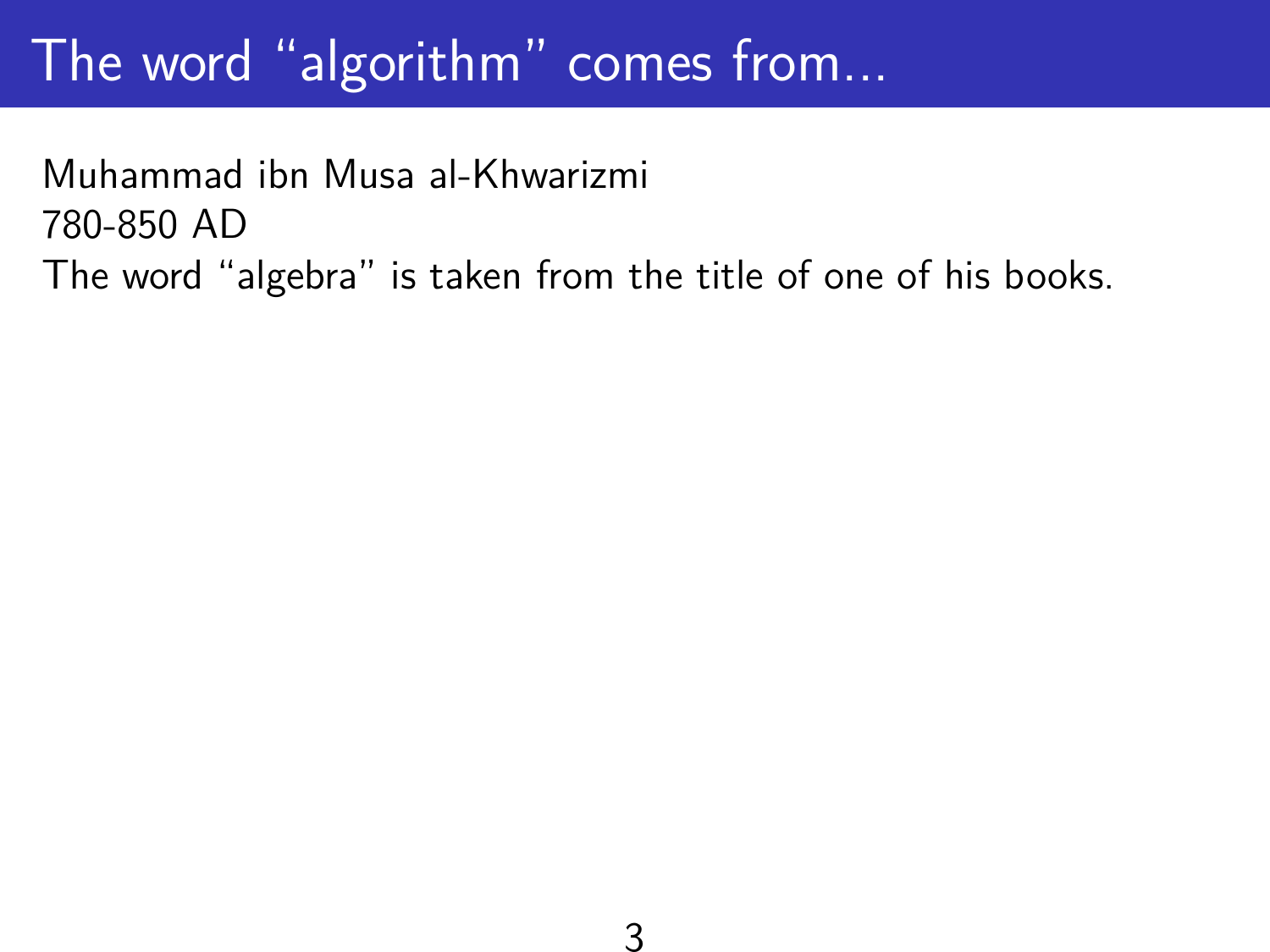# <span id="page-3-0"></span>Part I

# [Administrivia](#page-3-0)

4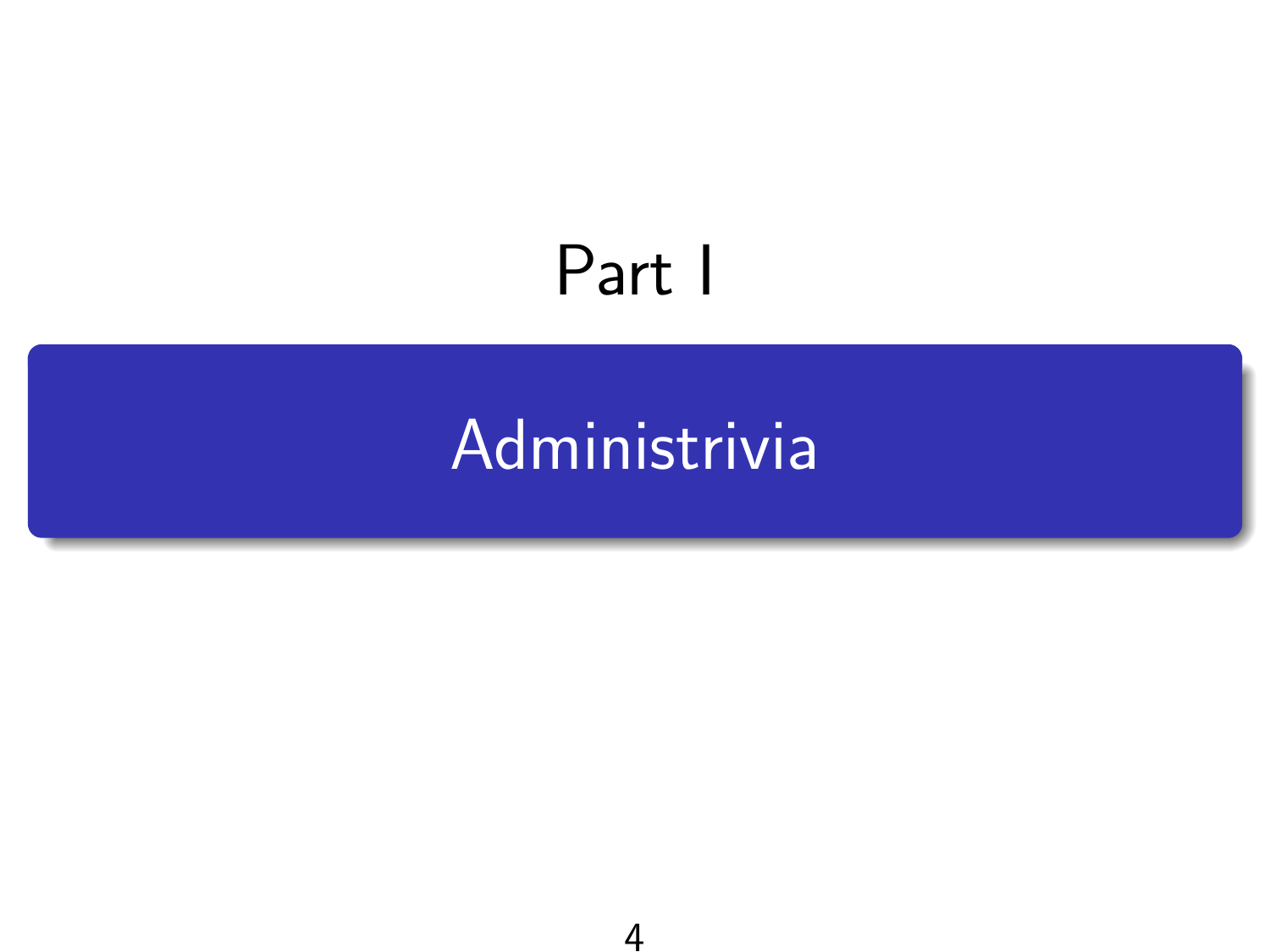## Instructional Staff

#### **1** Instructor:

- Sariel Har-Peled (sariel)
- <sup>2</sup> Co-instructor: Bhaskar Ray Chaudhury
- **3** Teaching Assistants:

**O** Pooja Kulkarni

- <sup>4</sup> <https://courses.engr.illinois.edu/cs473/fa2021/>
- **5 Office hours: See course webpage**
- **6** Email: See course webpage
- **7 Tools**: Campuswire, gradescope, zoom.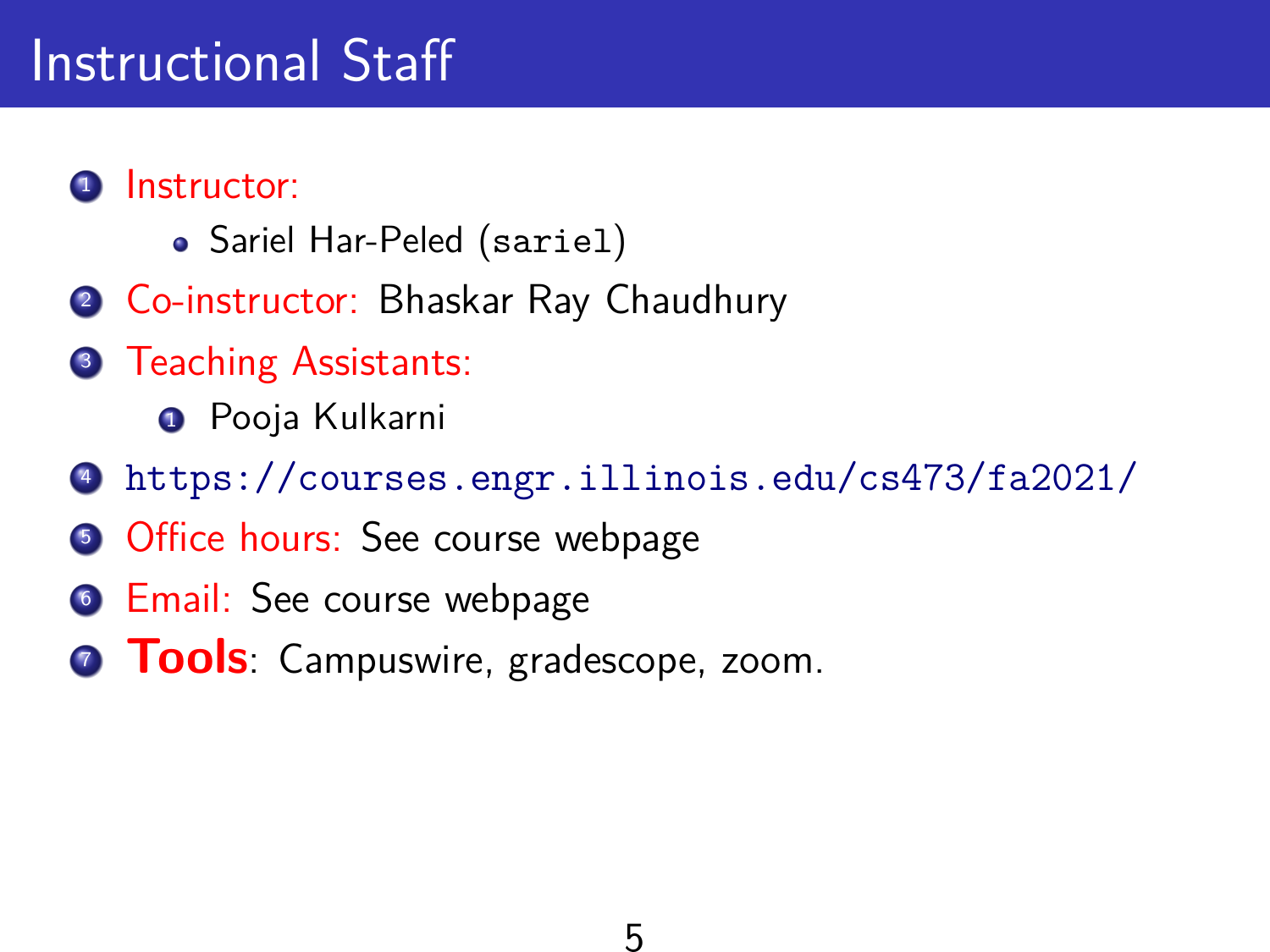### Online resources

#### **1** Webpage:

<https://courses.engr.illinois.edu/cs473/fa2021/> General information, homeworks, etc.

- <sup>2</sup> Online questions/announcements: Piazza Online discussions, etc.
- <sup>3</sup> Gradescope: Submission of homeworks.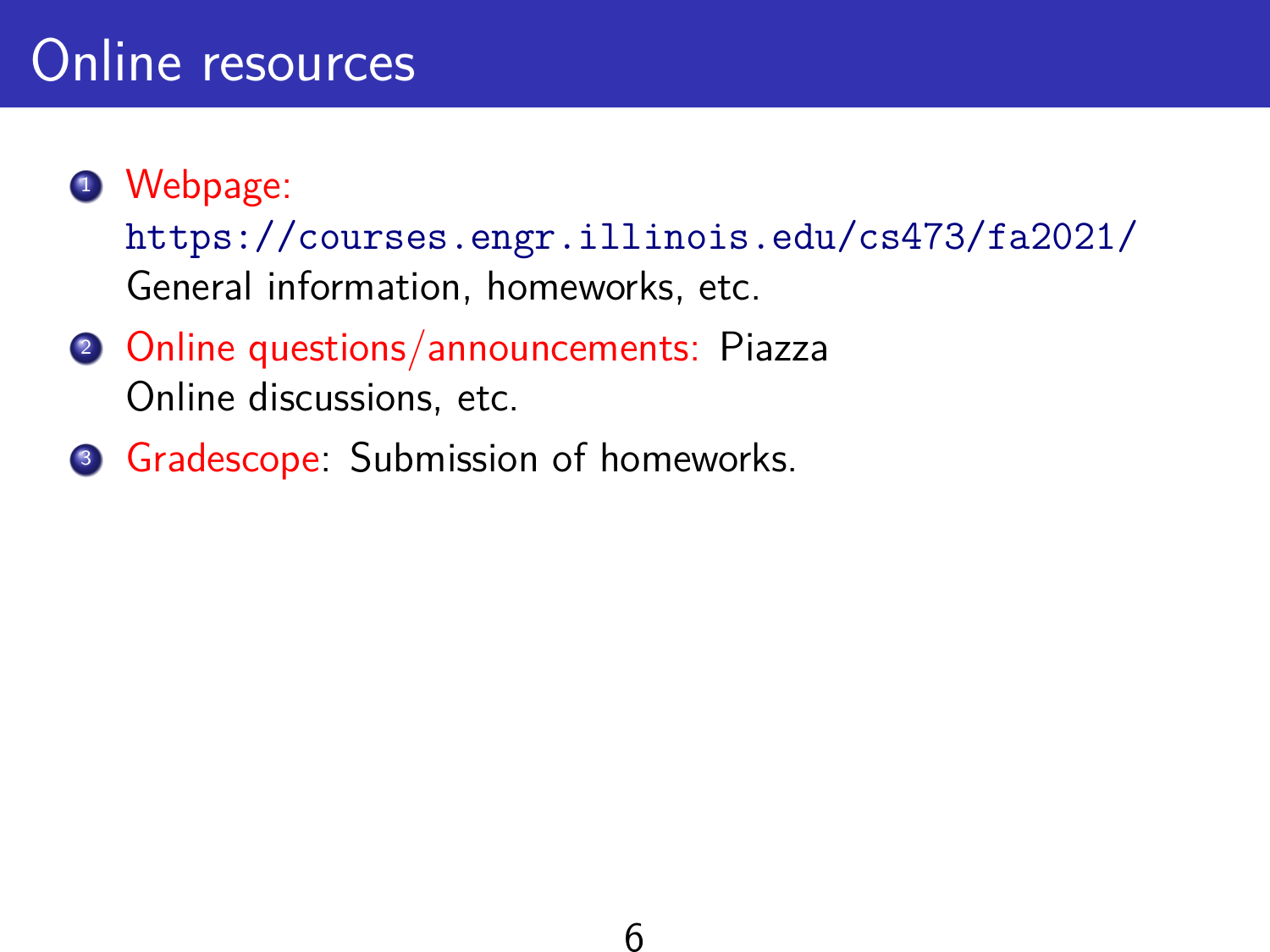### **Textbooks**

- <sup>1</sup> Prerequisites: CS 173 (discrete math), CS 225 (data structures) and CS 373 (theory of computation)
- <sup>2</sup> Recommended books:
	- **•** Algorithms by Dasgupta, Papadimitriou & Vazirani. Available online for free!
	- **2** Algorithm Design by Kleinberg & Tardos
- <sup>3</sup> Lecture notes: Available on the web-page before/during/after every class.
- **4 Additional References** 
	- <sup>1</sup> Previous class notes of Jeff Erickson, Sariel Har-Peled and the instructor.
	- **2** Introduction to Algorithms: Cormen, Leiserson, Rivest, Stein.
	- <sup>3</sup> Computers and Intractability: Garey and Johnson.

7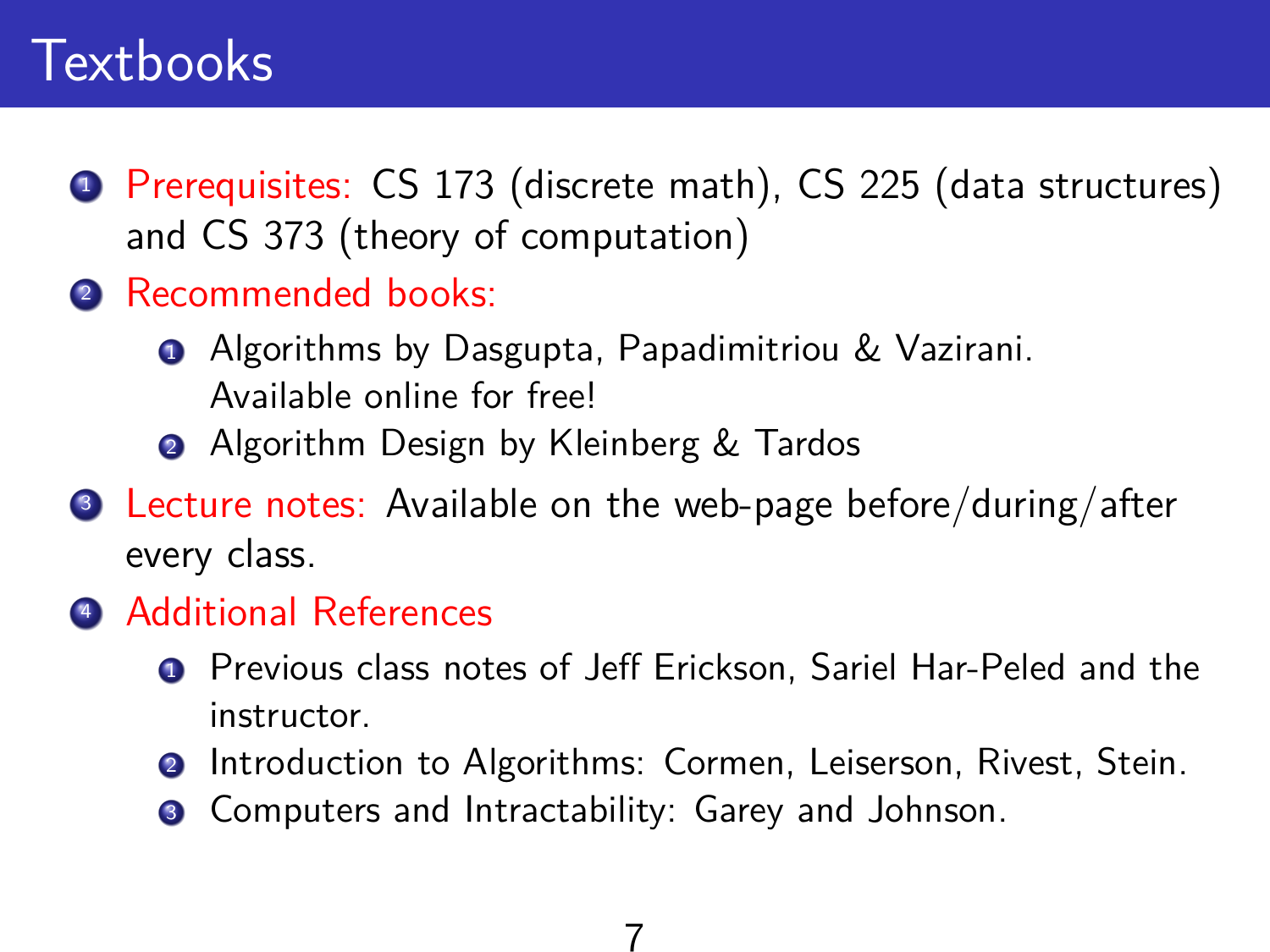### Recorded lectures from previous semester

Lectures of previous course are pre-recorded in small chunks. Might be useful in reviewing stuff...

[https://courses.engr.illinois.edu/cs374/fa2020/lec\\_prerec/](https://courses.engr.illinois.edu/cs374/fa2020/lec_prerec/)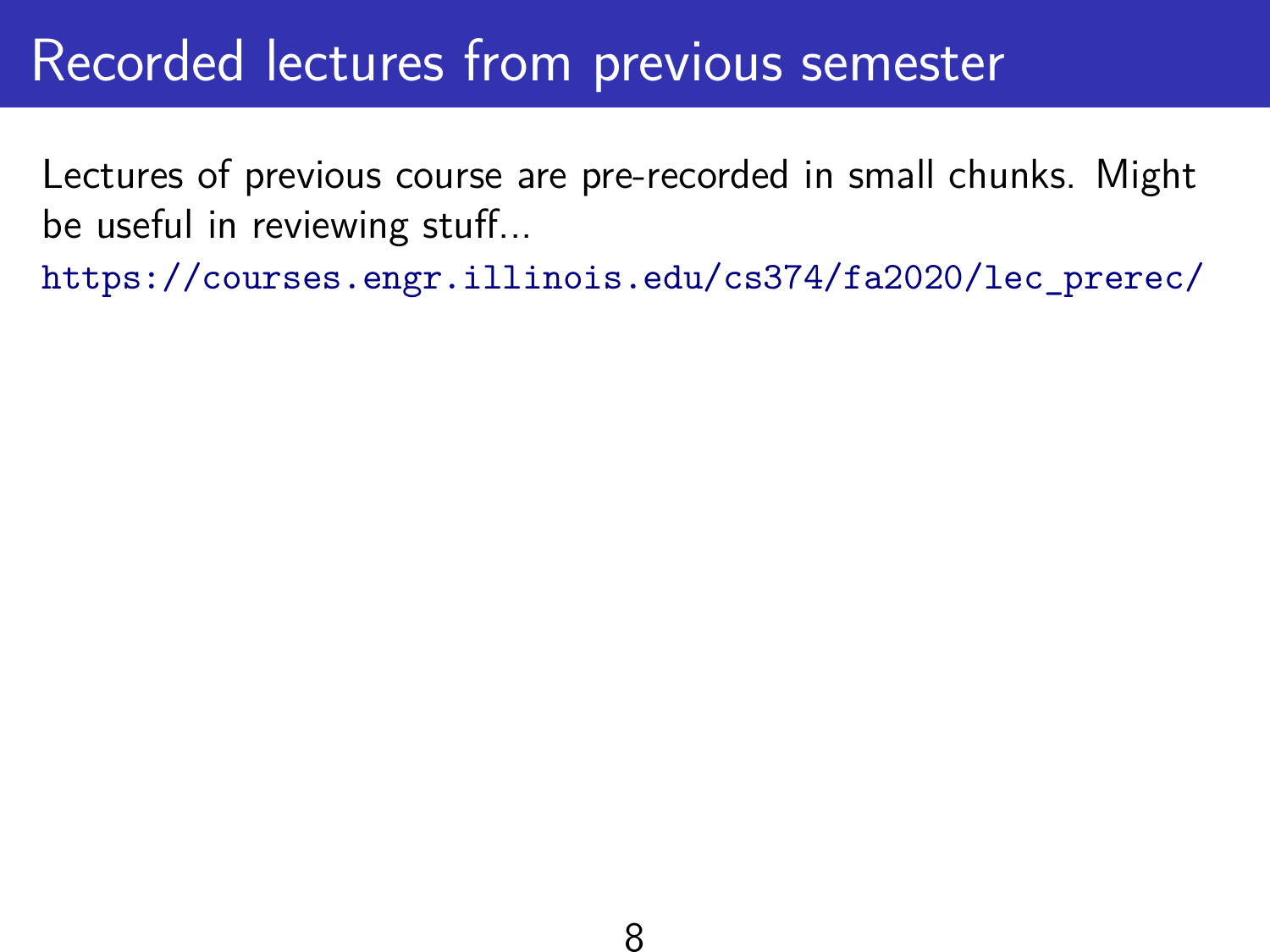## **Prerequisites**

- - 1 Asymptotic notation: **O**(), Ω(), **o**().
	- 2 Discrete Structures: sets, functions, relations, equivalence classes, partial orders, trees, graphs
	- Logic: predicate logic, boolean algebra
	- Proofs: by induction, by contradiction
- 5 Basic sums and recurrences: sum of a geometric series, unrolling of recurrences, basic calculus
- 6 Data Structures: arrays, multi-dimensional arrays, linked lists, trees, balanced search trees, heaps
- Abstract Data Types: lists, stacks, queues, dictionaries, priority queues
- 8 Algorithms: sorting (merge, quick, insertion), pre/post/in order traversal of trees, depth/breadth first search of trees (maybe graphs)
- Basic analysis of algorithms: loops and nested loops, deriving recurrences from a recursive program
- 10 Concepts from Theory of Computation: languages, automata, Turing machine, undecidability, non-determinism

9

- **11** Programming: in some general purpose language
- 12 Elementary Discrete Probability: event, random variable, independence
	- Mathematical maturity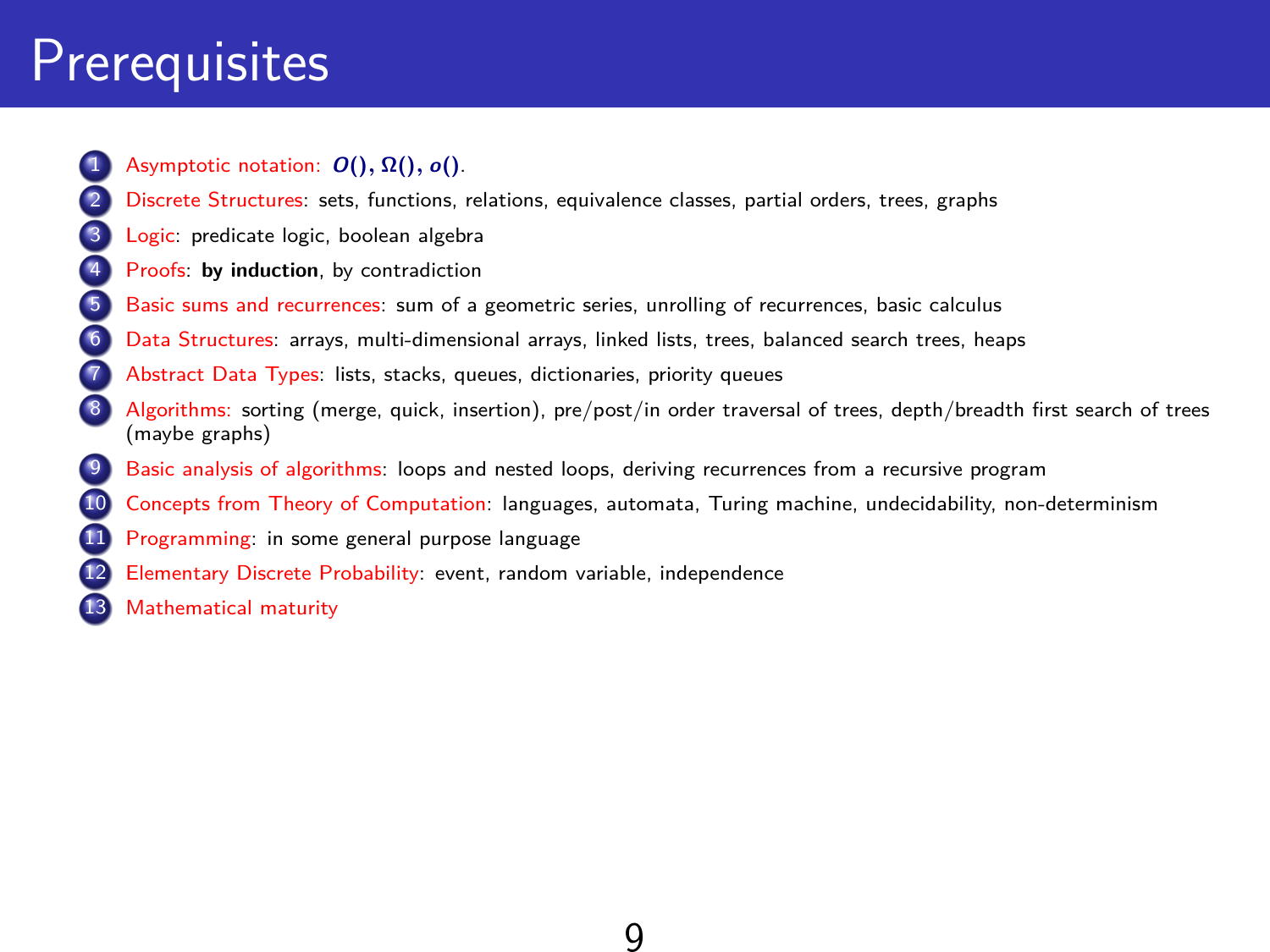# Grading Policy: Overview

- **1** Homeworks: 20%.
- 2 2 Midterm(s): 25% each.
- <sup>3</sup> Final: 30% (covers the full course content).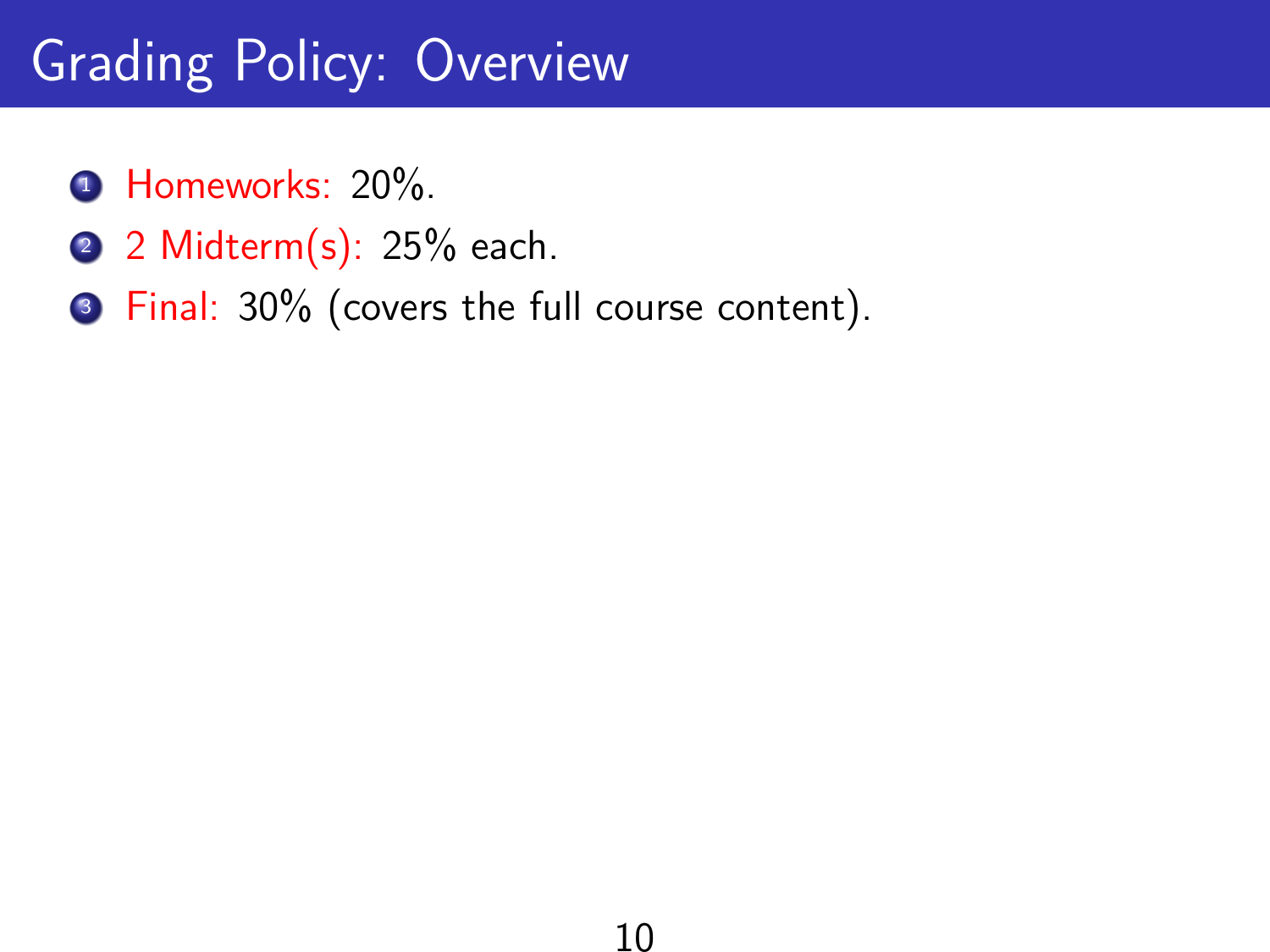### Homeworks

- **1** One homework every week.
- **2** Homeworks can be worked on in groups of up to 3 and each group submits one written solution (except Homework 0).

11

<sup>3</sup> Purpose of homeworks to prepare you for the exams.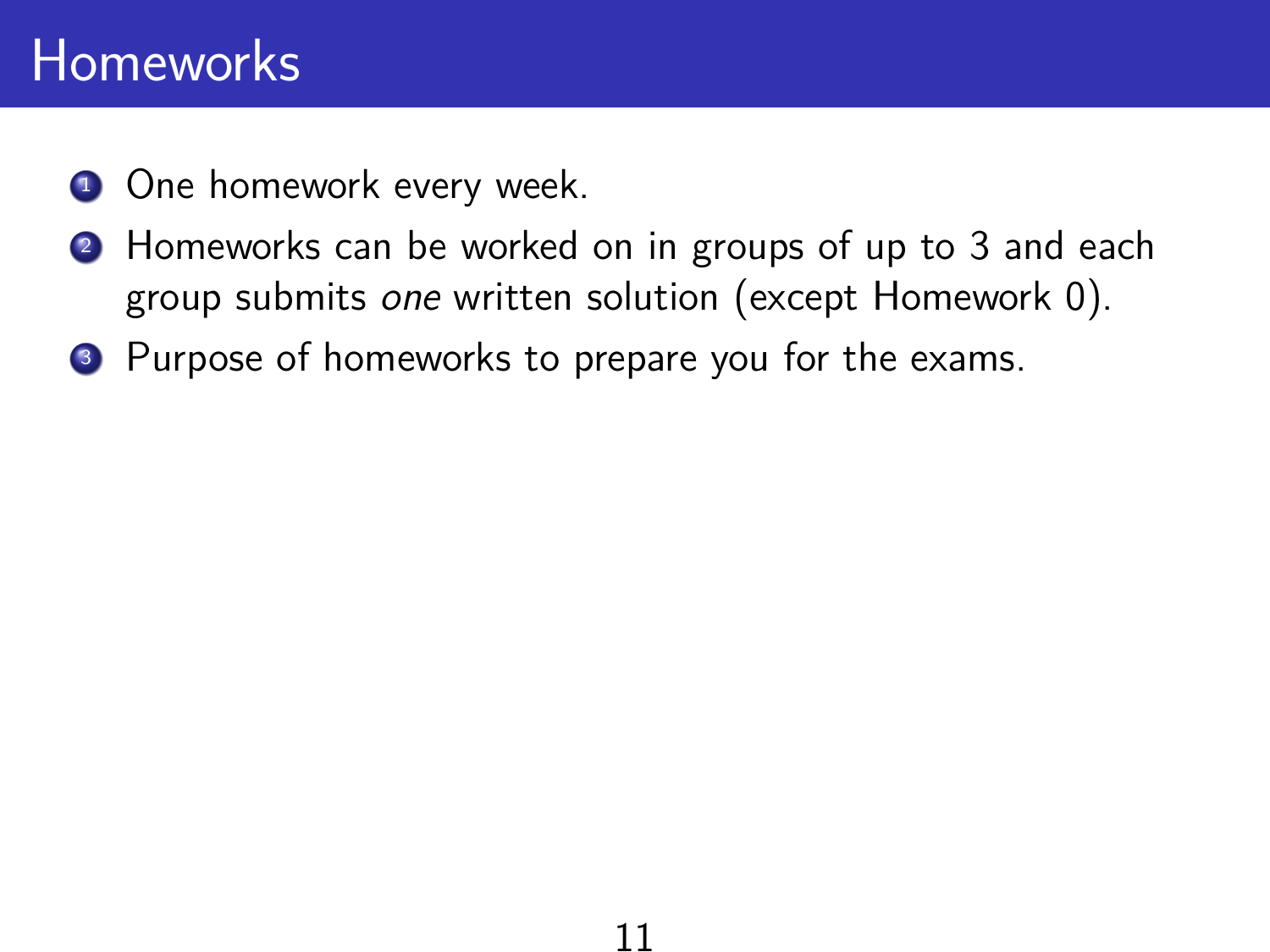## More on Homeworks

- <sup>1</sup> No extensions or late homeworks accepted.
- <sup>2</sup> To compensate, the homework with the least score will be dropped in calculating the homework average.
- <sup>3</sup> Important: Read homework FAQ/instructions on website.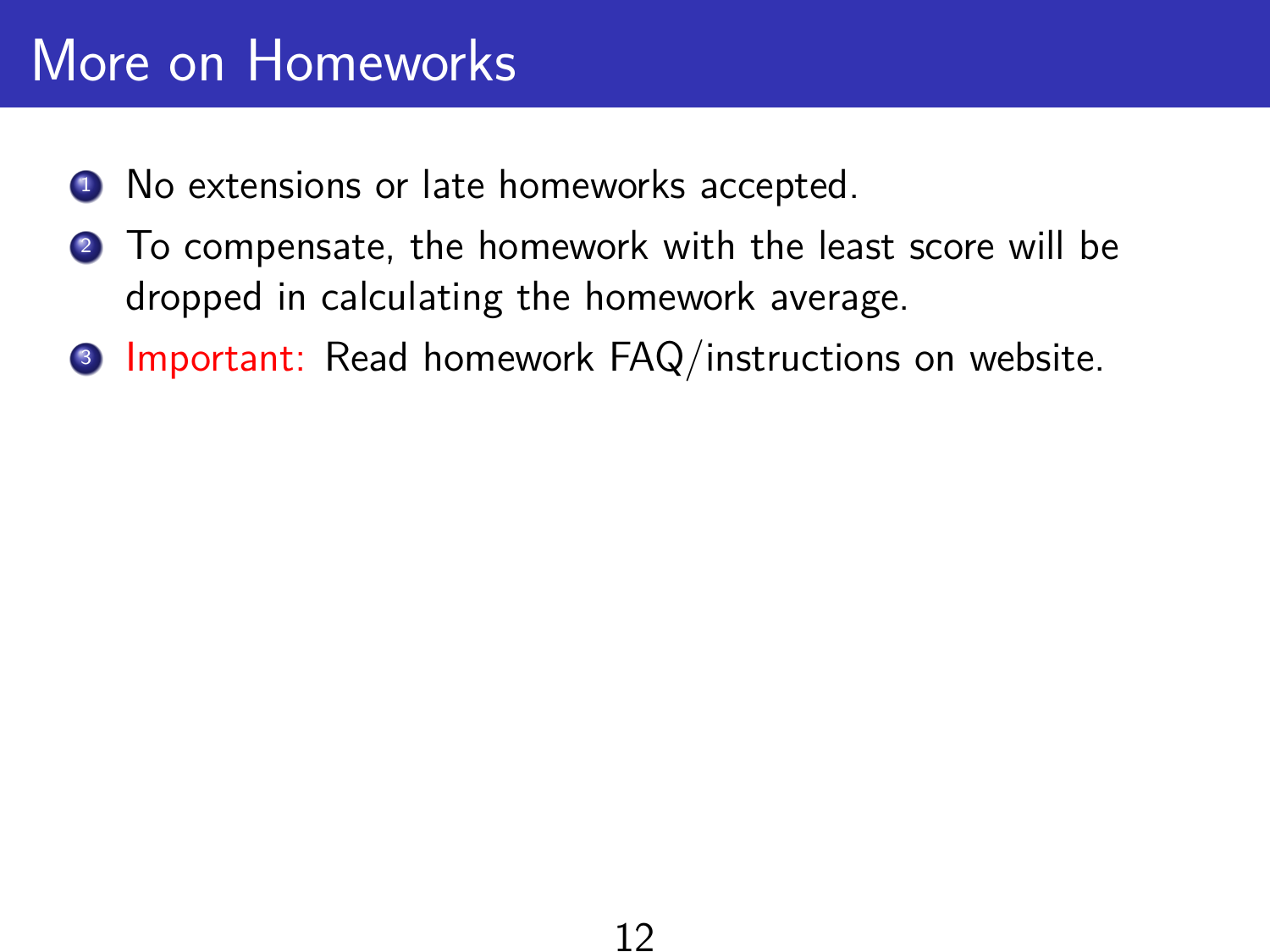### Advice

- Attend lectures, please ask plenty of questions.
- Don't skip homework and don't copy homework solutions.
- **3** Study regularly and keep up with the course.
- Ask for help promptly. Make use of office hours.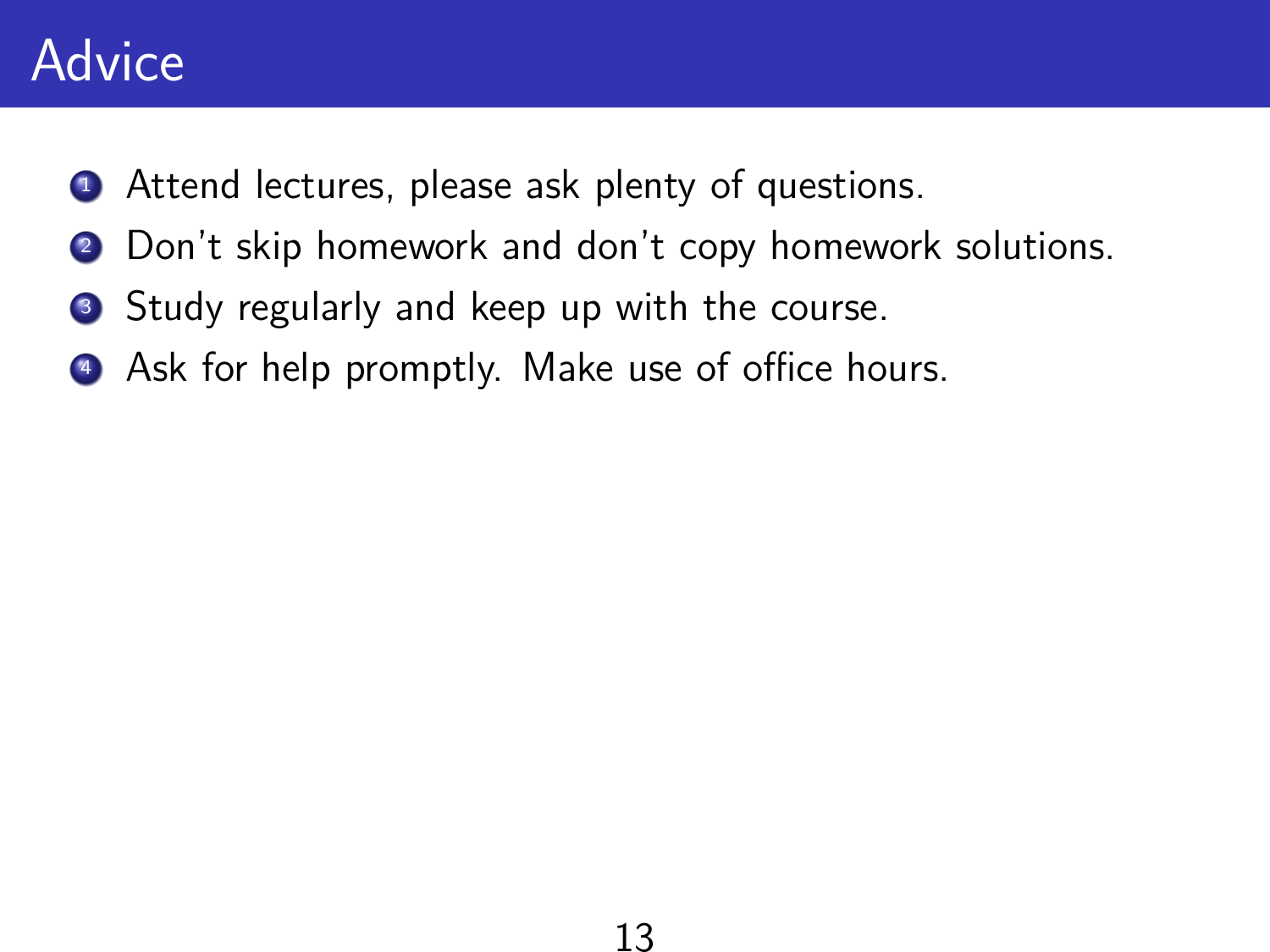#### **Homeworks**

**1** Homework 1 is posted on the class website. Quiz 0 available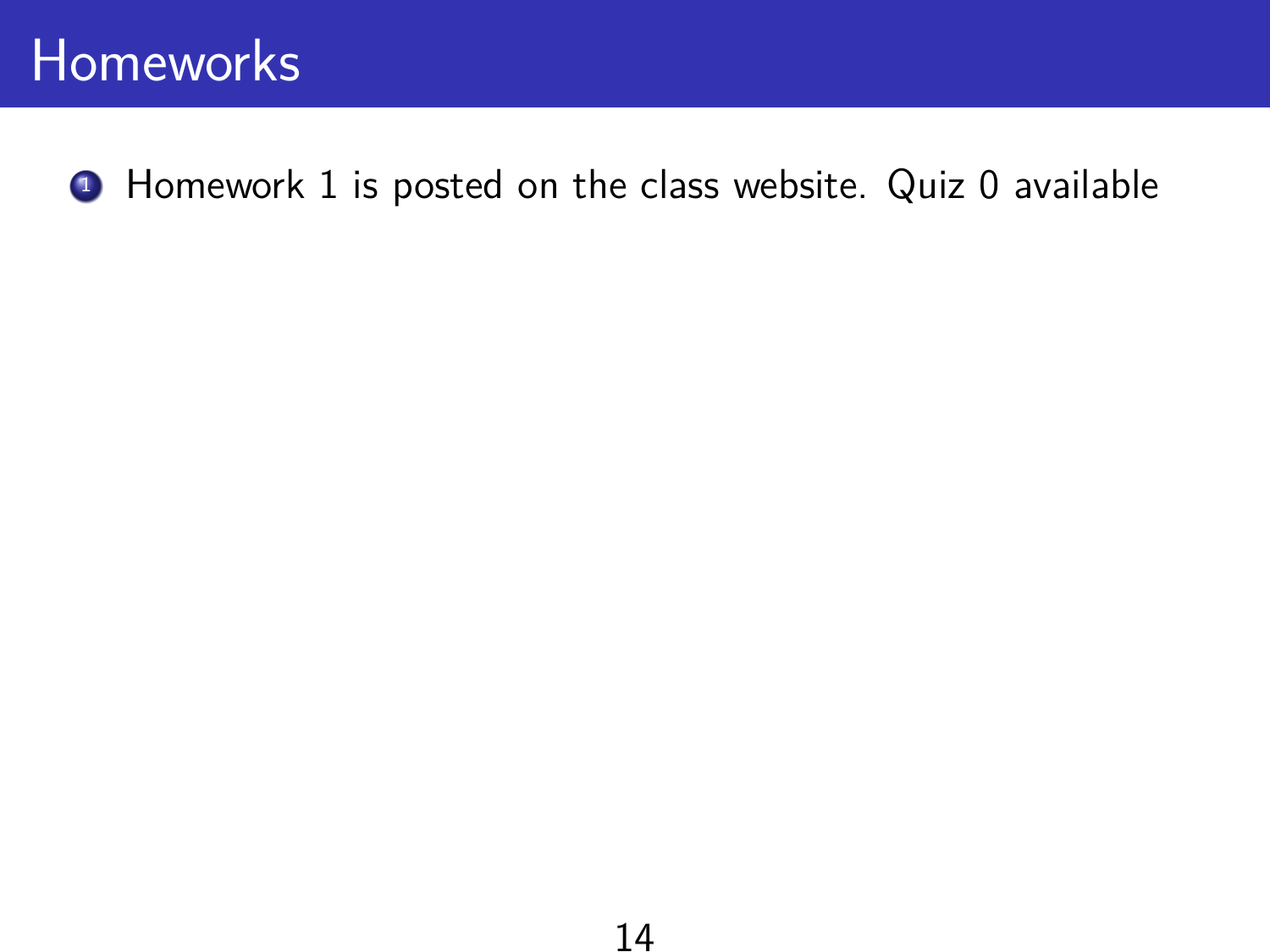### Due warning

- **1** Challenging class.
- <sup>2</sup> Material is difficult.
- <sup>3</sup> Too much material, too little time.
- **4** Feel dazed and confused.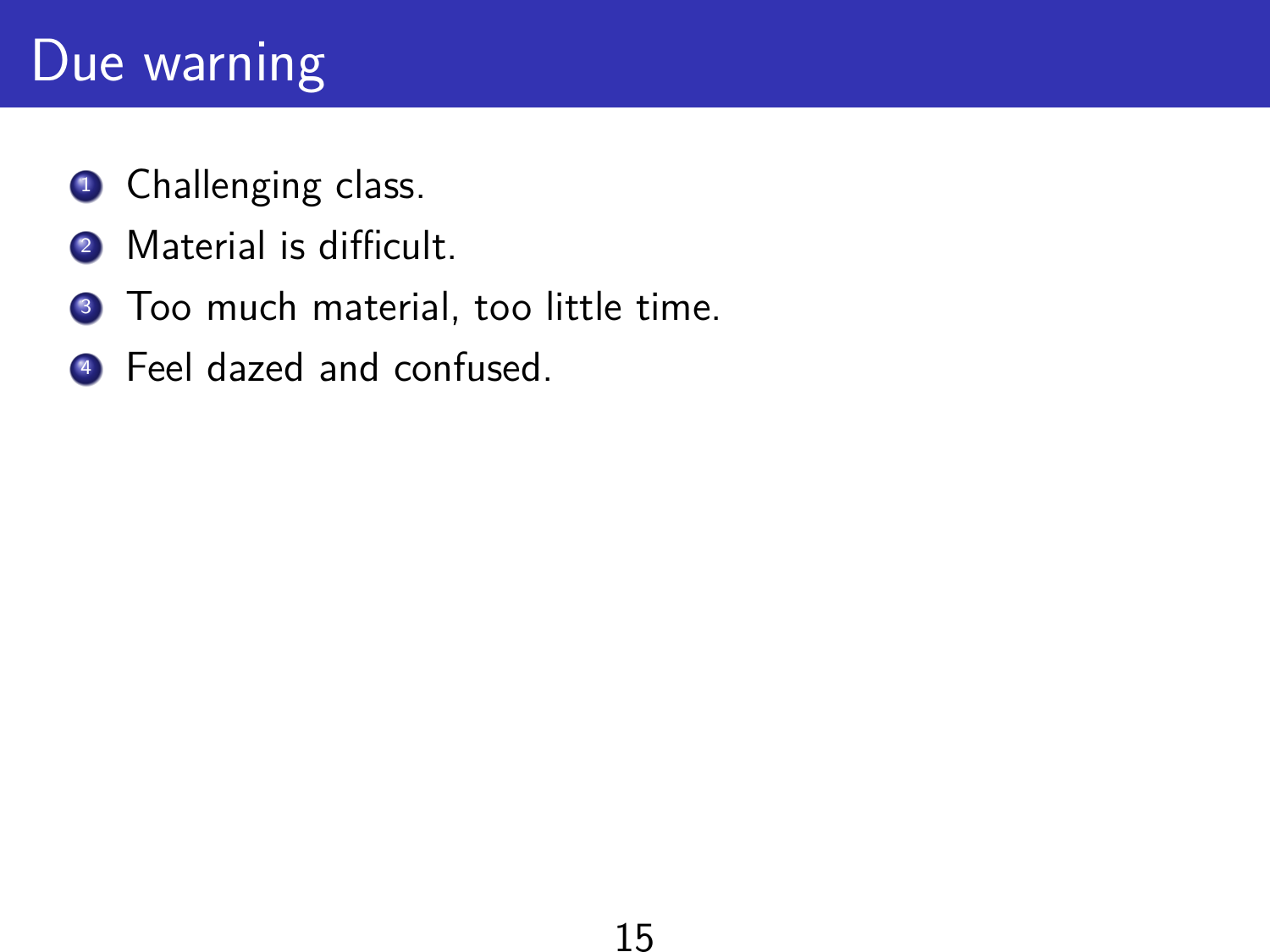# Part II

# <span id="page-15-0"></span>[Course Goals and Overview](#page-15-0)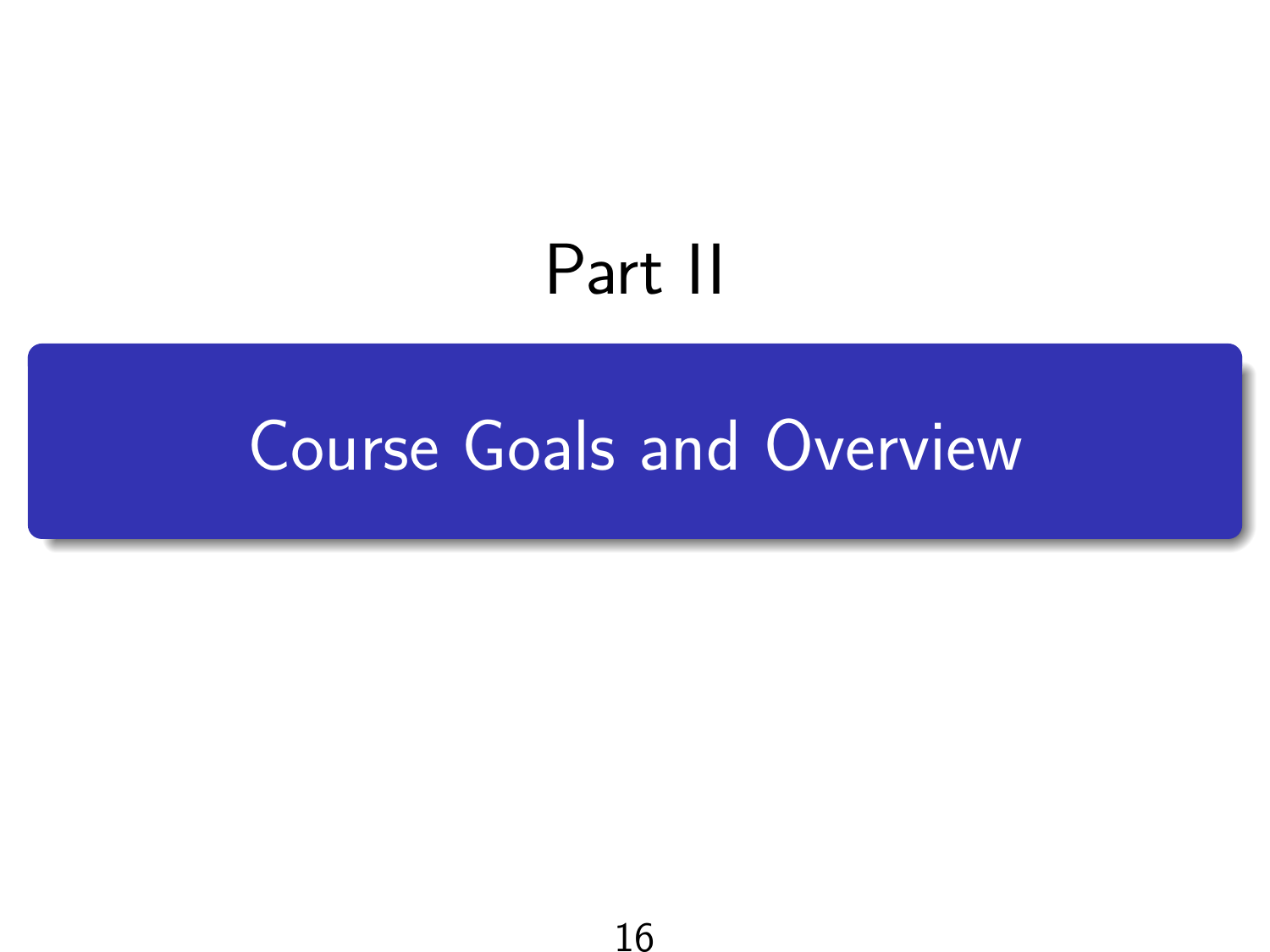### What we want

#### **1** Modeling.

- 2 Algorithmic problem solving/thinking.
- <sup>3</sup> Reductions.
- <sup>4</sup> Know that you don't know.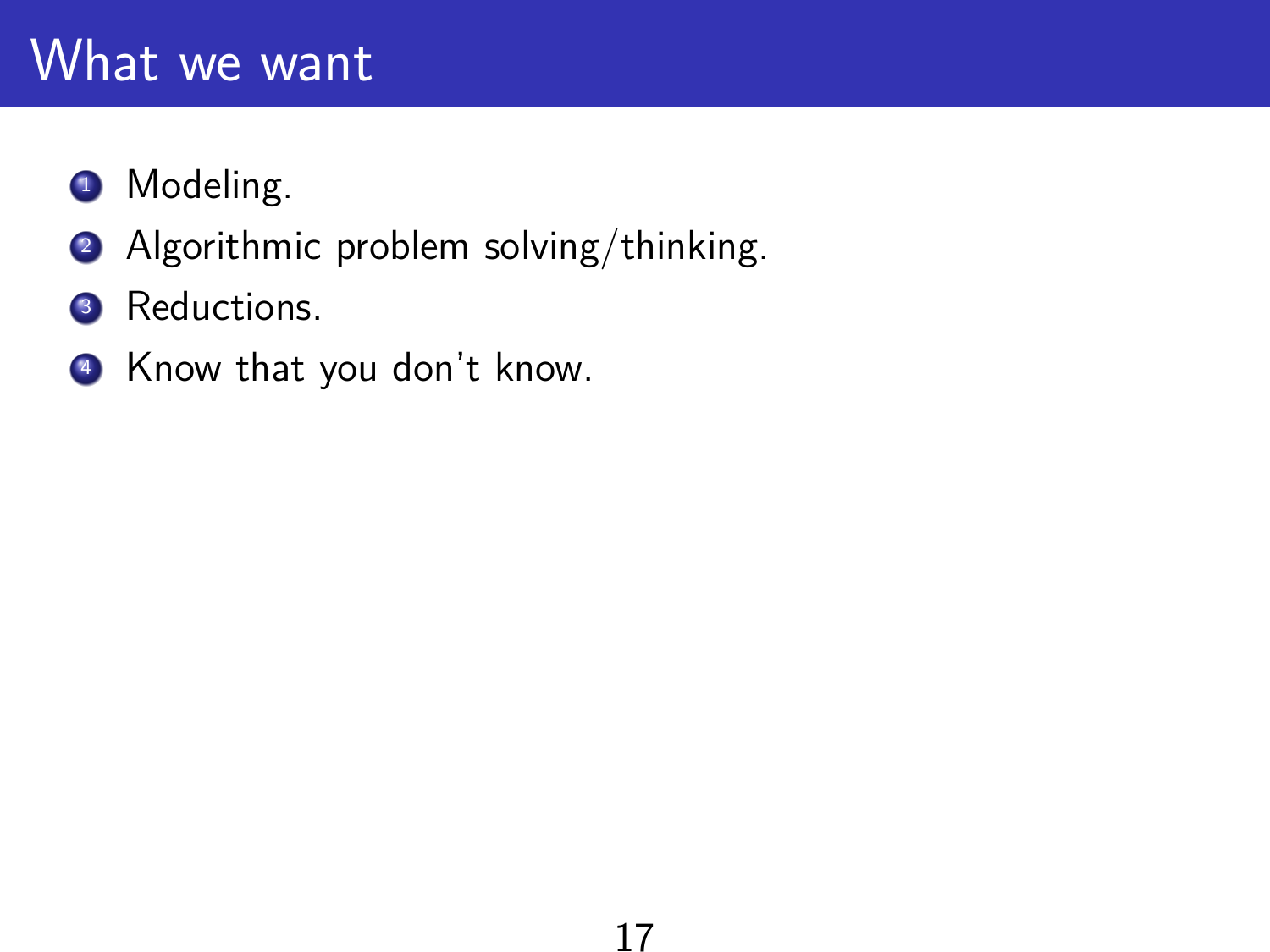## Some problems...

- **1** "There are 125 sheep and 5 dogs in a flock. How old is the shepherd?"
- <sup>2</sup> There are 25 horses, every horse every time run the track in the same speed. But you can compare horses only if they run in the same race. A race can accommodate up to 5 horses. Design a tournament with min  $#$  of races such that you know who is the fastest horse.
- Same question, but... Sort all the horses!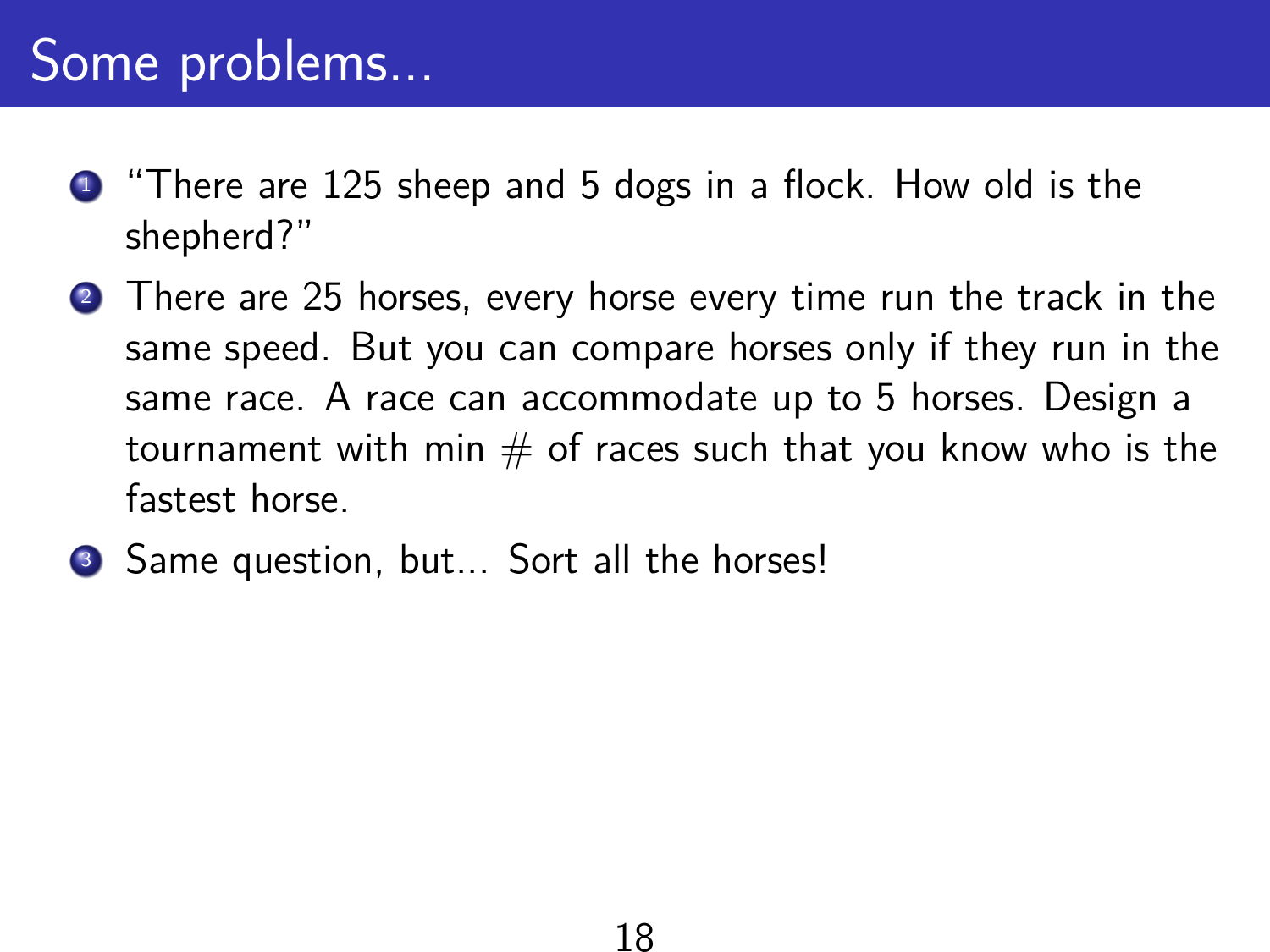# **Topics**

- Polynomial-time Reductions, NP-Completeness, Heuristics
- Some fundamental algorithms
- Broadly applicable techniques in algorithm design
	- **1** Understanding problem structure
	- Brute force enumeration and backtrack search
	- Reductions
	- Recursion
		- Divide and Conquer
		- Dynamic Programming
	- Greedy methods
	- Network Flows and Linear/Integer Programming (optional)
- Analysis techniques
	- **•** Correctness of algorithms via induction and other methods
	- Recurrences
	- <sup>3</sup> Amortization and elementary potential functions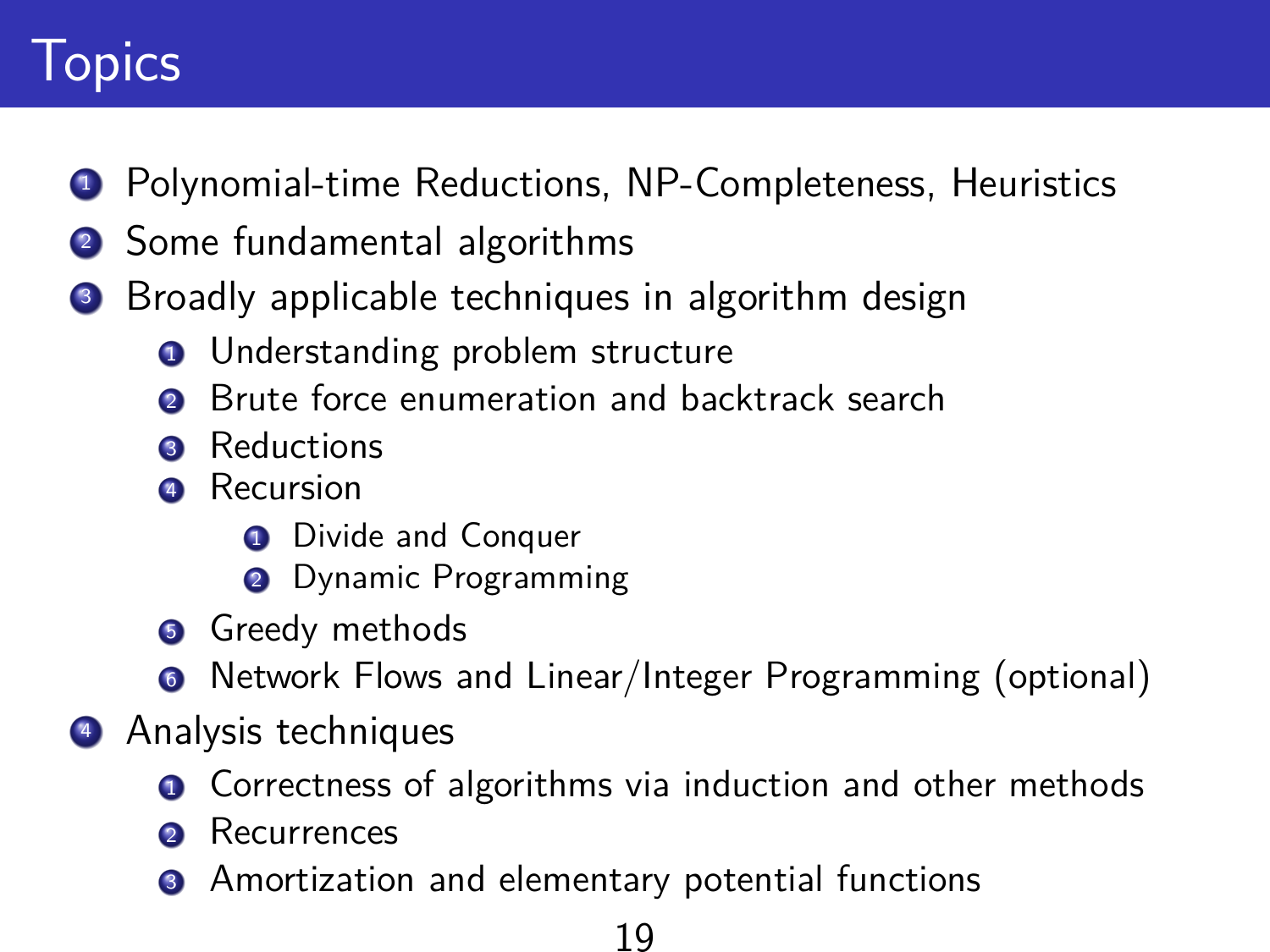# **Goals**

# • Algorithmic thinking

- Learn/remember some basic tricks, algorithms, problems, ideas
- Understand/appreciate limits of computation (intractability)
- **4** Appreciate the importance of algorithms in computer science and beyond (engineering, mathematics, natural sciences, social sciences, ...)
- Have fun!!!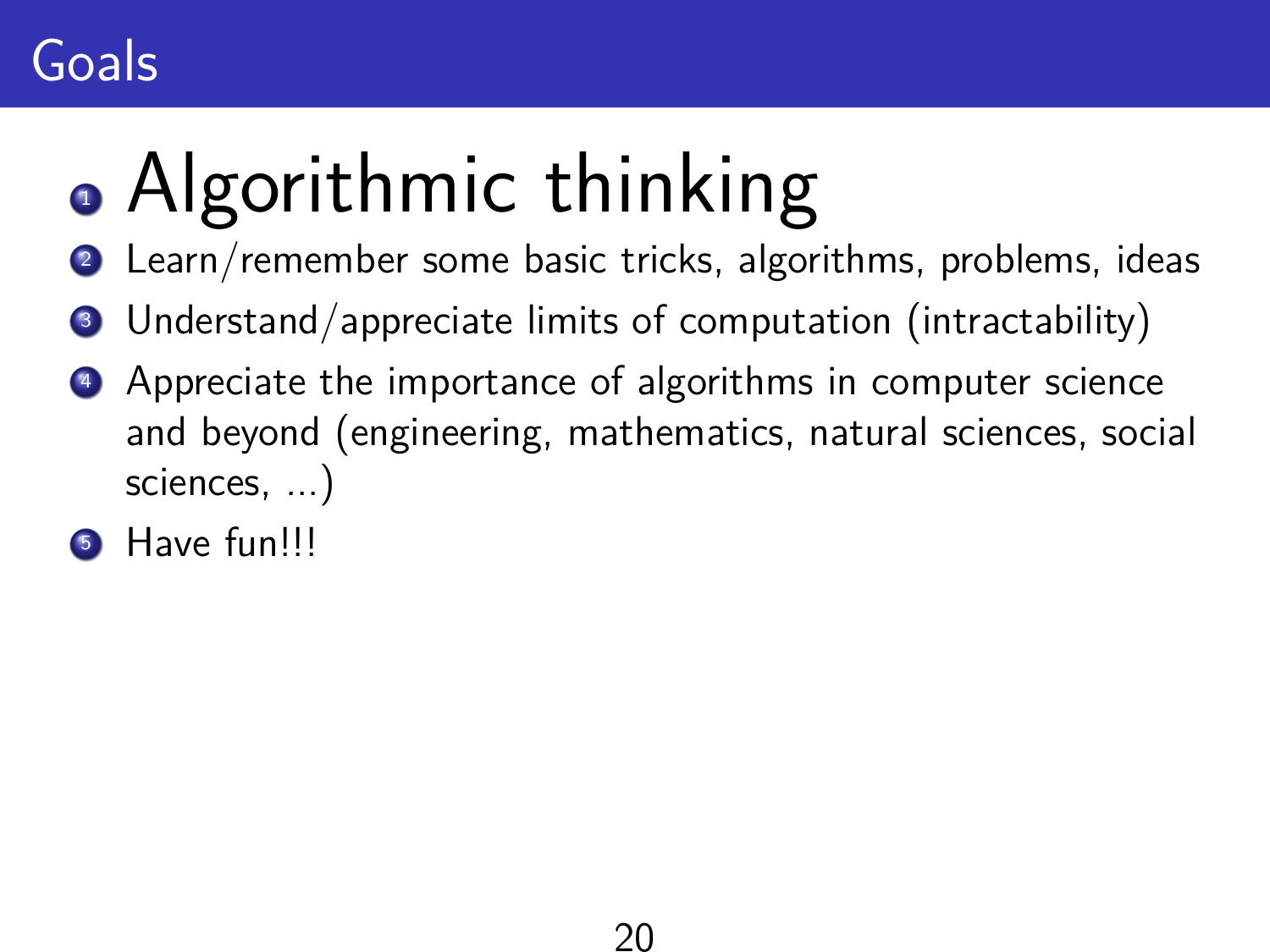# Part III

# <span id="page-20-0"></span>[What is an algorithm?](#page-20-0)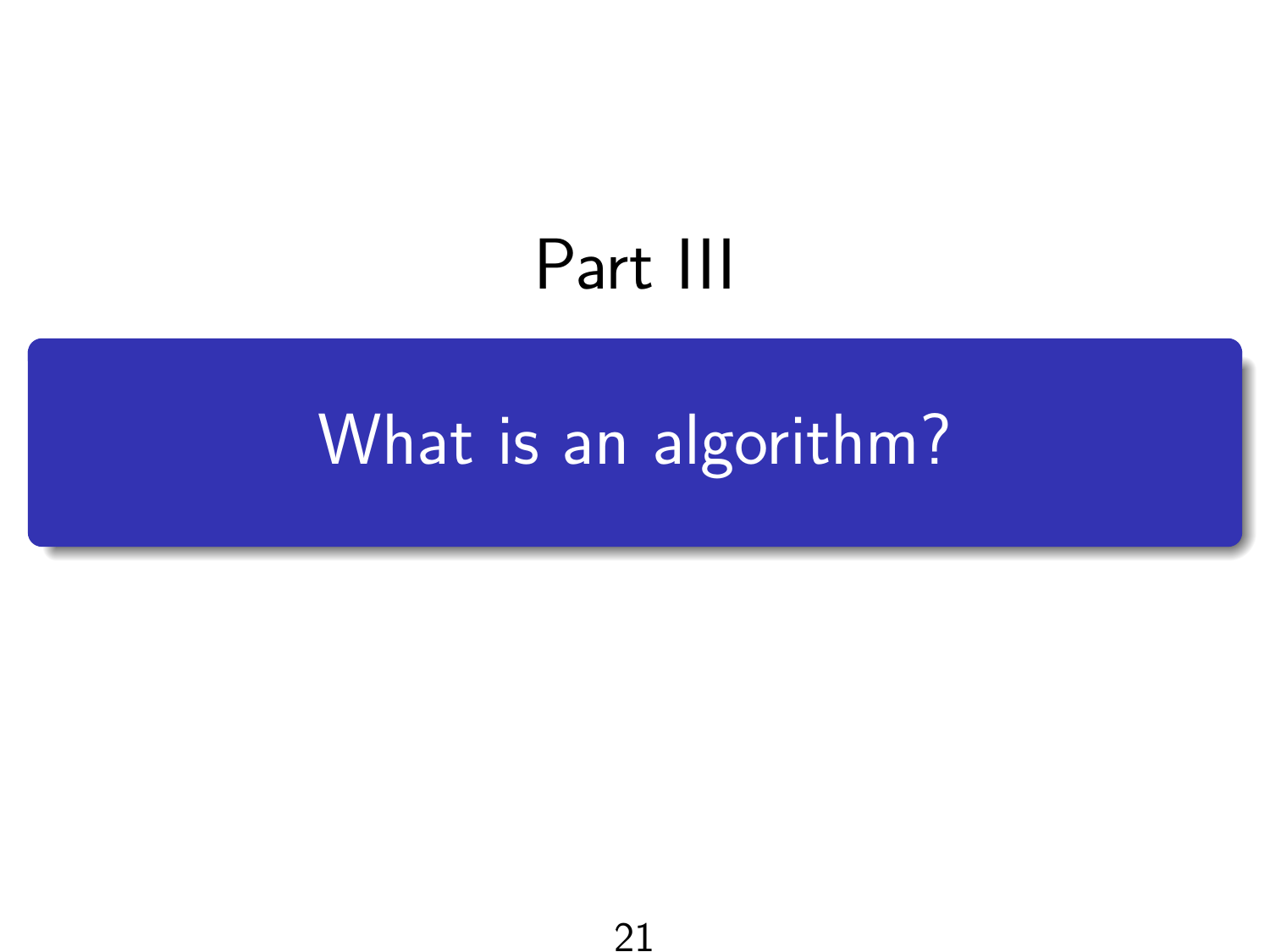### Subset Sum as integer programming

Input:  $I = \{s_1, \ldots, s_n\}, t$ : Positive integer numbers. Q: Is there a subset **S** ⊆ **I** of the numbers, such that

$$
\sum_{s\in S}s=t.
$$

Can be written as an integer program:

$$
\sum_{i=1}^{n} x_i s_i = t
$$
  

$$
x_i \in \{0, 1\}
$$
  $\forall i.$ 

Can one compute a solution?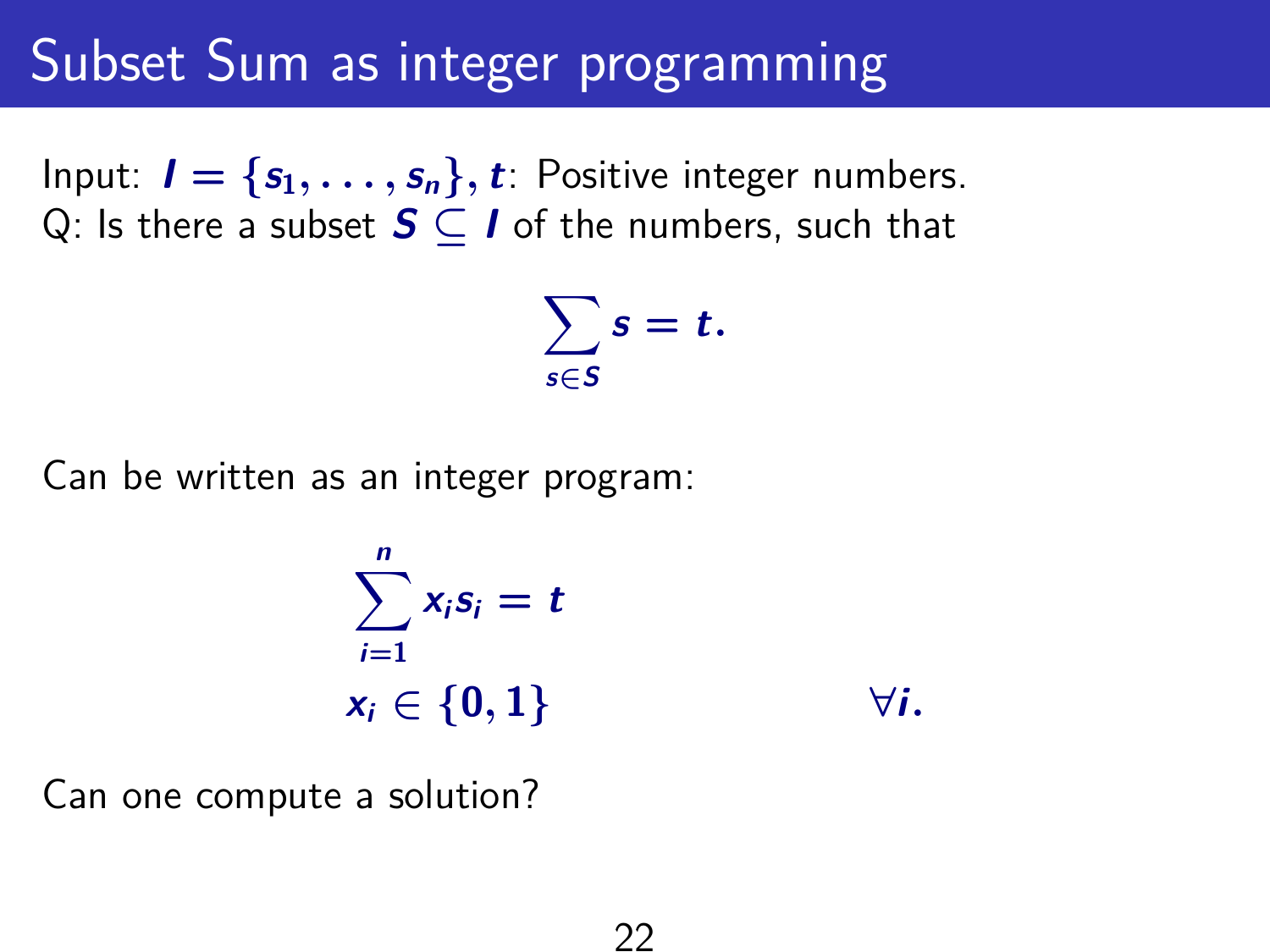# Subset Sum as linear programming?

$$
\sum_{i=1}^n x_i s_i = t
$$
  

$$
x_i \in \{0, 1\}
$$

 $\mathbf{r}$  for  $\mathbf{i} = 1, \ldots, \mathbf{n}$ .

Linear program:

 $\sum_{i=1}^{n} y_i s_i \leq t$ **i**=**1**  $\sum_{n=1}^{n}$ **i**=**1**  $y_i s_i \geq t$ **0**  $\leq y_i \leq 1$  for  $i = 1, ..., n$ .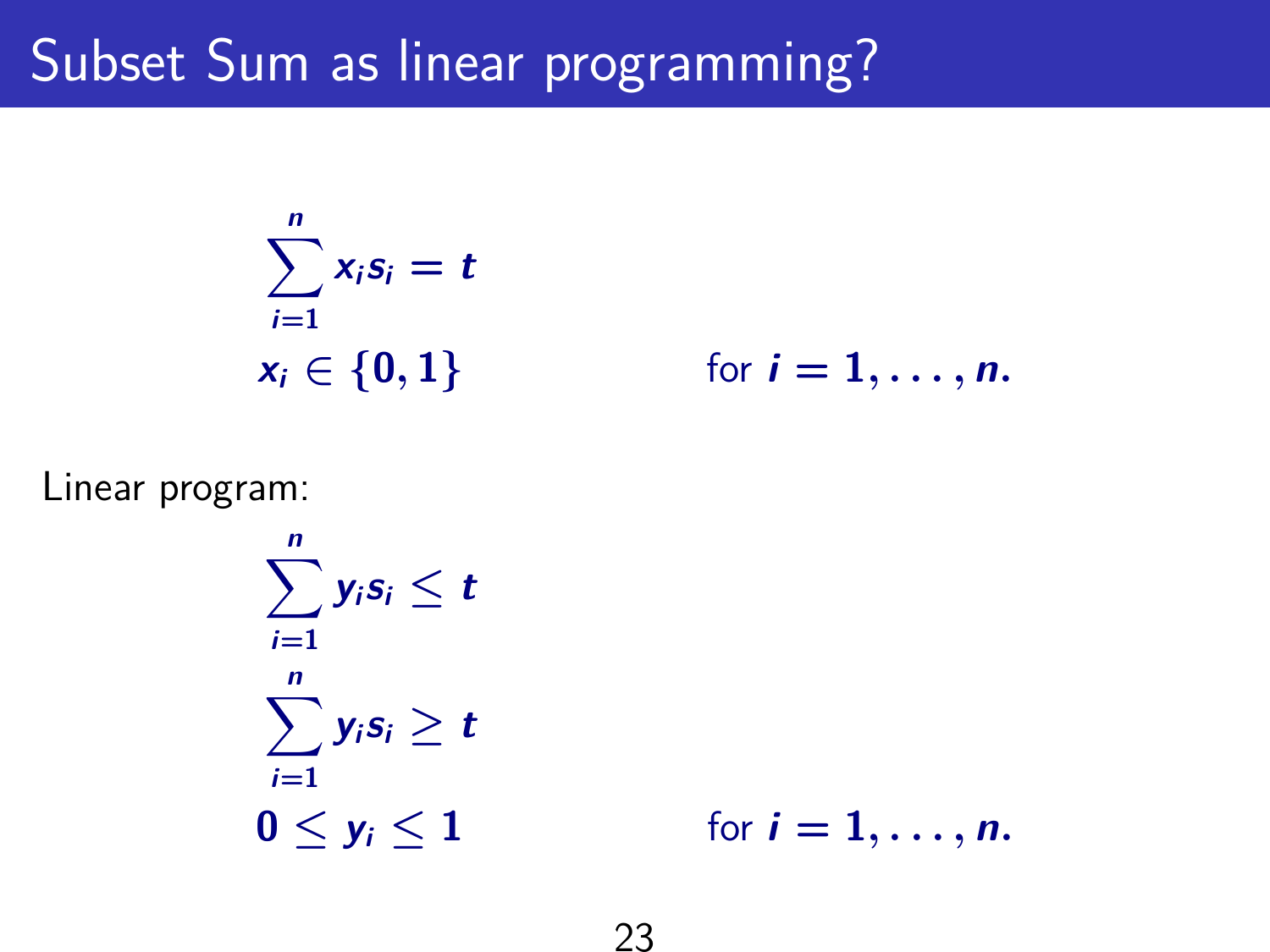**Halting problem**: Given a program **P** and an input **I**, can one decide (i.e., always stop) if **P** stops on **I**?

Turing: There is no program that can solve the halting problem.

The search space is unbounded as size of the input.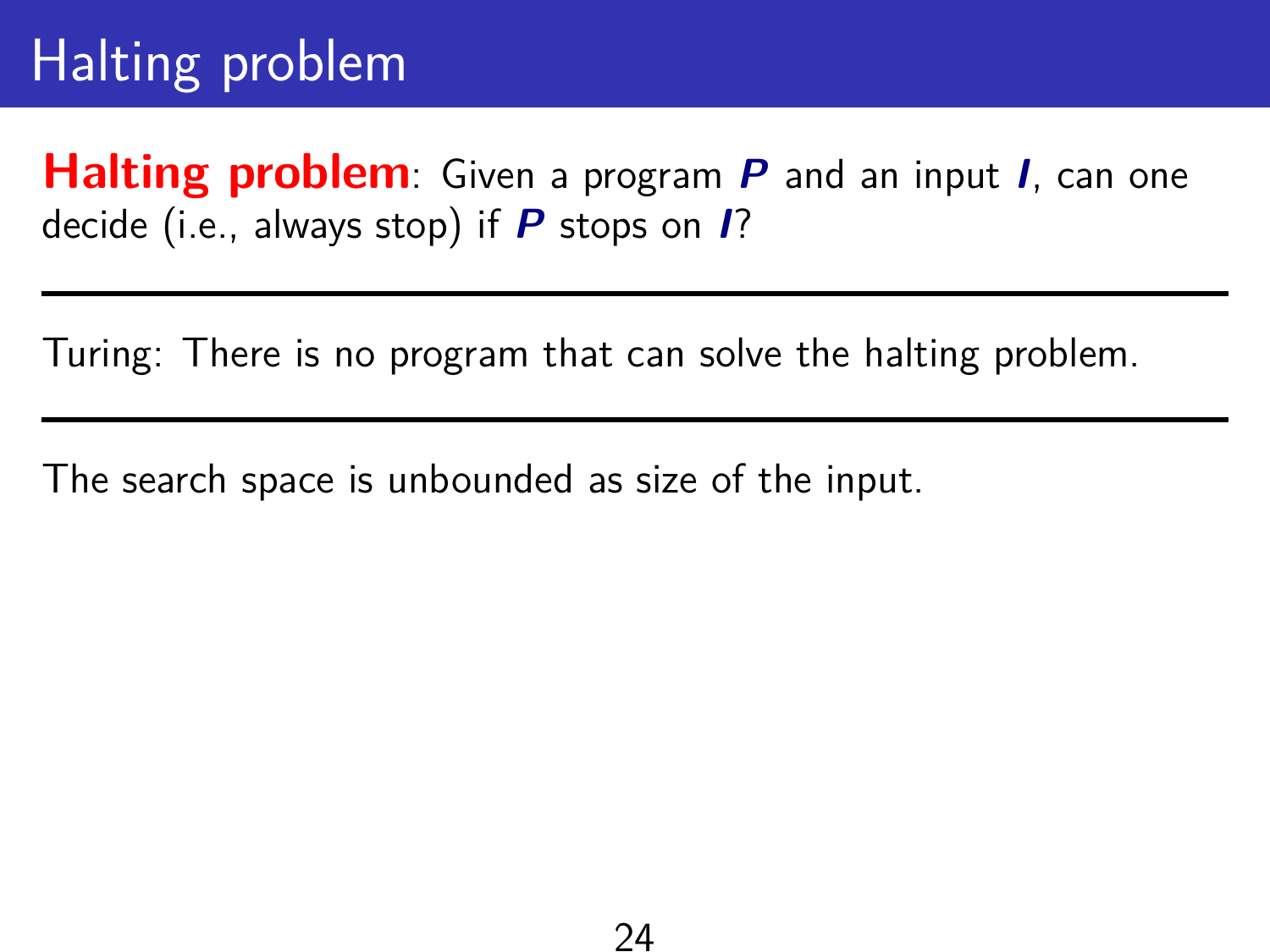# Part IV

# <span id="page-24-0"></span>[Algorithms and efficiency](#page-24-0)

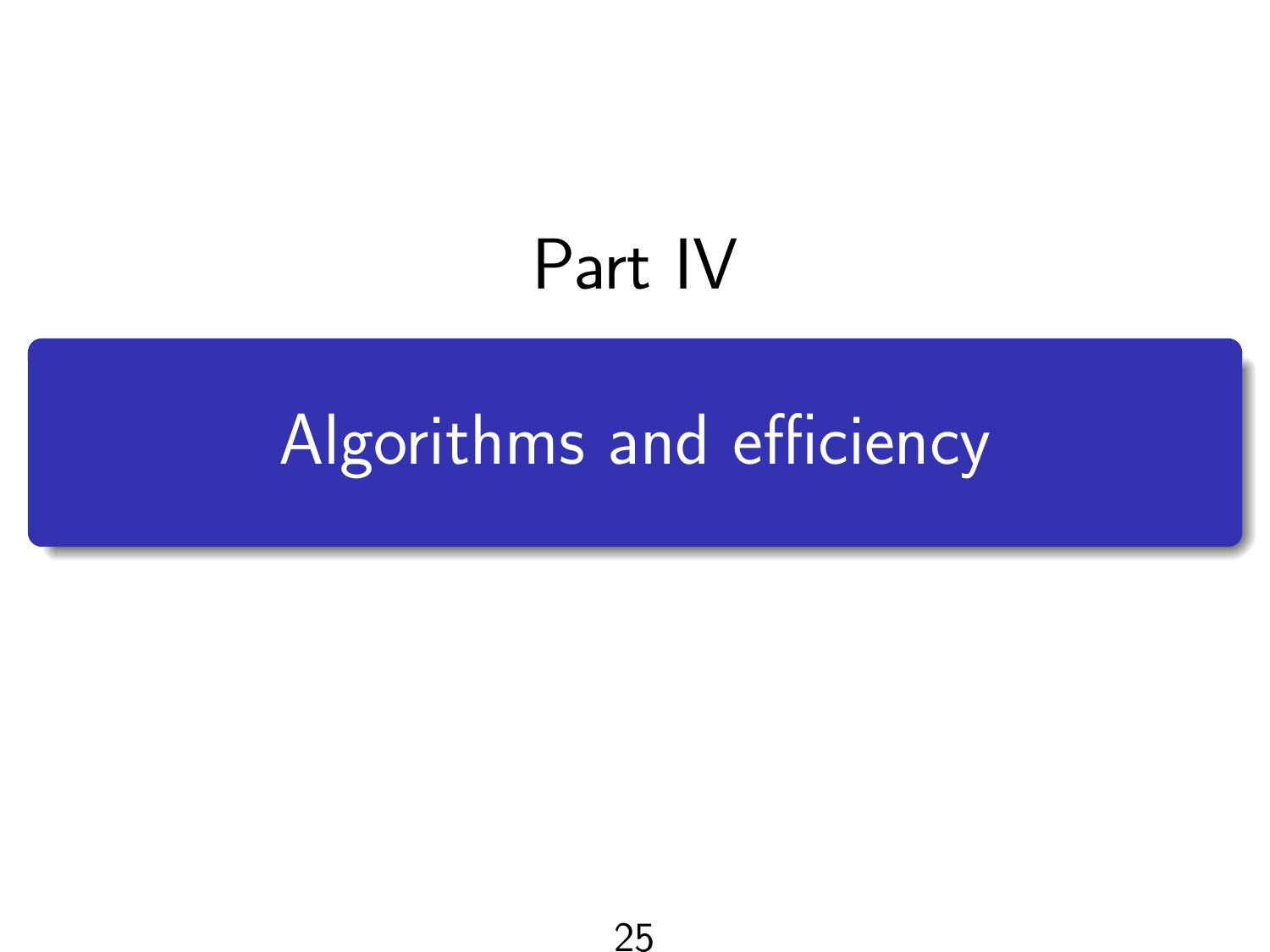# Primality testing

#### Problem

Given an integer  $N > 0$ , is N a prime?



Correctness? If **N** is composite, at least one factor in  $\{2, \ldots, \sqrt{N}\}$ Running time?  $O(\sqrt{N})$  divisions? Sub-linear in input size! Wrong!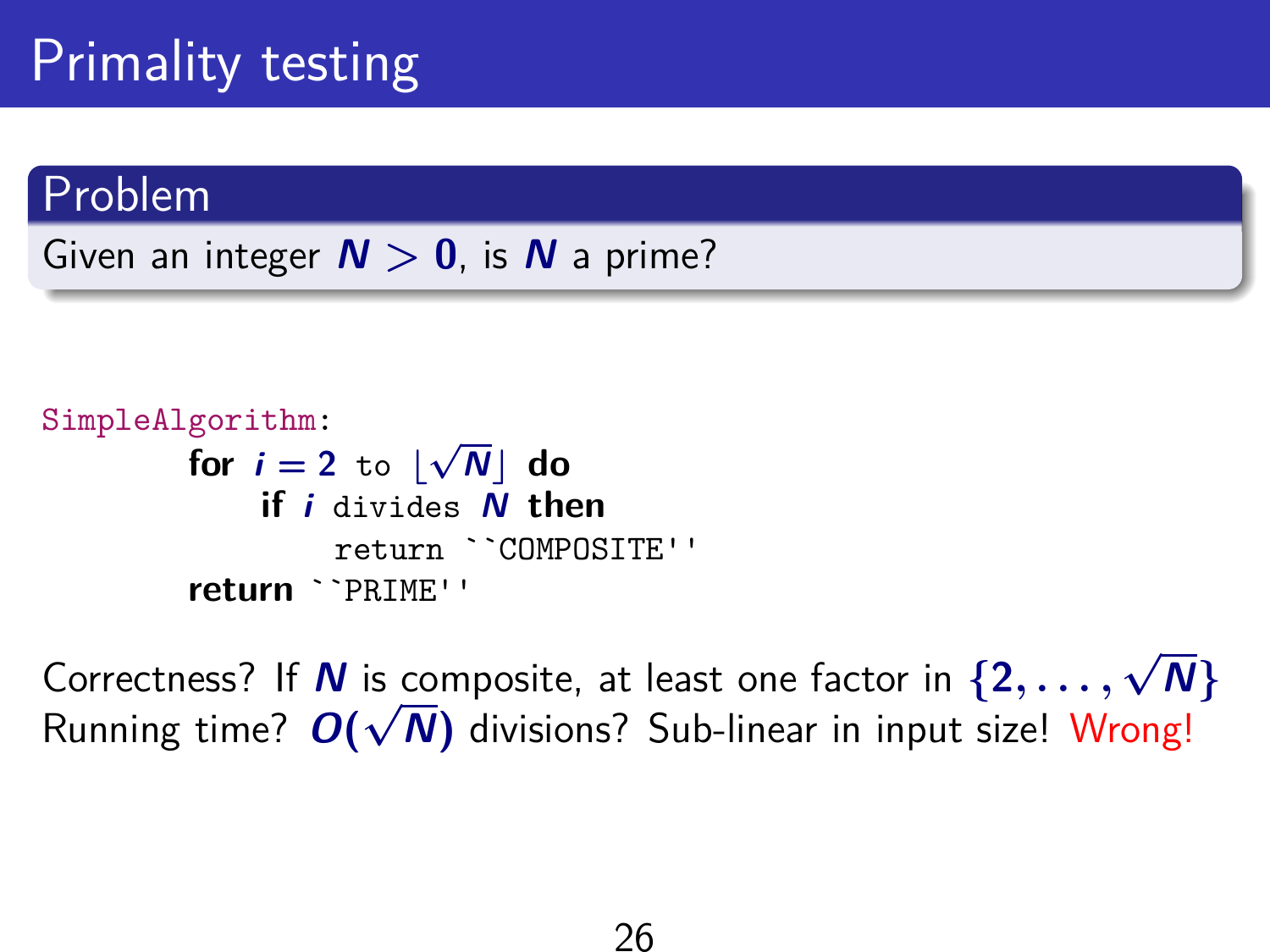#### Primality testing ...Polynomial means... in input size

- **1** How many bits to represent **N** in binary?  $\lceil \log N \rceil$  bits.
- **2** Simple Algorithm takes  $\sqrt{N} = 2^{(\log N)/2}$  time. Exponential in the input size  $n = \log N$ .
	- $\bullet$  Modern cryptography: binary numbers with 128, 256, 512 bits.
		- <sup>2</sup> Simple Algorithm will take **2 64** , **2 128** , **2 <sup>256</sup>** steps!
		- $\bullet$  Fastest computer today about 3 petaFlops/sec:  $3 \times 2^{50}$ floating point ops/sec.

#### Lesson:

Pay attention to representation size in analyzing efficiency of algorithms. Especially in *number* problems.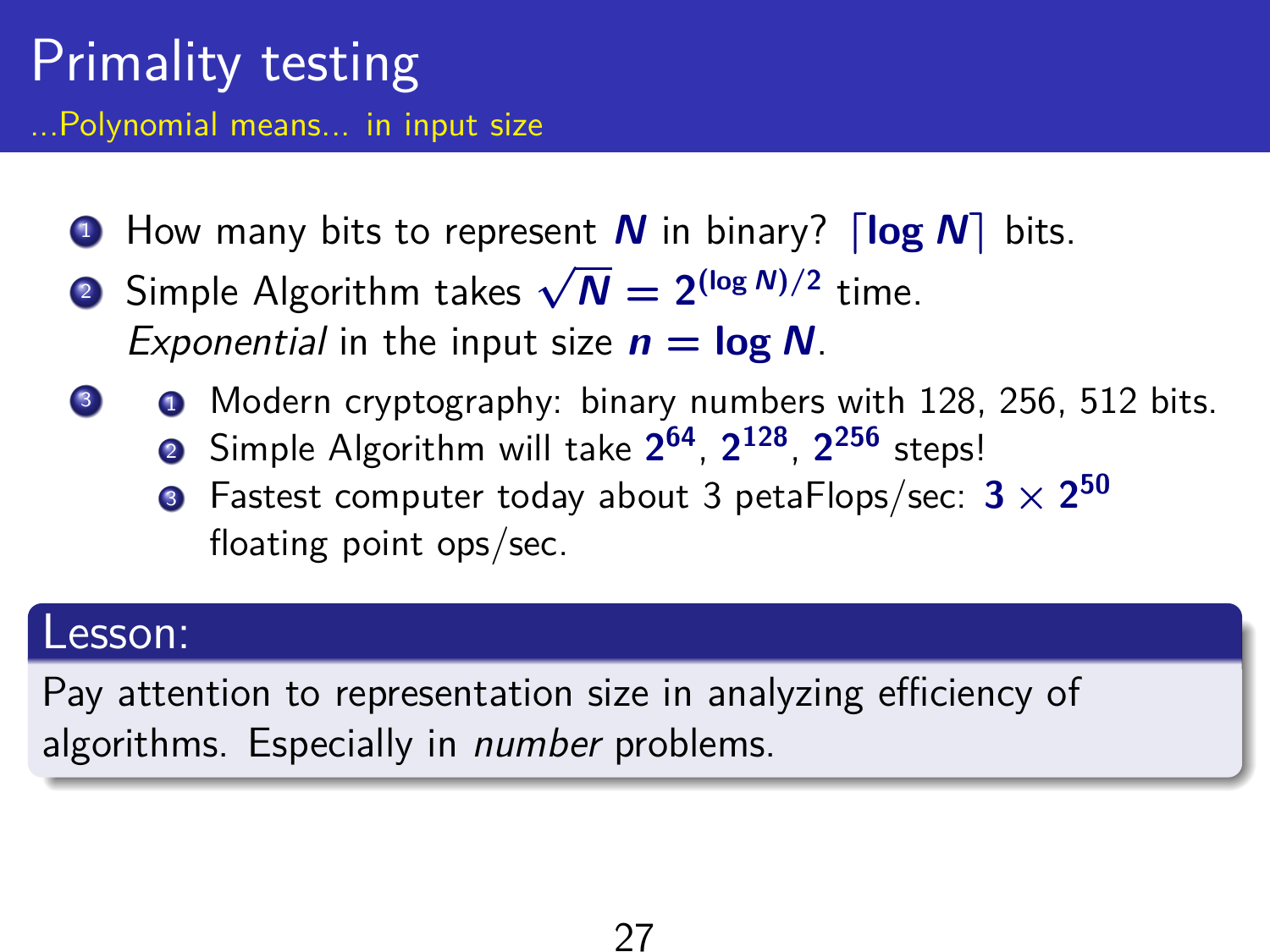# Efficient algorithms

- $\bullet$  Is there an *efficient/good/effective* algorithm for primality?
- **2 Question:** What does efficiency mean?
- **3** Here: *efficiency* is broadly equated to *polynomial time*.
- <sup>4</sup> **O**(**n**), **O**(**n** log **n**), **O**(**n 2** ), **O**(**n 3** ), **O**(**n <sup>100</sup>**), . . . where **n** is size of the input.
- $\bullet$  Why? Is  $n^{100}$  really efficient/practical? Etc.
- <sup>6</sup> Short answer: polynomial time is a robust, mathematically sound way to define efficiency. Has been useful for several decades.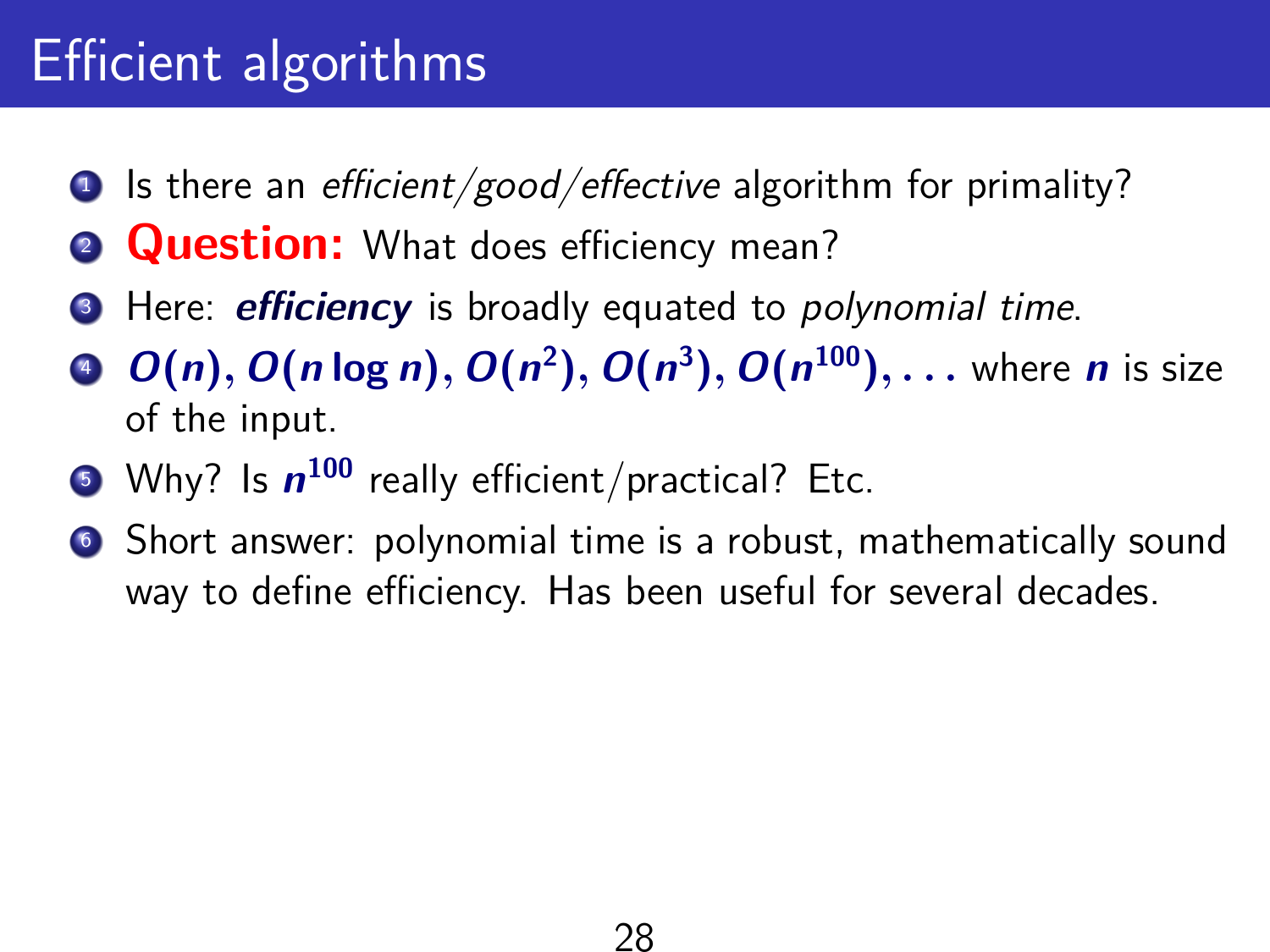### TSP problem Lincoln's tour



- **1** Circuit court ride through counties staying a few days in each town.
- 2 Lincoln was a lawyer traveling with the Eighth Judicial Circuit.
- <sup>3</sup> Picture: travel during 1850.
	- **1** Very close to optimal tour.
	- **2** Might have been optimal at the time..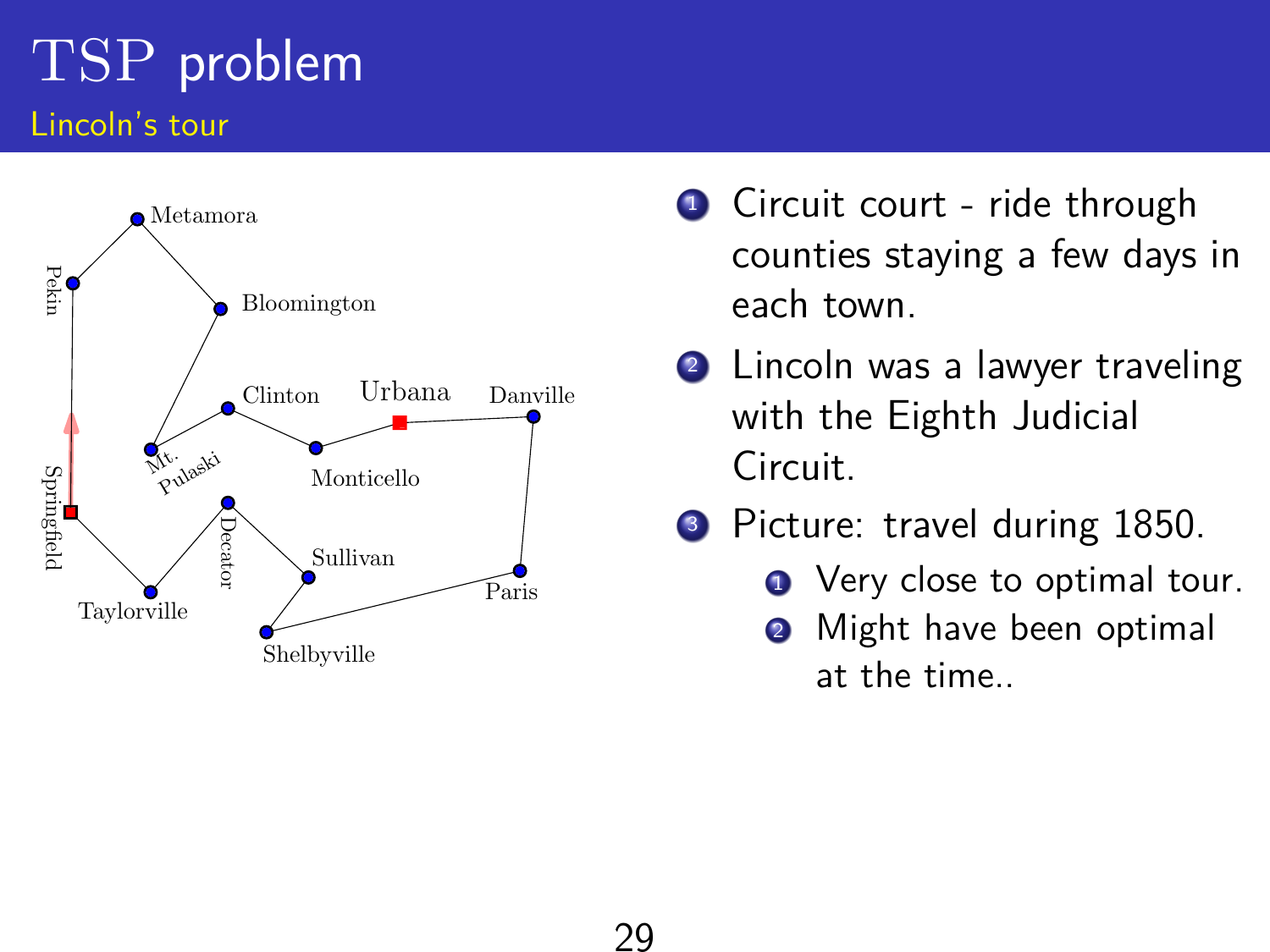### Solving TSP by a Computer Is it hard?

- $\mathbf{0}$   $\mathbf{n}$  = number of cities.
- **2**  $n^2$ : size of input.
- <sup>3</sup> Number of possible solutions is

$$
n * (n - 1) * (n - 2) * ... * 2 * 1 = n!.
$$

```
4 n! grows very quickly as n grows.
n = 10: n! \approx 3628800n = 50: n! ≈ 3 * 10^{64}n = 100: n! \approx 9 * 10^{157}
```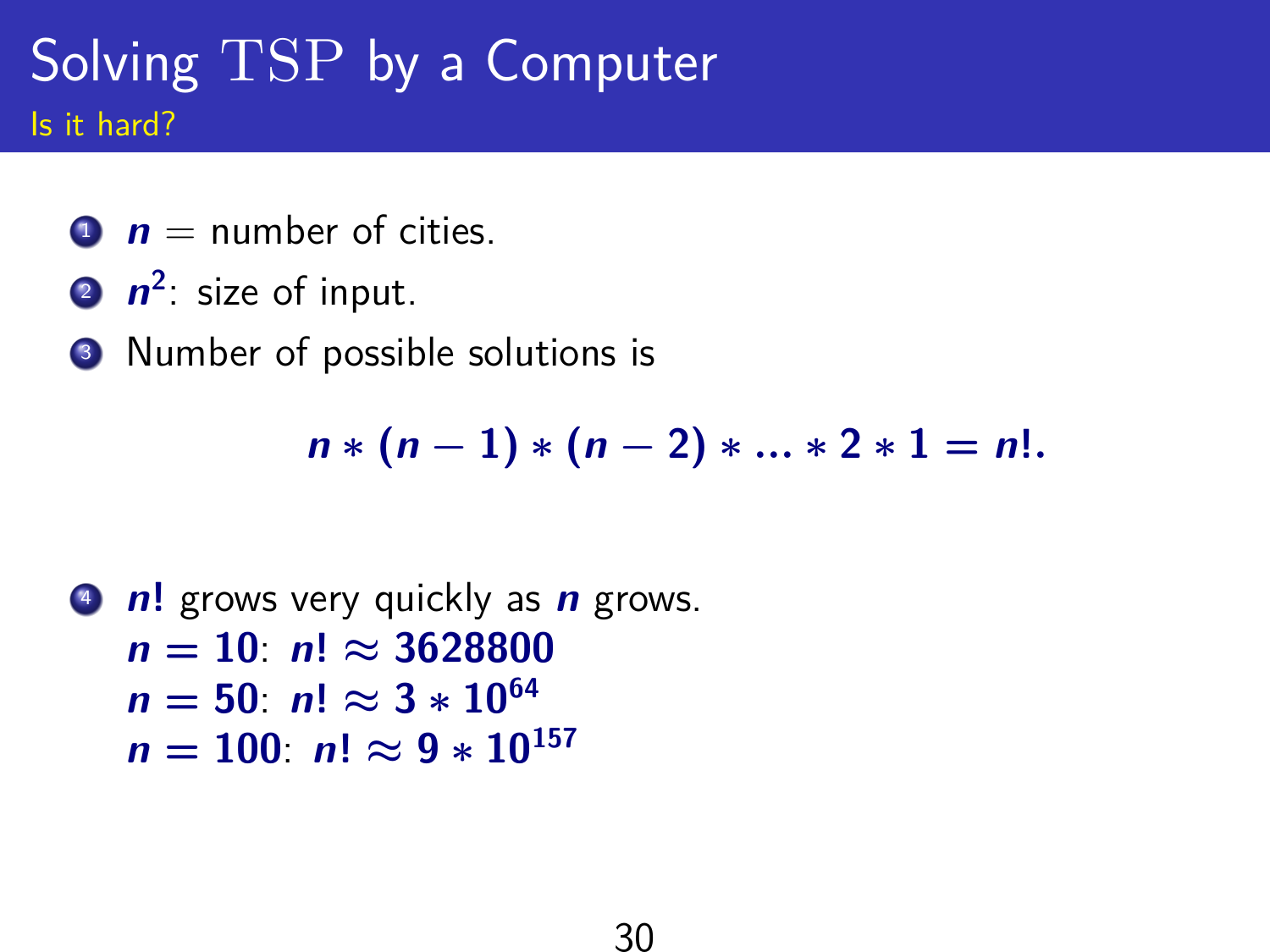# Solving TSP by a Computer

Fastest computer...

**1** Fastest super computer can do (roughly)

#### **2**.**5** ∗ **10<sup>15</sup>**

operations a second.

- <sup>2</sup> Assume: computer checks **2**.**5** ∗ **10<sup>15</sup>** solutions every second, then...
	- **0**  $n = 20 \implies 2$  hours.
	- **2**  $n = 25 \implies 200$  years.
	- **9**  $n = 37 \implies 2 * 10^{20}$  years!!!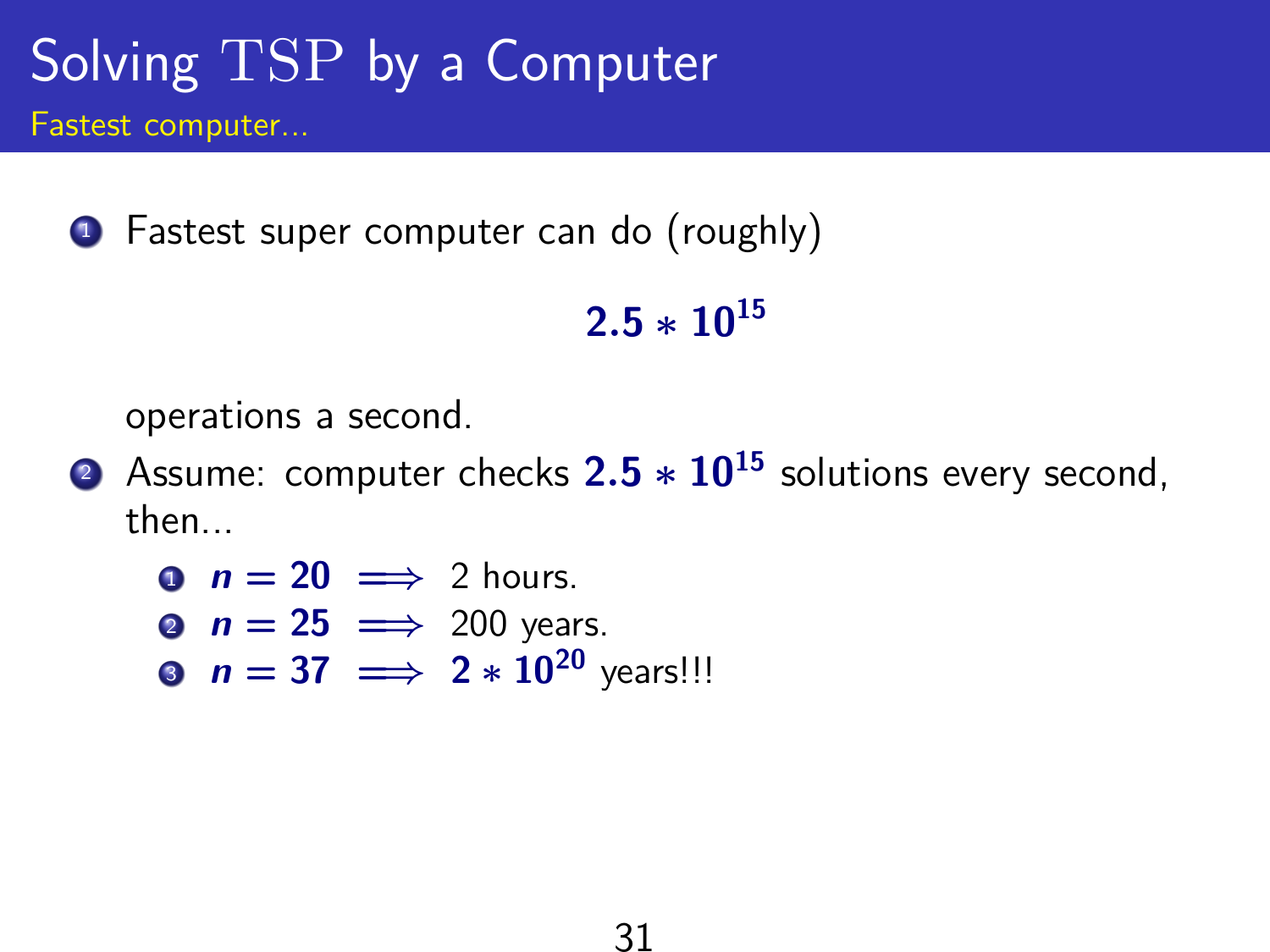### What is a good algorithm? Running time...

ALL RIGHTS RESERVED http://www.cartoonbank.com

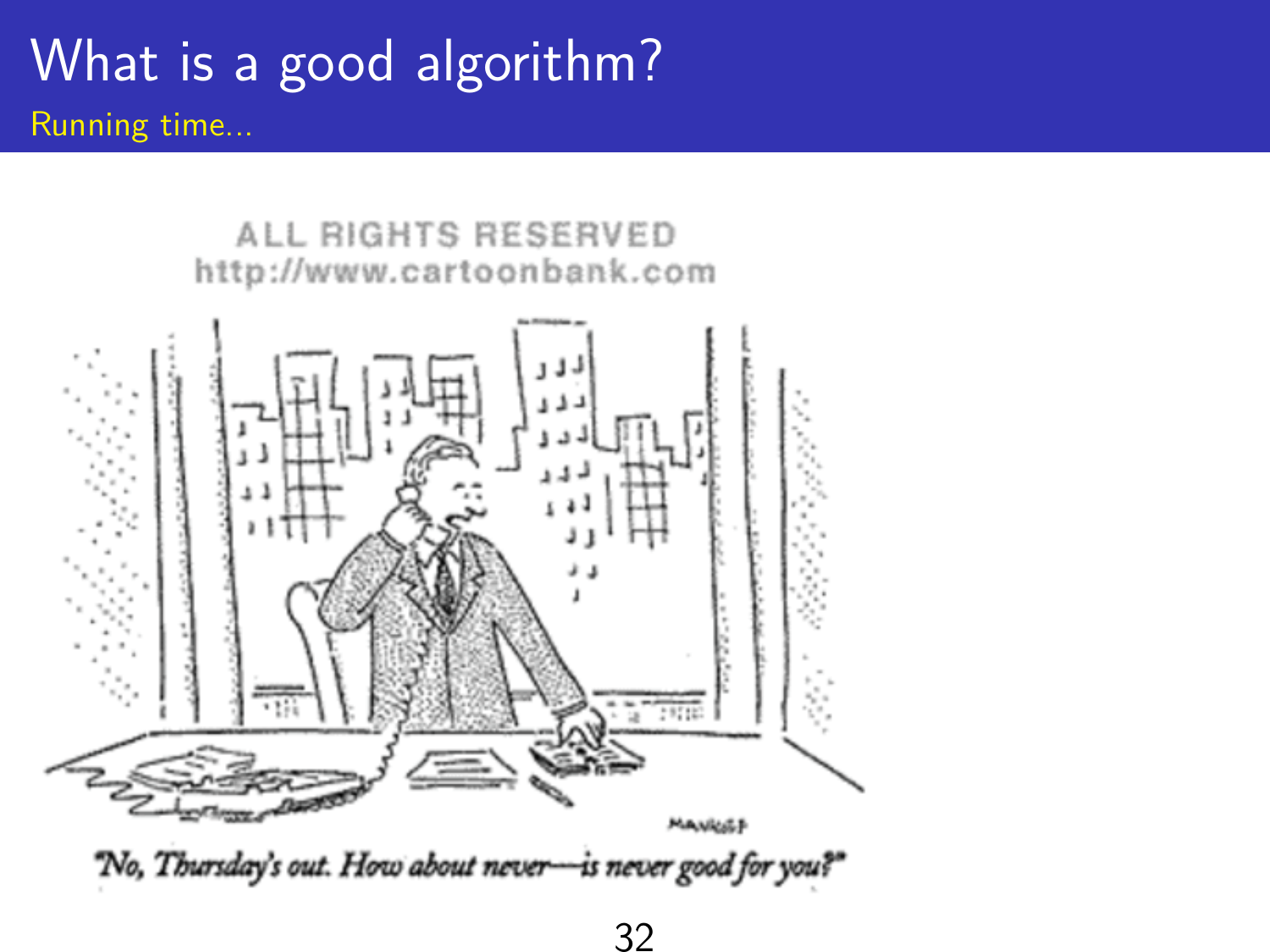# What is a good algorithm?

Running time...

| Input size      | $n^2$ ops | $n^3$ ops     | $n^4$ ops          | $n!$ ops             |
|-----------------|-----------|---------------|--------------------|----------------------|
| 5               | $0$ secs  | $0$ secs      | $0$ secs           | $0$ secs             |
| 20              | $0$ secs  | $0$ secs      | $0$ secs           | 16 mins              |
| 30              | $0$ secs  | $0$ secs      | $0$ secs           | $3 \cdot 10^9$ years |
| 100             | $0$ secs  | $0$ secs      | $0$ secs           | never                |
| 8000            | $0$ secs  | $0$ secs      | 1 secs             | never                |
| 16000           | $0$ secs  | $0$ secs      | 26 secs            | never                |
| 32000           | $0$ secs  | $0$ secs      | 6 mins             | never                |
| 64000           | $0$ secs  | $0$ secs      | 111 mins           | never                |
| 200,000         | $0$ secs  | 3 secs        | 7 days             | never                |
| 2,000,000       | $0$ secs  | 53 mins       | 202.943 years      | never                |
| 10 <sup>8</sup> | 4 secs    | 12.6839 years | $109$ years        | never                |
| 10 <sup>9</sup> | 6 mins    | 12683.9 years | $10^{13}$<br>years | never                |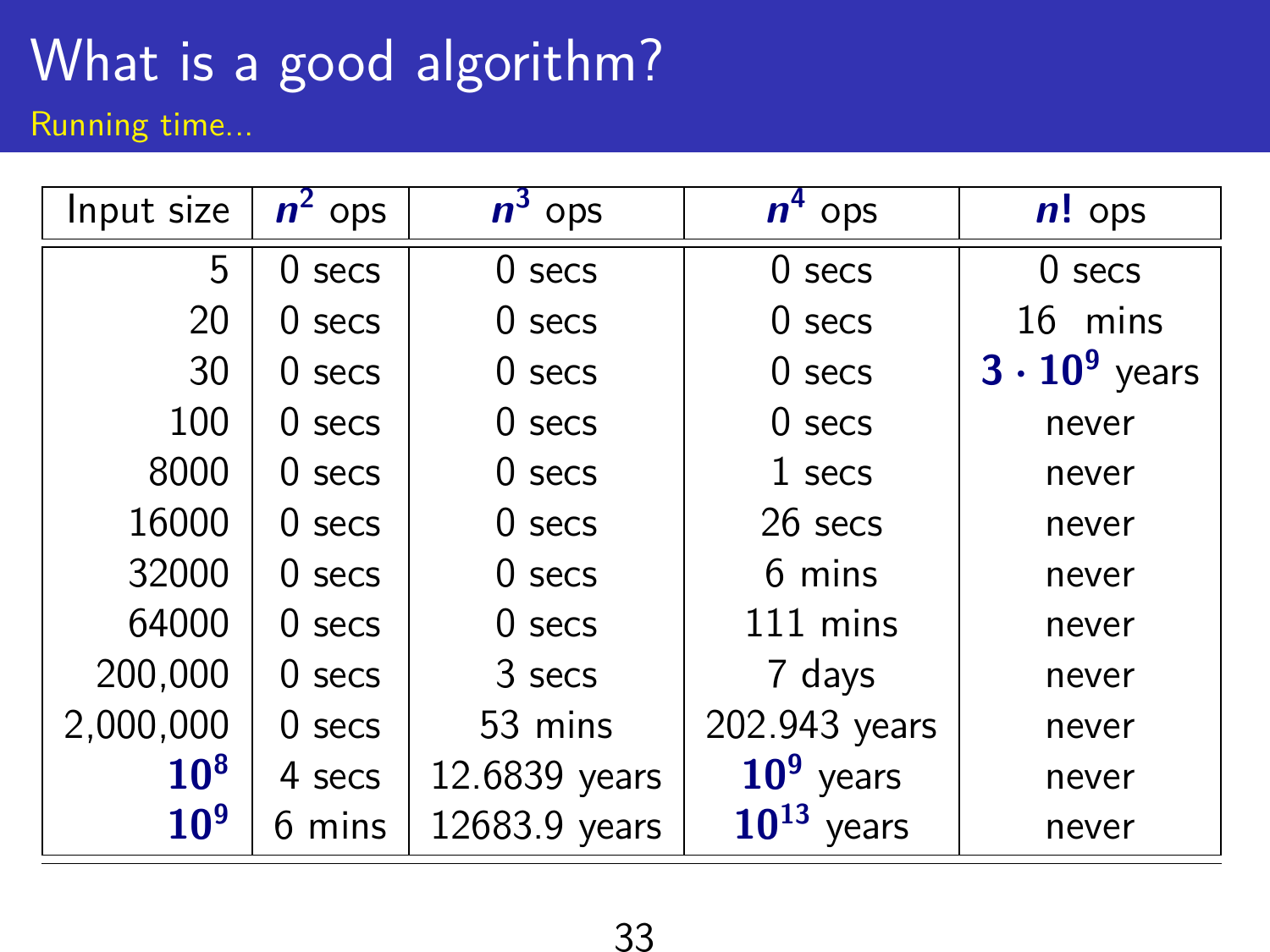#### Theorem (Agrawal-Kayal-Saxena'02)

There is a polynomial time algorithm for primality.

First polynomial time algorithm for testing primality. Running time is  $O(\log^{12} N)$  further improved to about  $O(\log^{6} N)$  by others. In terms of input size  $n = \log N$ , time is  $O(n^6)$ .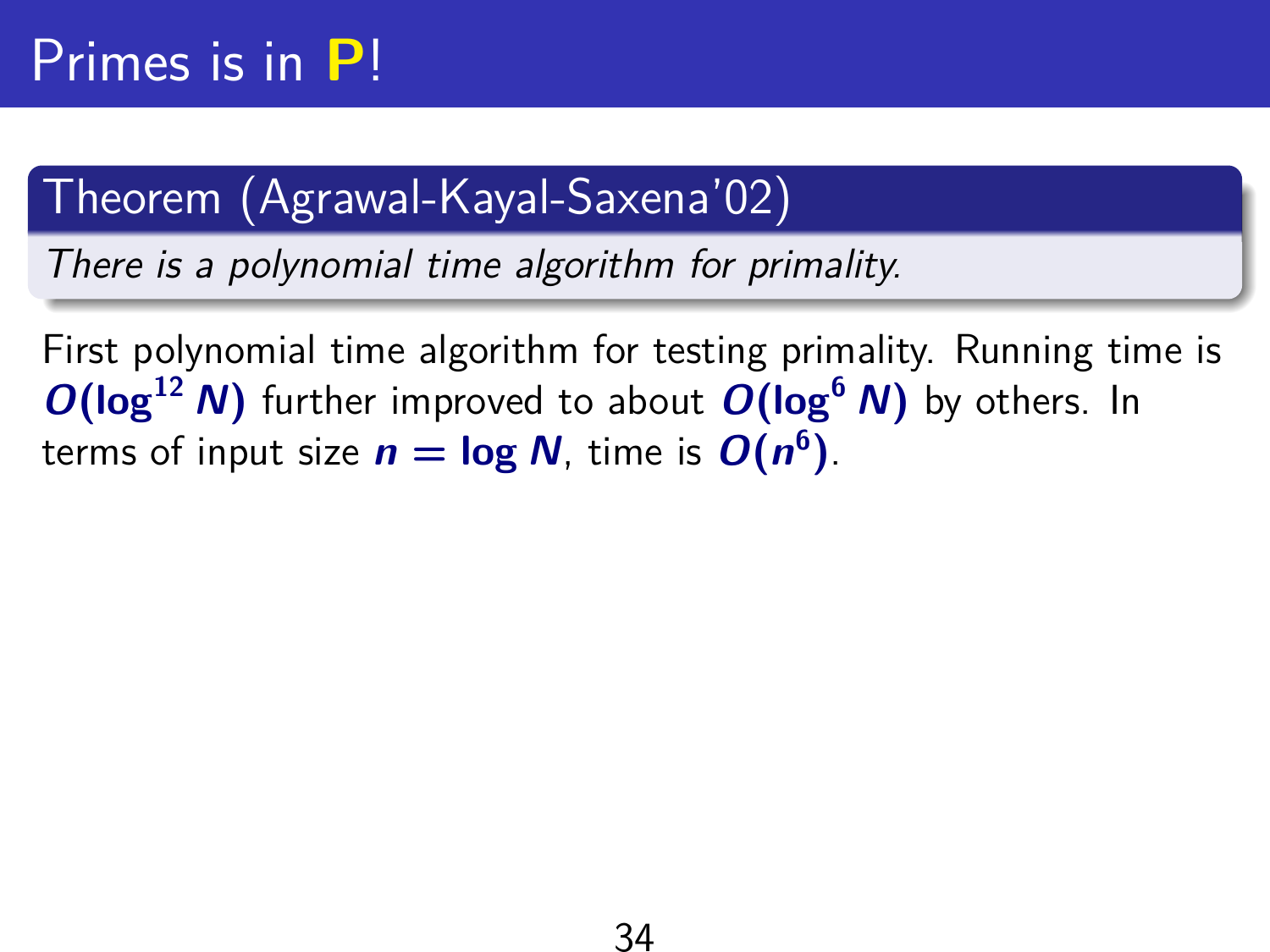## What about before 2002?

Primality testing a key part of cryptography. What was the algorithm being used before 2002? Miller-Rabin randomized algorithm:

- <sup>1</sup> runs in polynomial time: **O**(log**<sup>3</sup> N**) time
- 2 if *N* is prime correctly says "yes".
- $\bullet$  if  $\boldsymbol{N}$  is composite it says "yes" with probability at most  $1/2^{100}$ (can be reduced further at the expense of more running time).

Based on Fermat's little theorem and some basic number theory.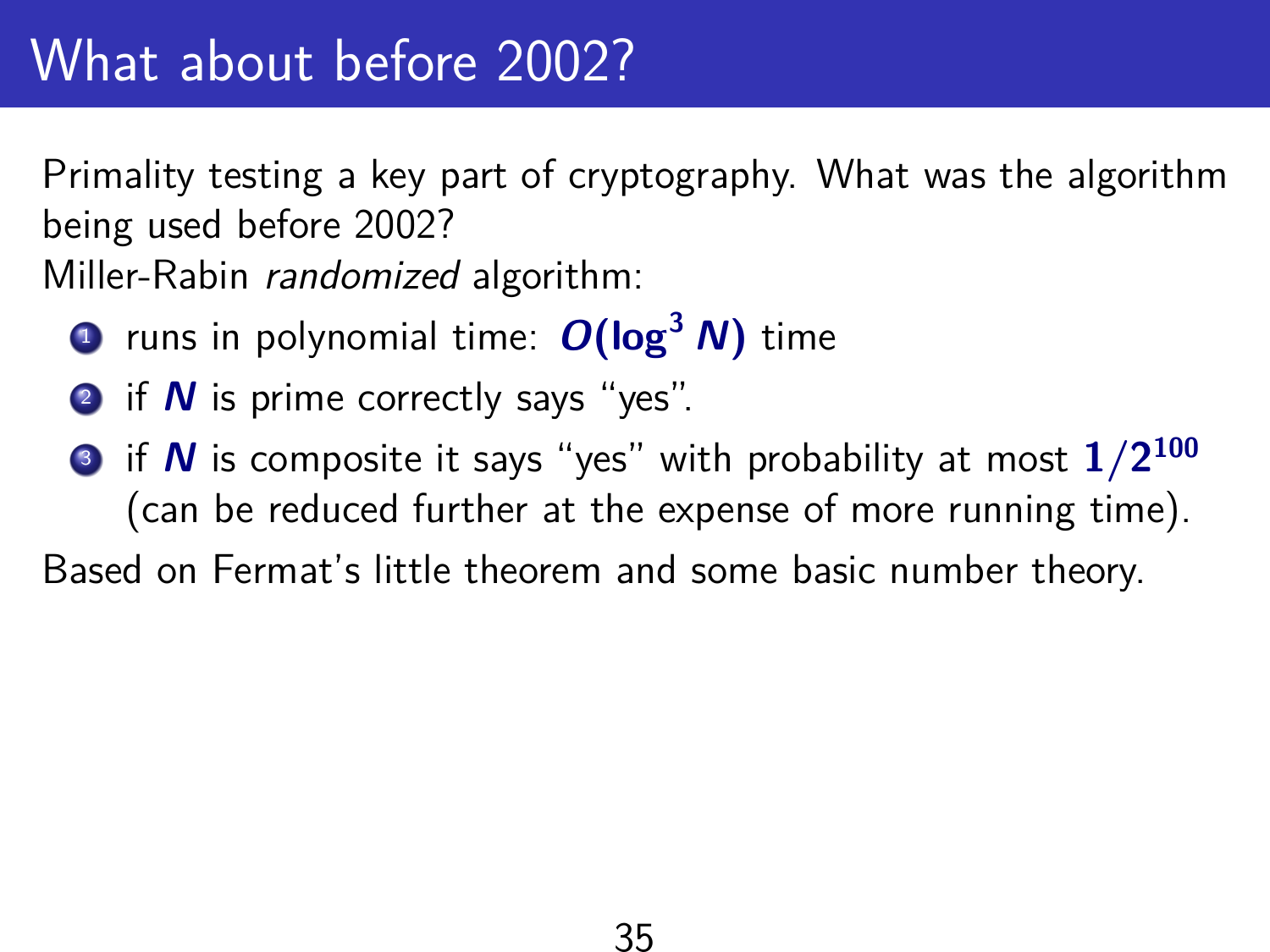# **Factoring**

- Modern public-key cryptography based on  $\text{RSA}$ (Rivest-Shamir-Adelman) system.
- 2 Relies on the difficulty of factoring a composite number into its prime factors.
- **3** There is a polynomial time algorithm that decides whether a given number **N** is prime or not (hence composite or not) but no known polynomial time algorithm to factor a given number.

#### Lesson

Intractability can be useful!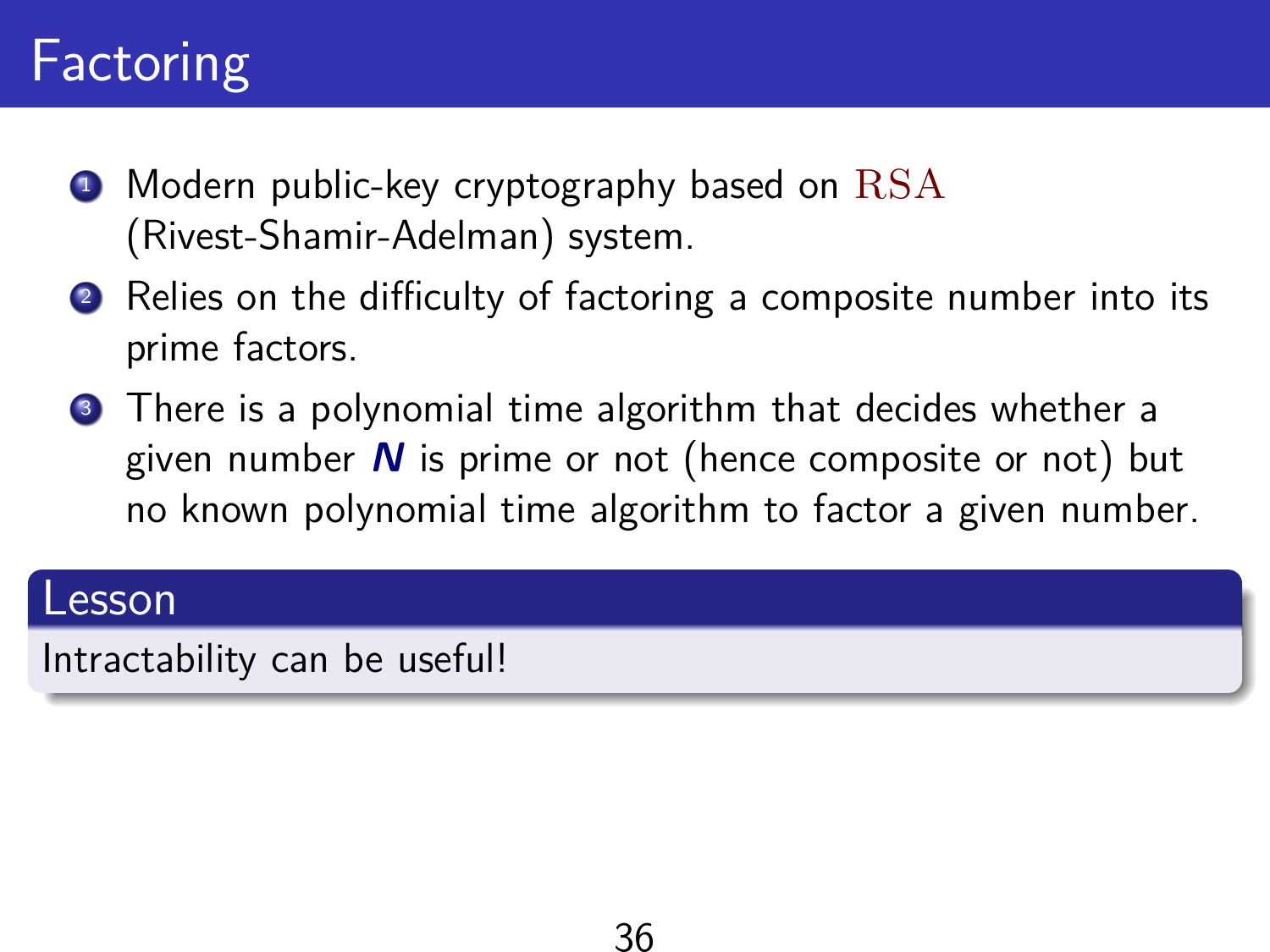Informal description:

- Basic data type is an integer/floating point number
- Numbers in input fit in a word
- **3** Arithmetic/comparison operations on words take constant time
- <sup>4</sup> Arrays allow random access (constant time to access **A**[**i**])
- **•** Pointer based data structures via storing addresses in a word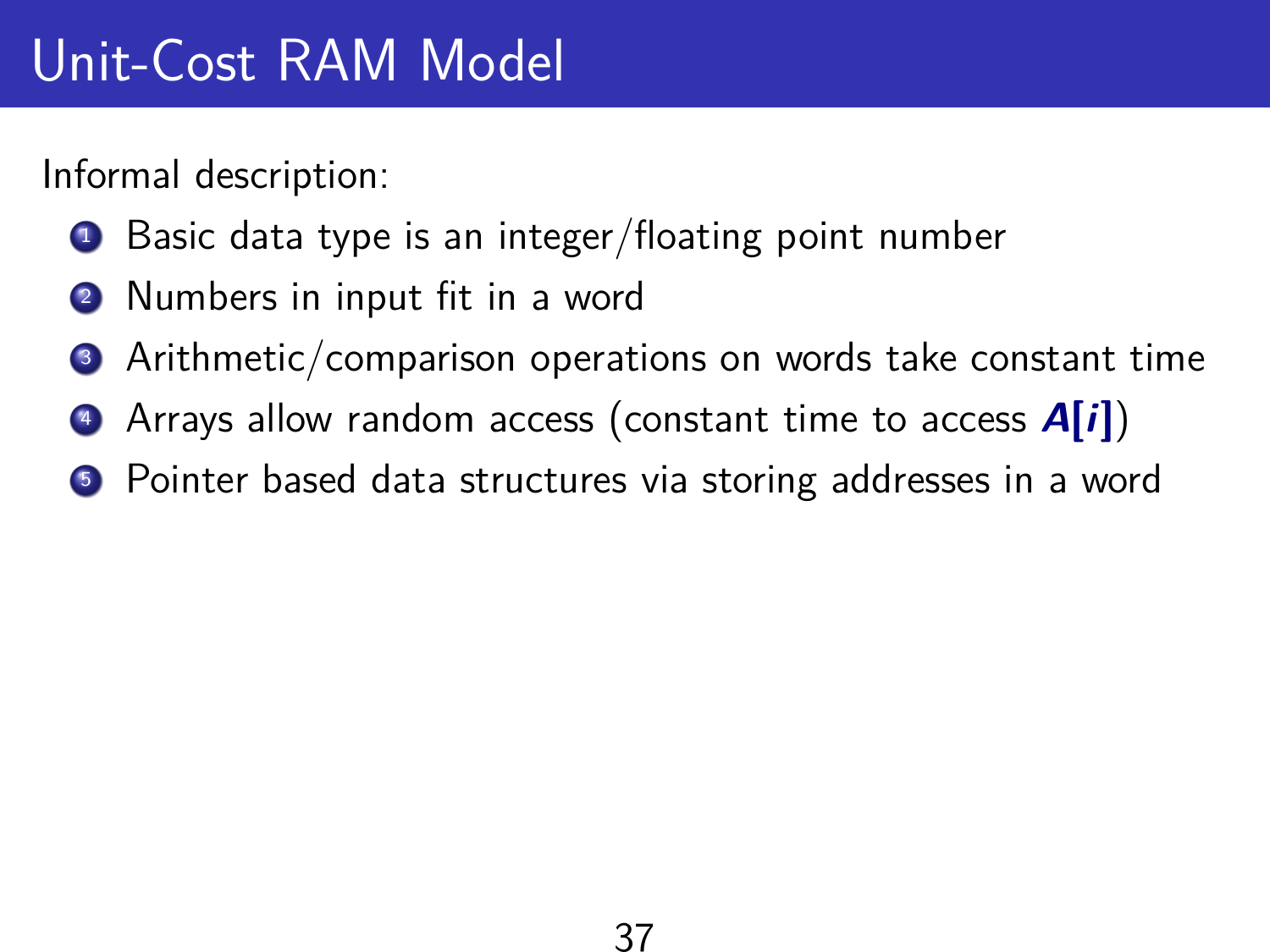# Example

Sorting: input is an array of **n** numbers

- **1** input size is  $\boldsymbol{n}$  (ignore the bits in each number),
- comparing two numbers takes  $O(1)$  time,
- <sup>3</sup> random access to array elements,
- 4 addition of indices takes constant time,
- **•** basic arithmetic operations take constant time,
- $\bullet$  reading/writing one word from/to memory takes constant time.

We will usually not allow (or be careful about allowing):

- $\bullet$  bitwise operations (and, or, xor, shift, etc).
- floor function.
- <sup>3</sup> limit word size (usually assume unbounded word size).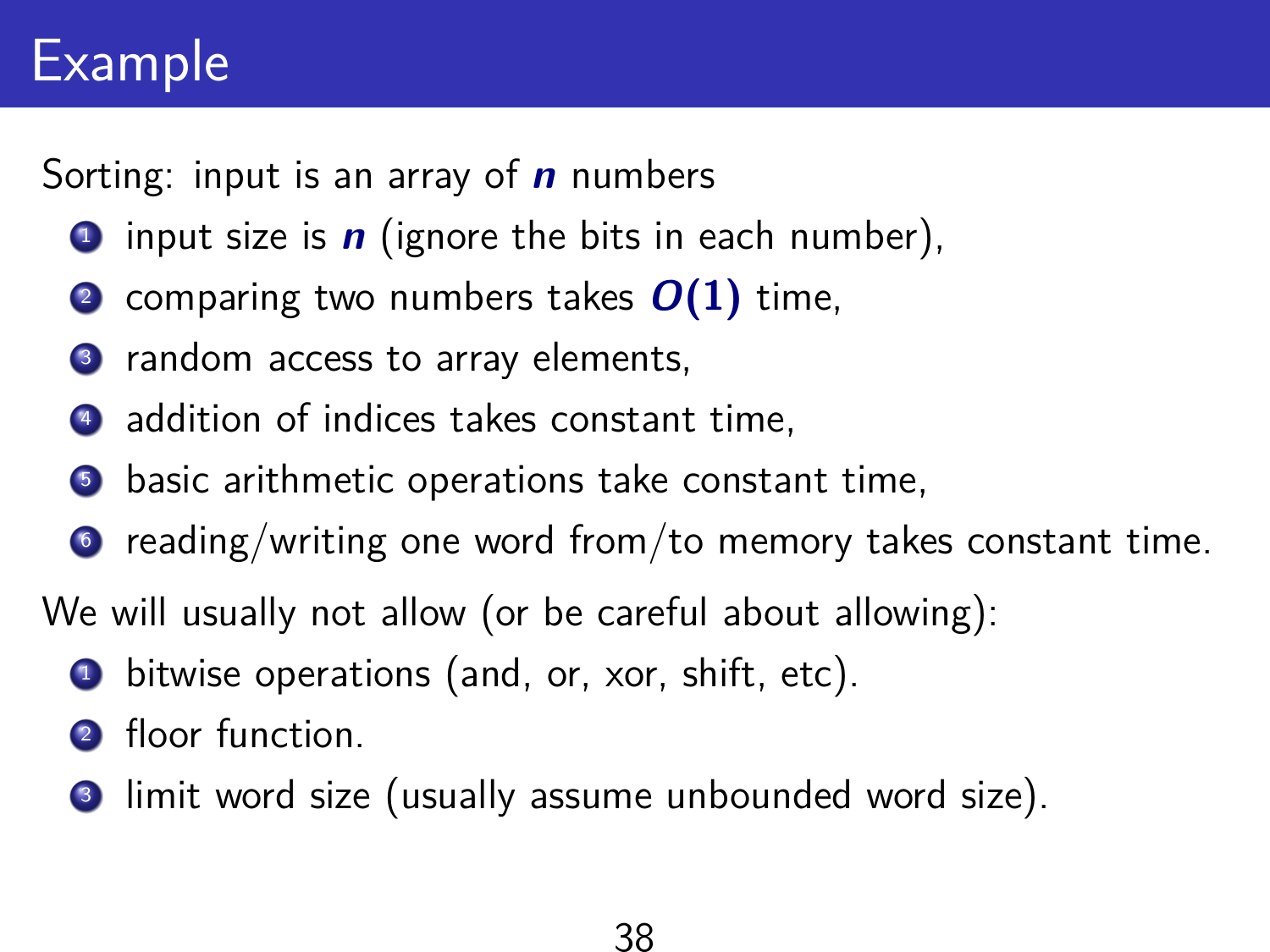Unit-Cost RAM model is applicable in wide variety of settings in practice. However it is not a proper model in several important situations so one has to be careful.

- **1** For some problems such as basic arithmetic computation, unit-cost model makes no sense. Examples: multiplication of two **n**-digit numbers, primality etc.
- 2 Input data is very large and does not satisfy the assumptions that individual numbers fit into a word or that total memory is bounded by  $2^k$  where  $k$  is word length.
- <sup>3</sup> Assumptions valid only for certain type of algorithms that do not create large numbers from initial data. For example, exponentiation creates very big numbers from initial numbers.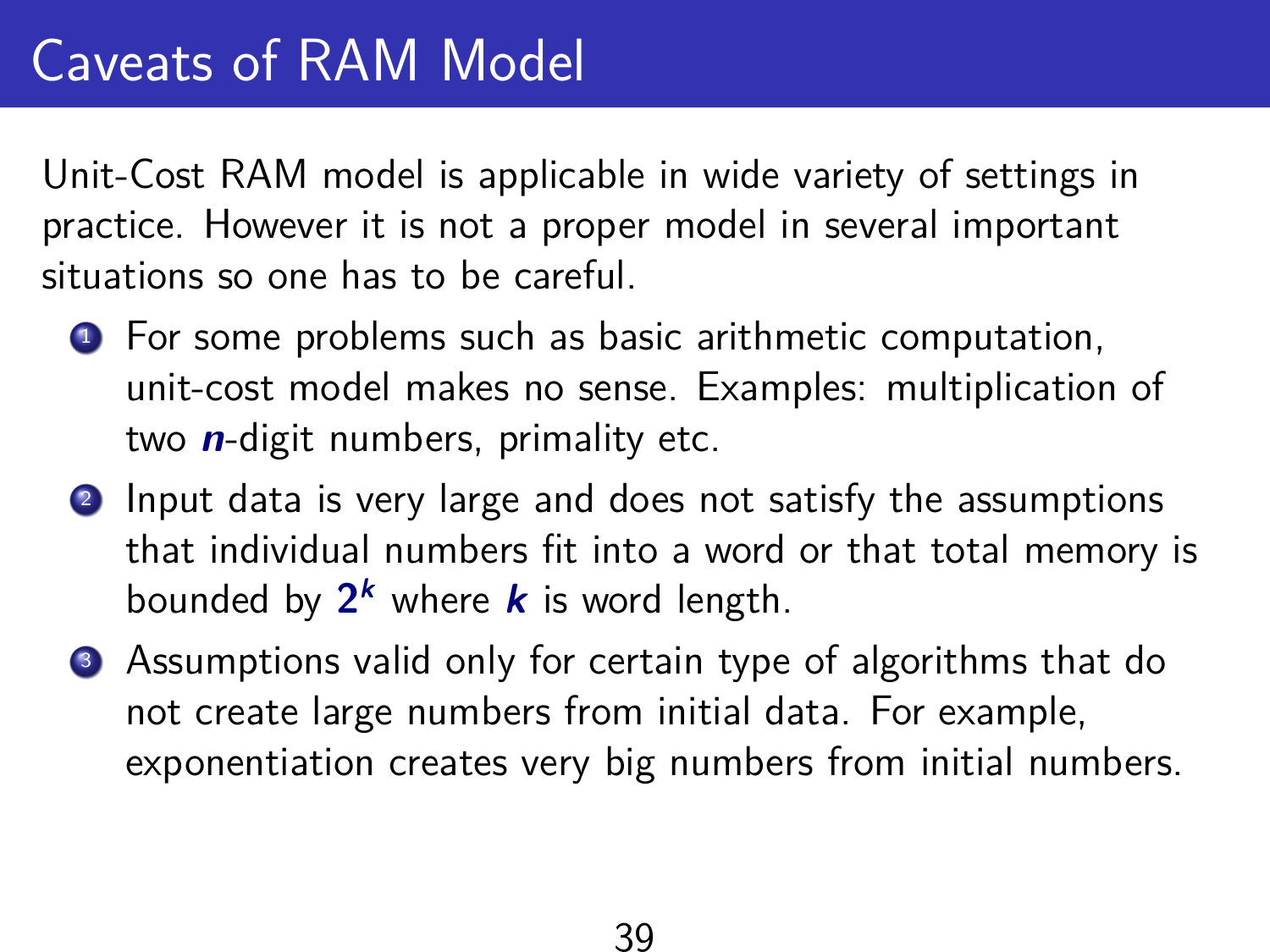# Models used in class

In this course:

- **1** Assume unit-cost RAM by default.
- <sup>2</sup> We will explicitly point out where unit-cost RAM is not applicable for the problem at hand.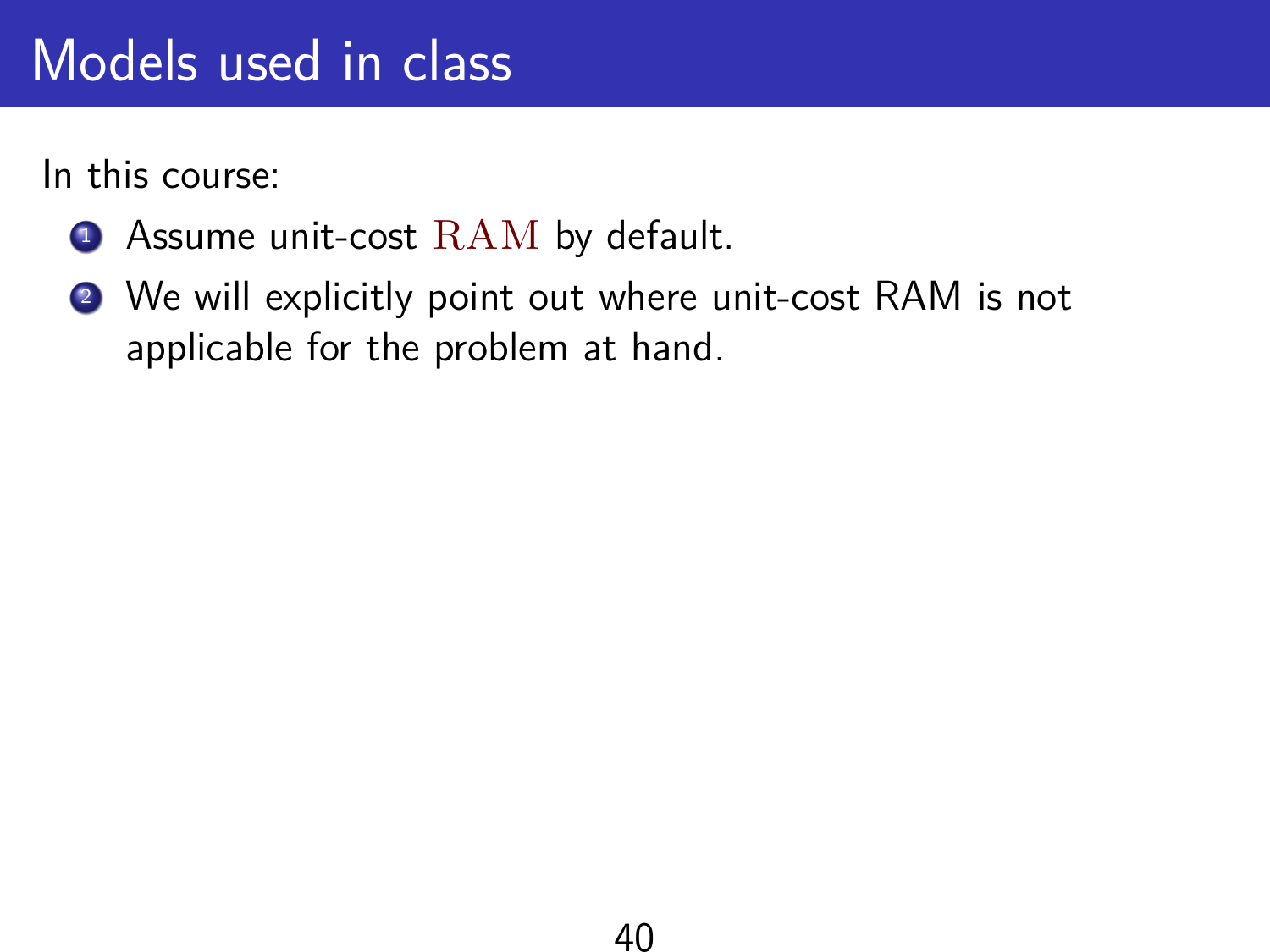# <span id="page-40-0"></span>Part V

# **[Reductions](#page-40-0)**

41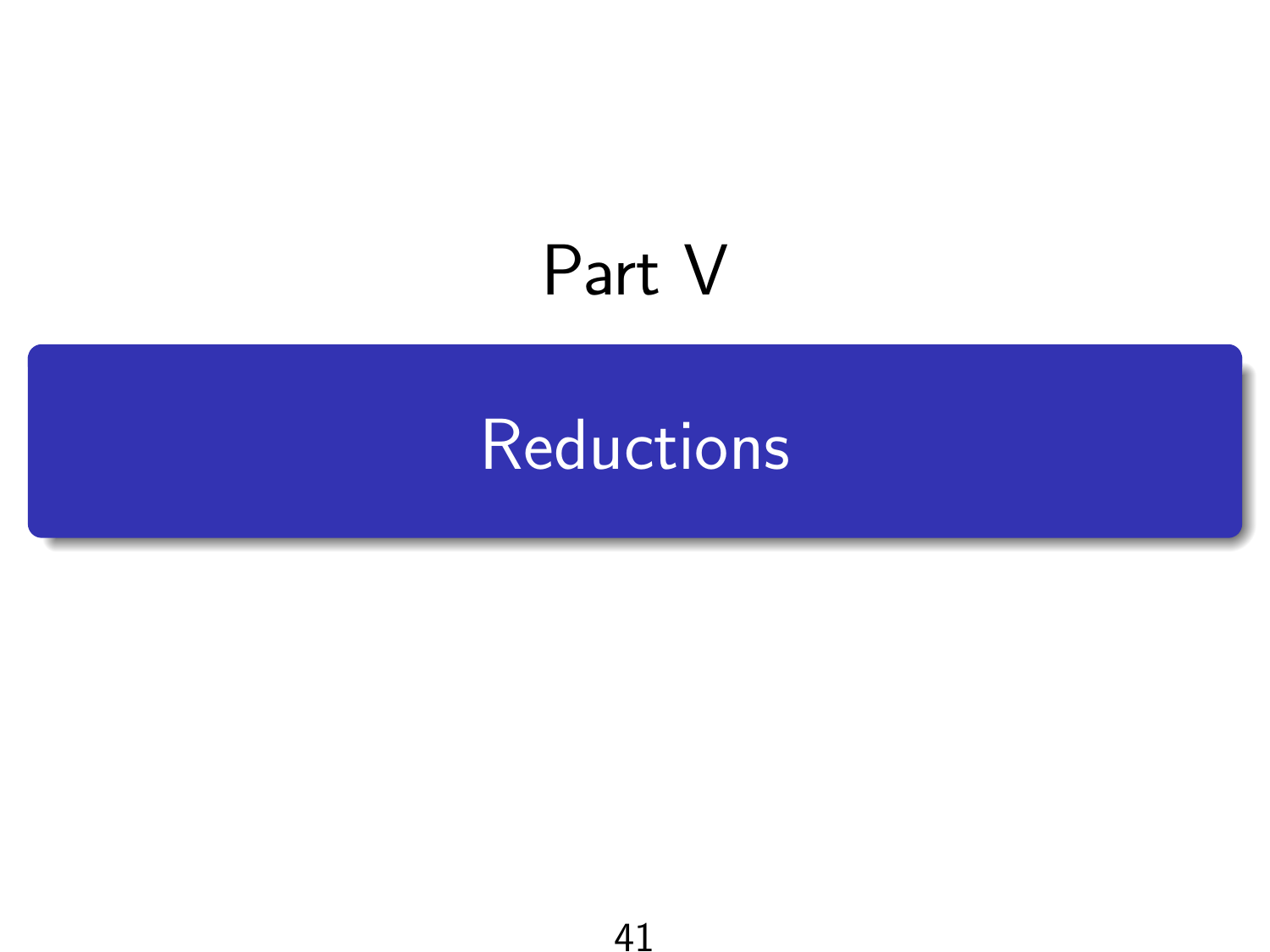# 1.3: Independent Set and Clique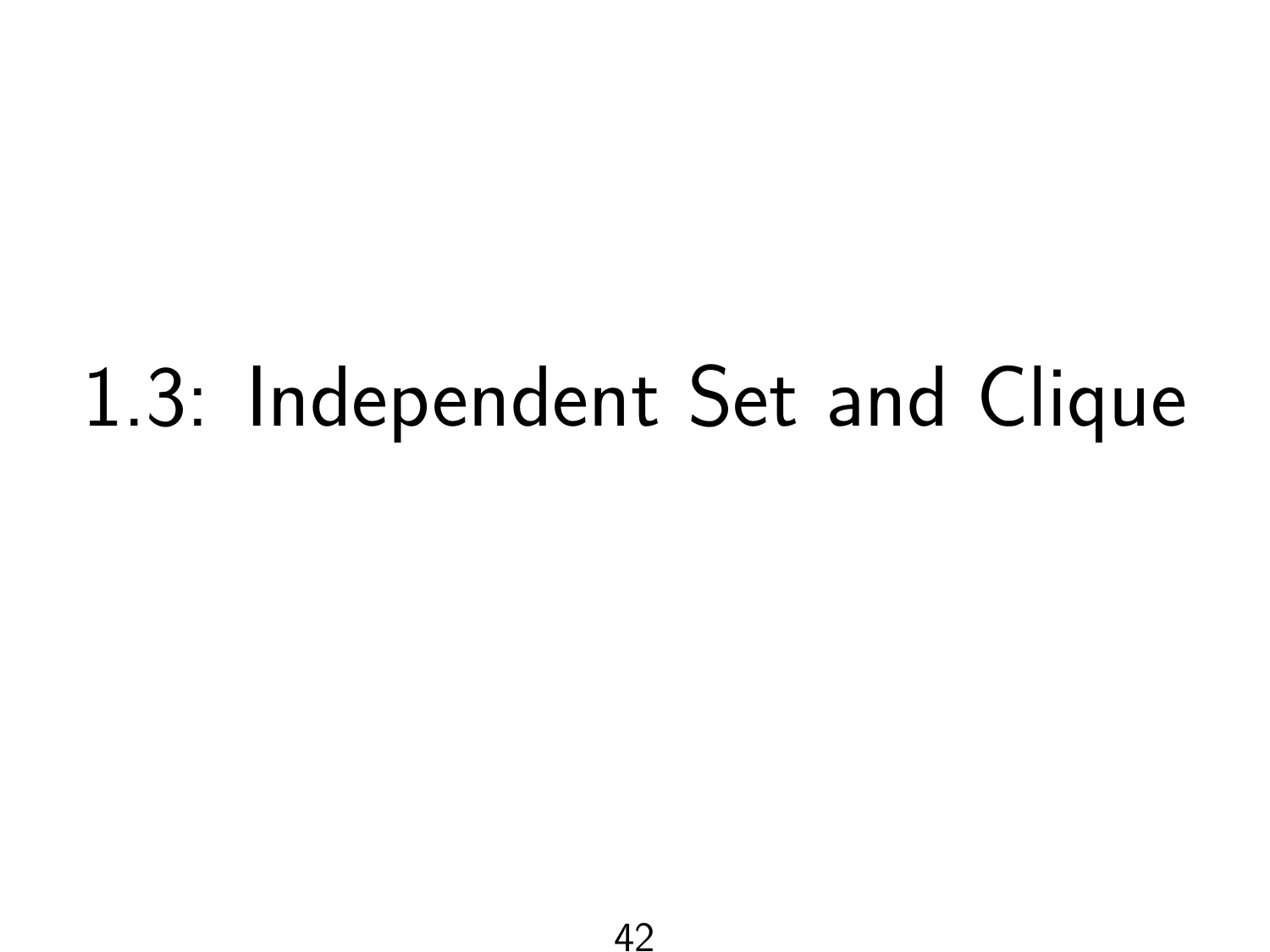Given a graph G, a set of vertices V' is:

**1** independent set: no two vertices of V' connected by an edge.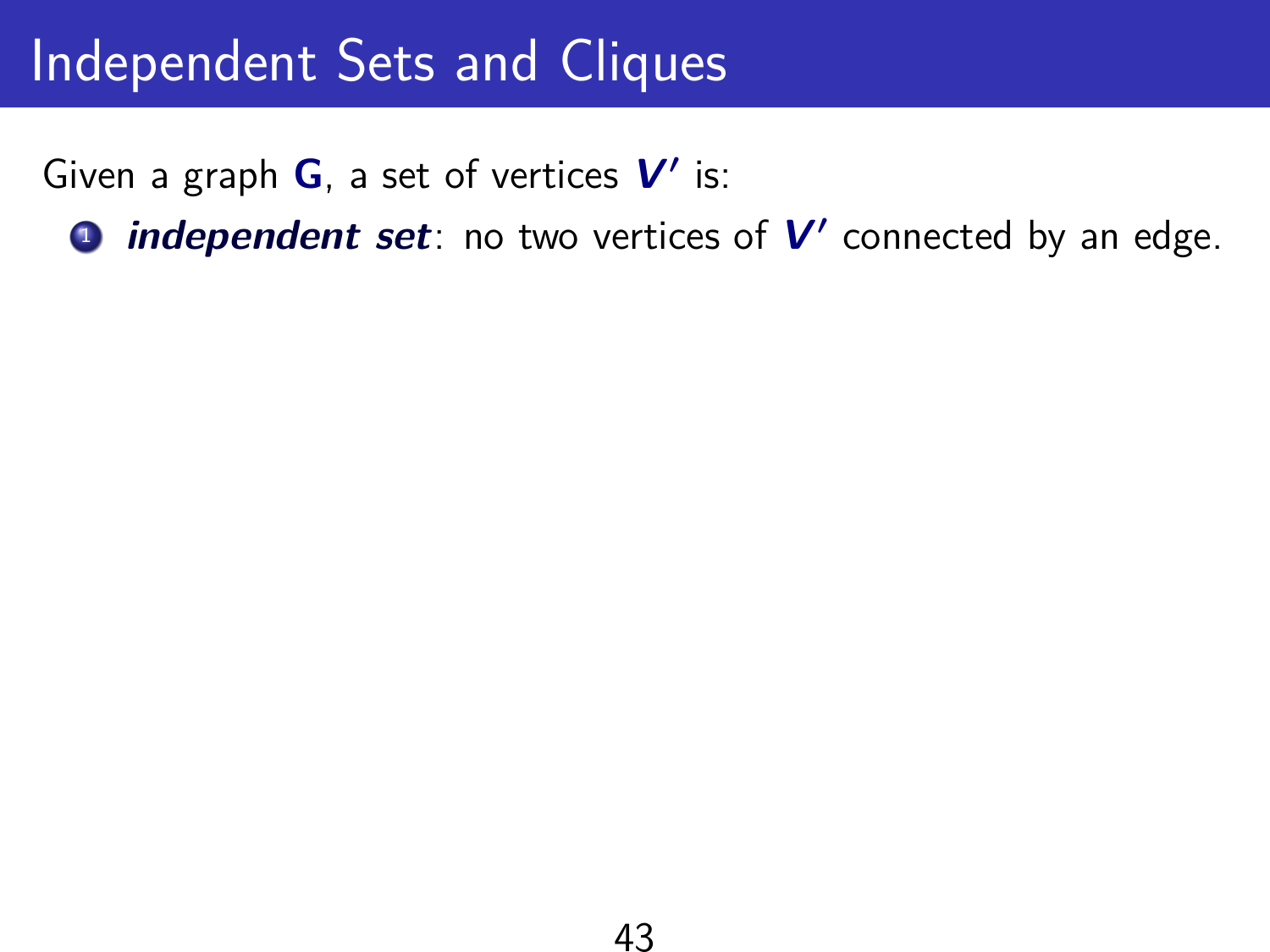Given a graph G, a set of vertices V' is:

**1** independent set: no two vertices of V' connected by an edge.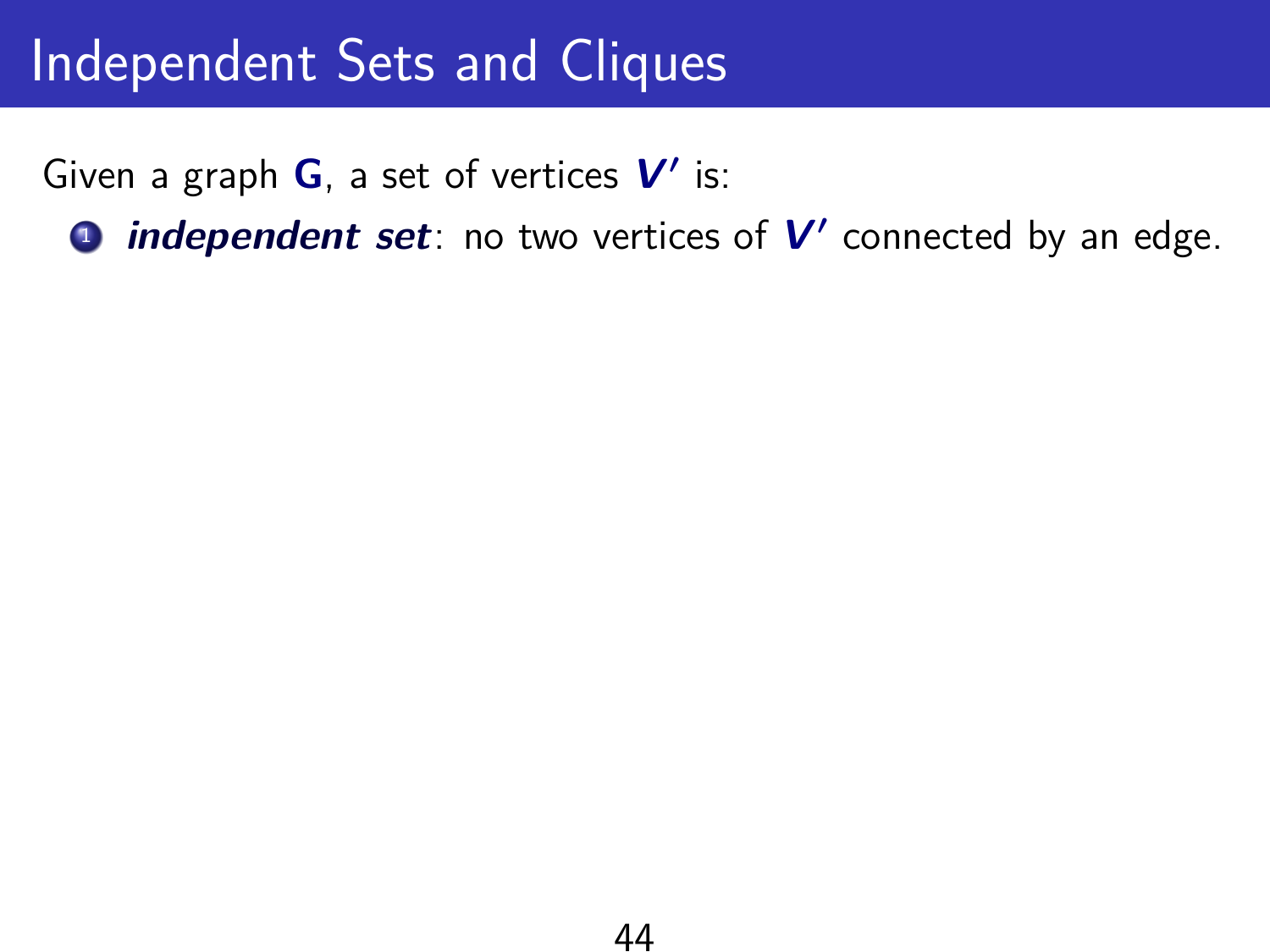Given a graph G, a set of vertices V' is:

**1** independent set: no two vertices of V' connected by an edge.

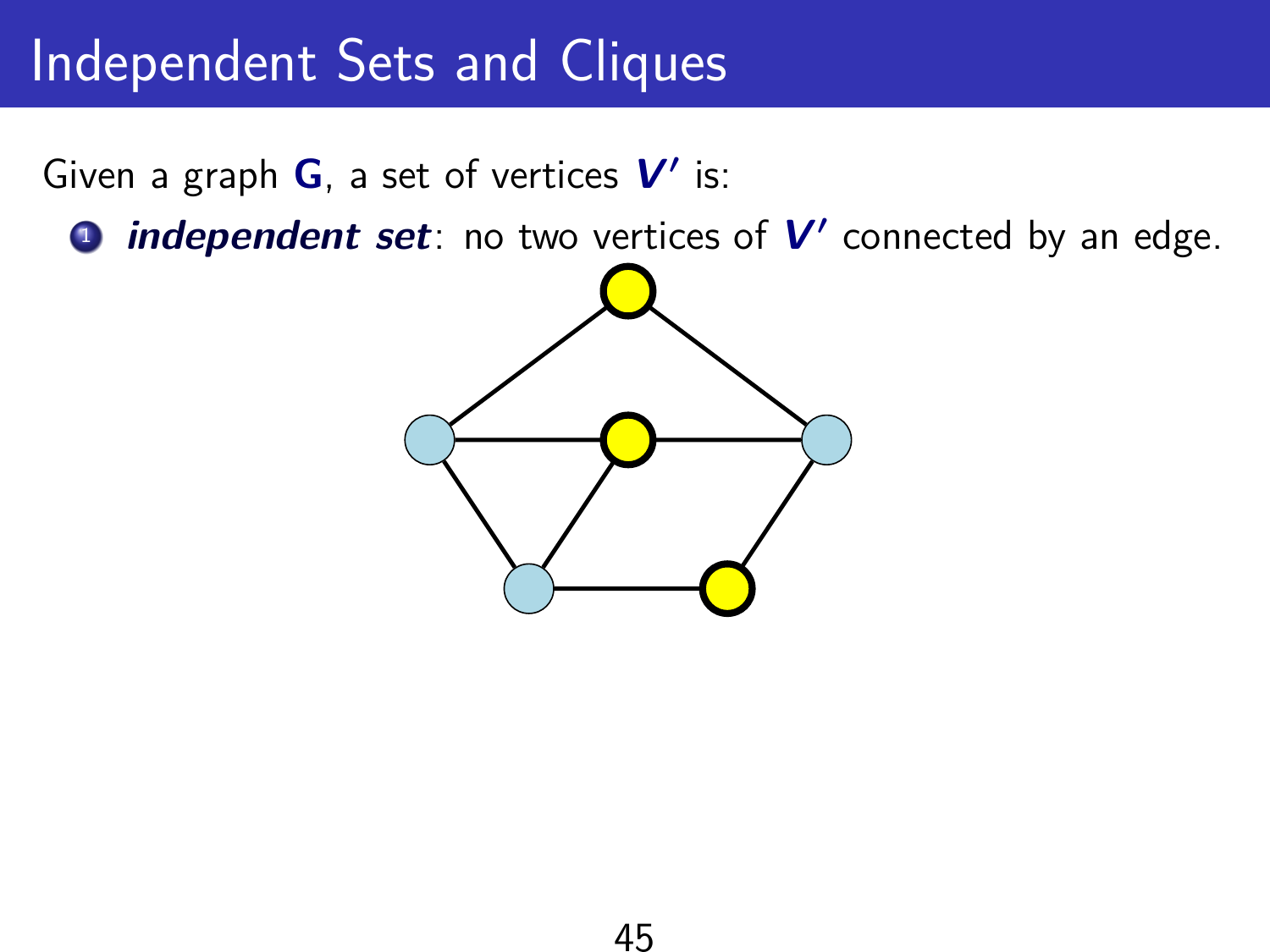Given a graph G, a set of vertices V' is:

- **1** independent set: no two vertices of V' connected by an edge.
- **2** *clique: every* pair of vertices in  $V'$  connected by an edge of **G**.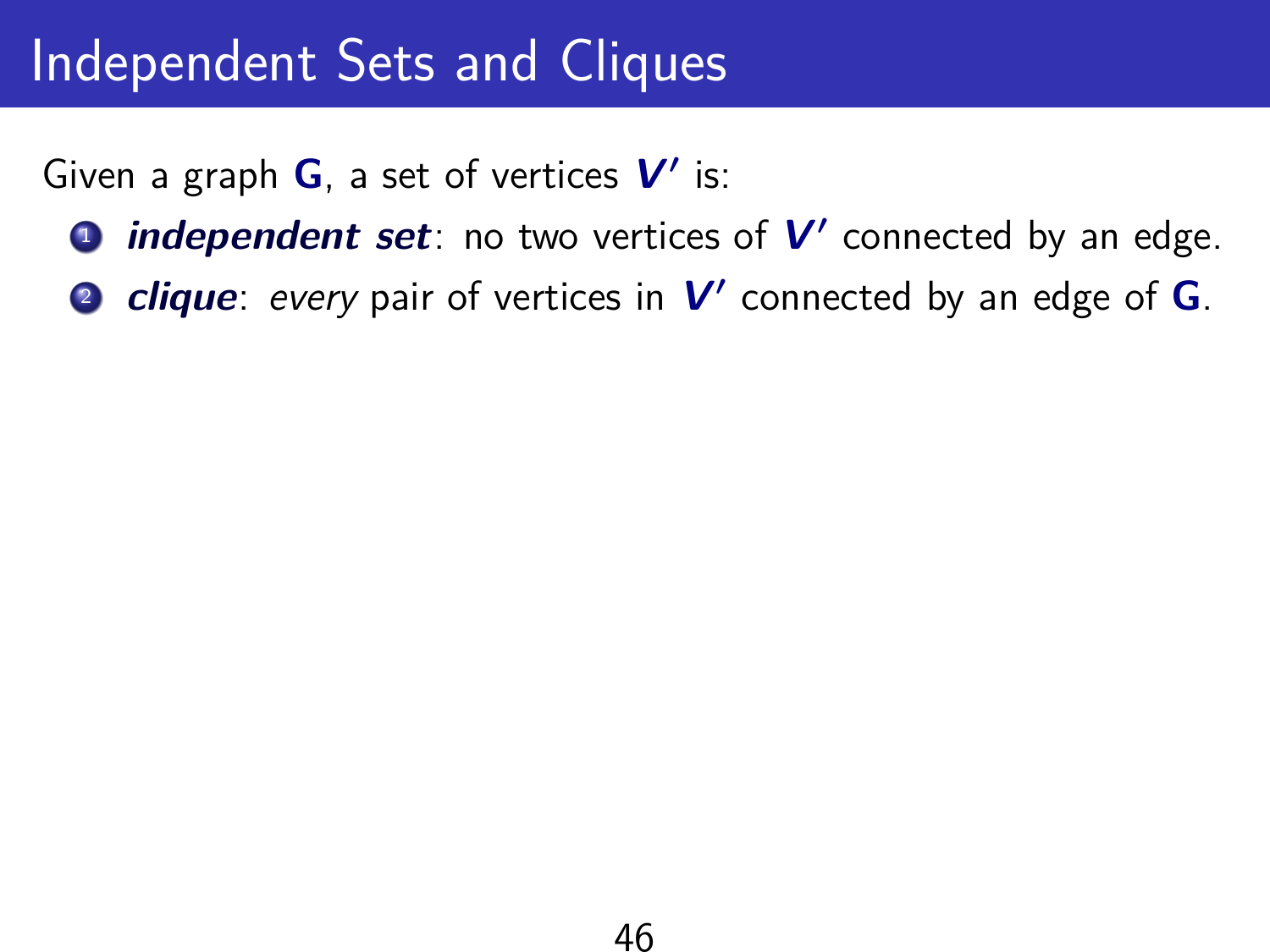Given a graph G, a set of vertices V' is:

- **1** independent set: no two vertices of V' connected by an edge.
- **2 clique**: every pair of vertices in V' connected by an edge of



**G**.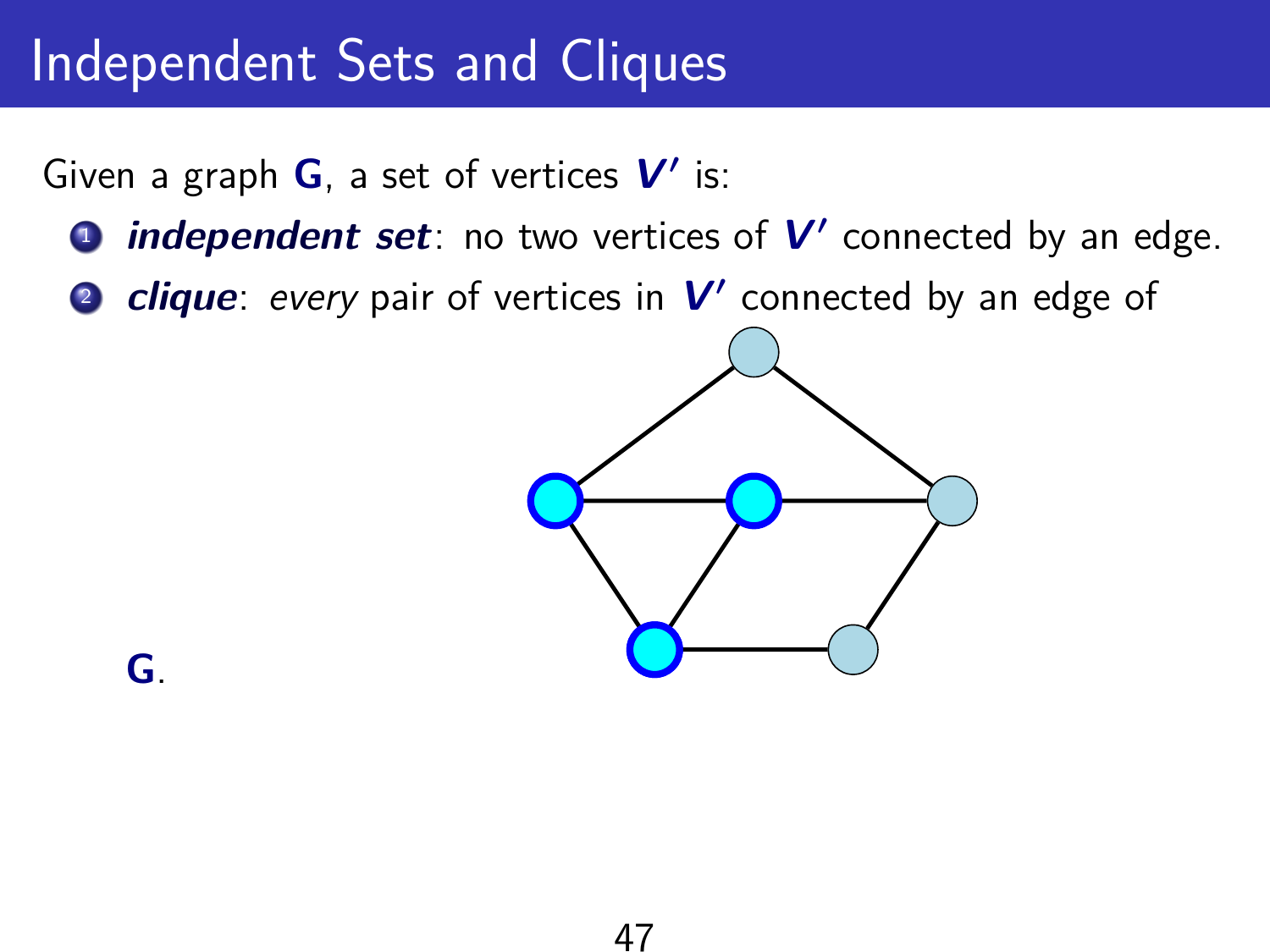## The **Independent Set** and **Clique** Problems

#### **Problem: Independent Set**

**Instance:** A graph **G** and an integer **k**. **Question:** Does **G** has an independent set of size  $\geq k$ ?

#### **Problem: Clique**

**Instance:** A graph **G** and an integer **k**. **Question:** Does **G** has a clique of size  $\geq k$ ?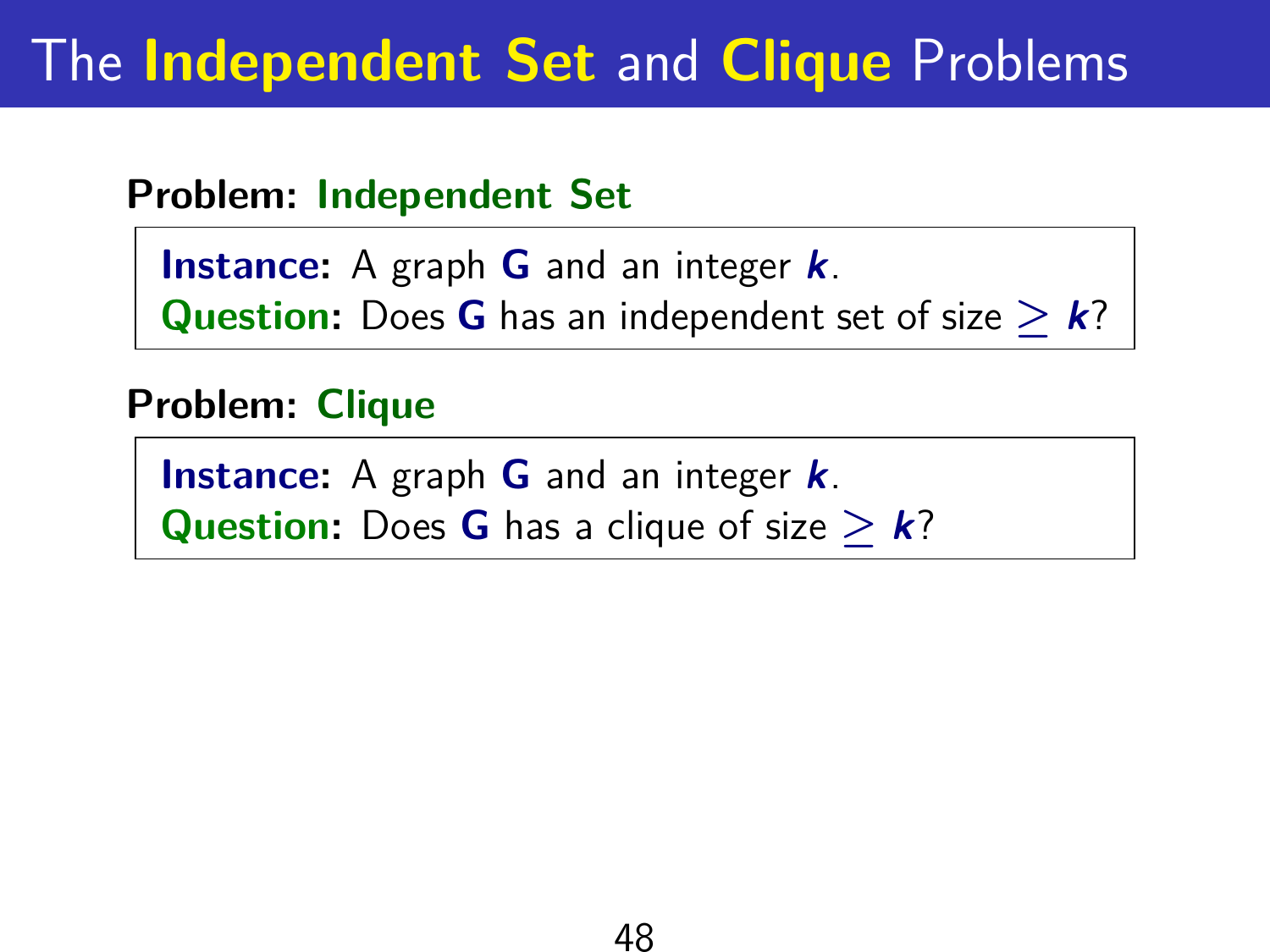#### Decision, Search, and Optimization

- <sup>1</sup> **Decision problem**. Example: given **n**, is **n** prime?.
- <sup>2</sup> **Search problem**. Example: given **n**, find a factor of **n** if it exists.
- **3 Optimization problem**. Example: find the smallest prime factor of **n**.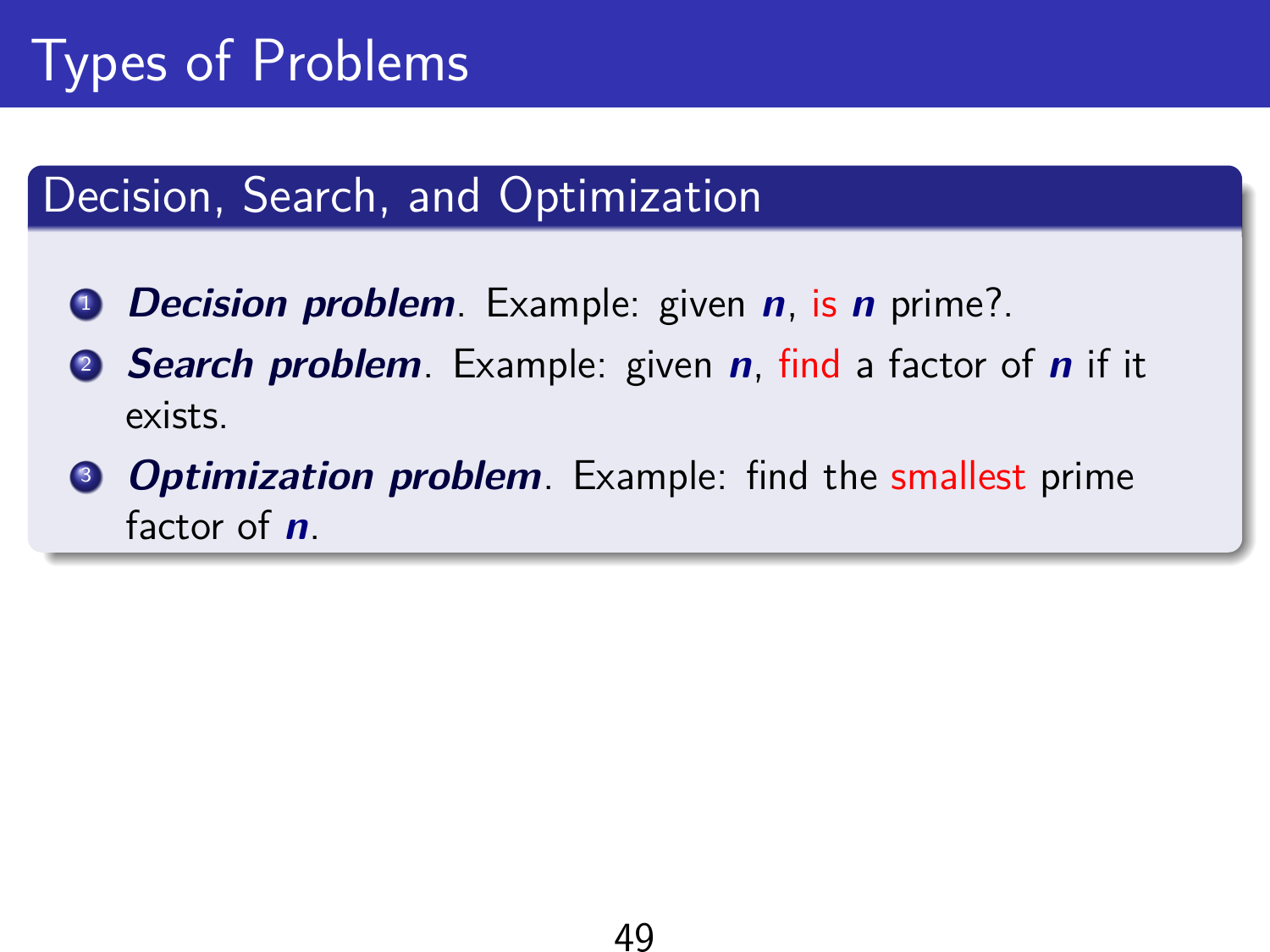# Reducing **Independent Set** to **Clique**

An instance of **Independent Set** is a graph **G** and an integer **k**.

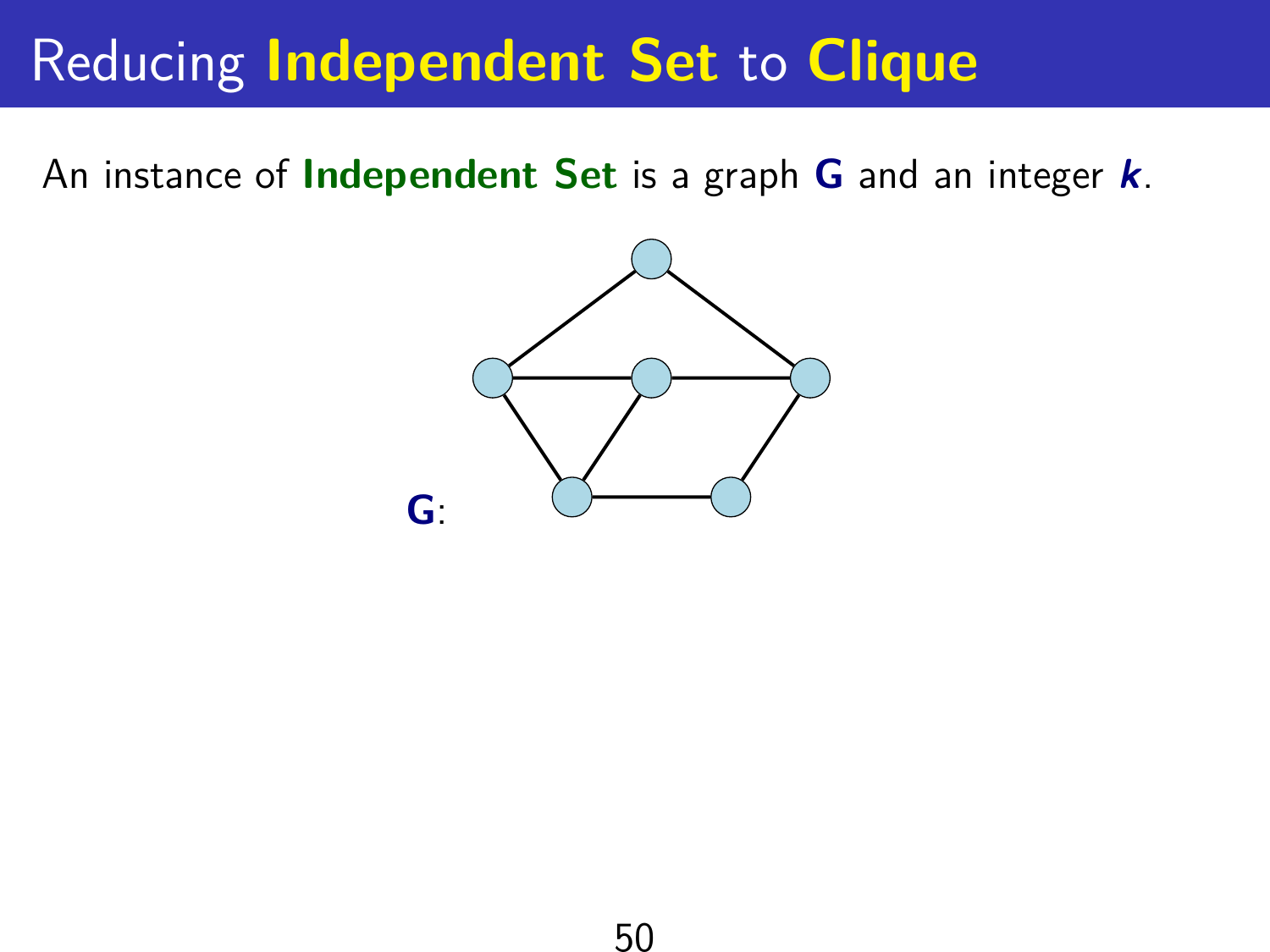# Reducing **Independent Set** to **Clique**

An instance of **Independent Set** is a graph **G** and an integer **k**.

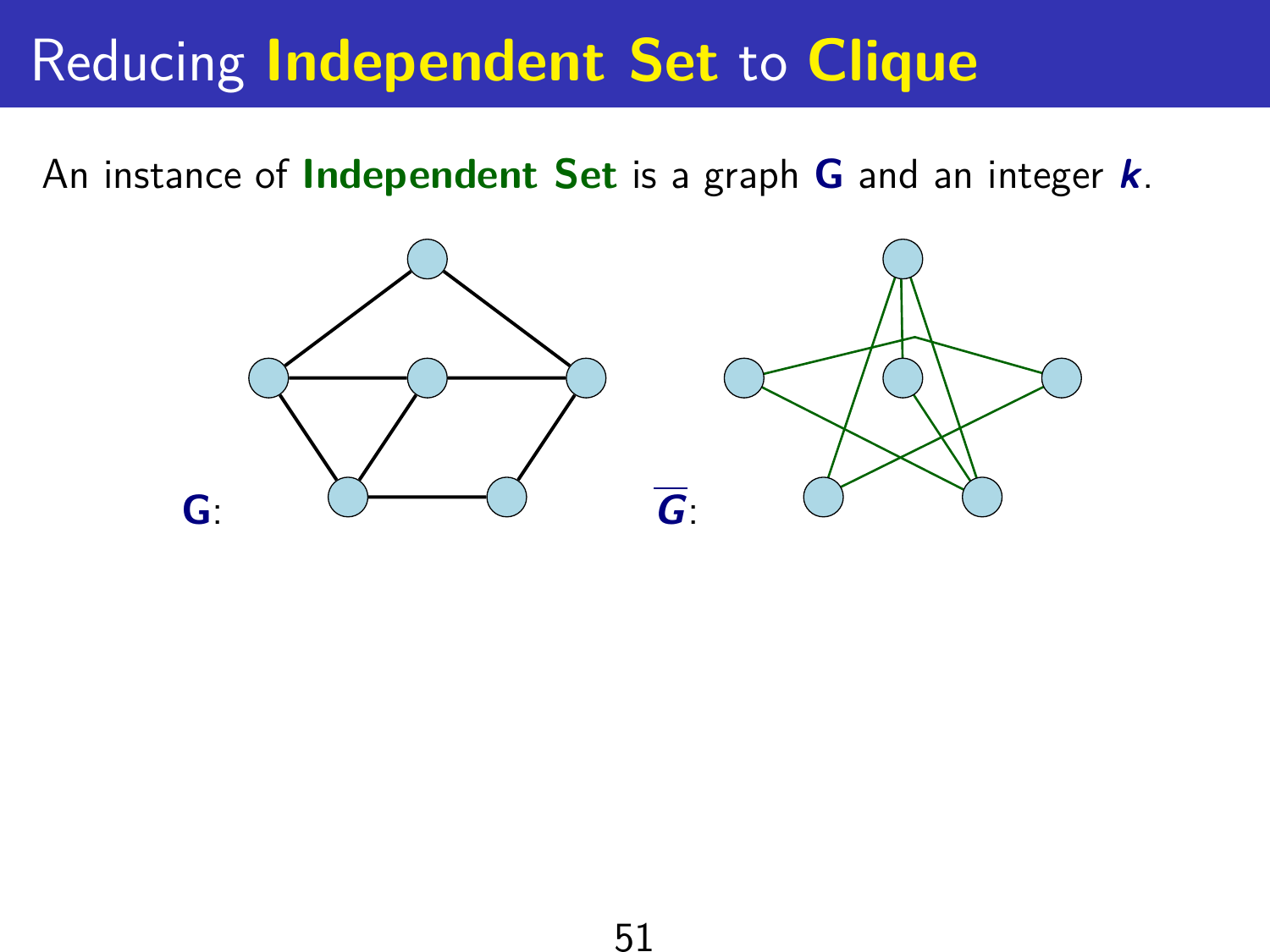# Reducing **Independent Set** to **Clique**

An instance of **Independent Set** is a graph **G** and an integer **k**. Convert **G** to  $\overline{G}$ , in which  $(u, v)$  is an edge  $\iff$   $(u, v)$  is not an edge of **G**. ( $\overline{G}$  is the complement of **G**.)  $(\overline{G}, k)$ : instance of **Clique**.

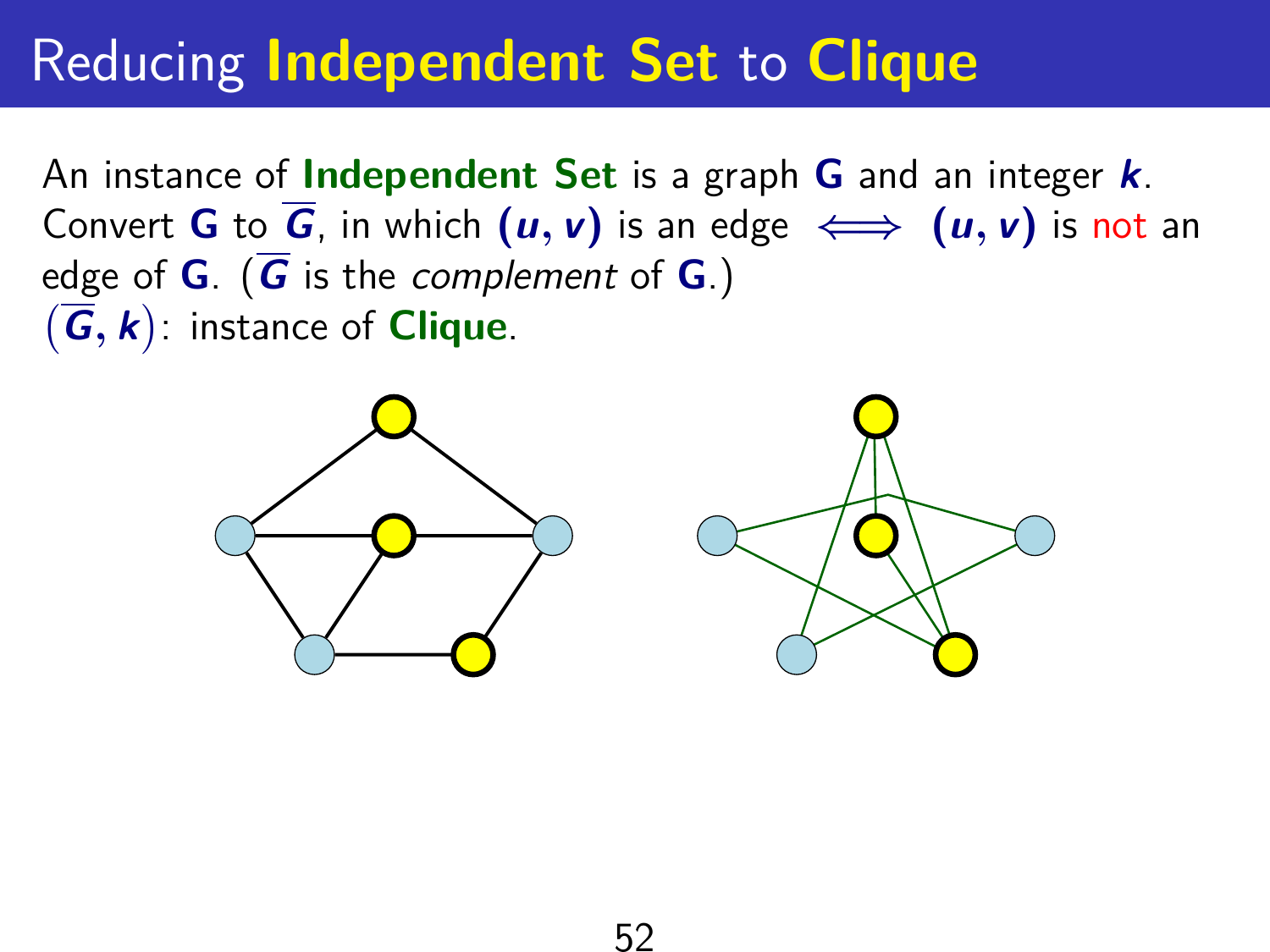- **Independent Set** ≤ **Clique**. What does this mean?
- If have an algorithm for **Clique**, then we have an algorithm for **Independent Set**.
- **Clique** is at least as hard as **Independent Set**.
- Also... **Independent Set** is at least as hard as **Clique**.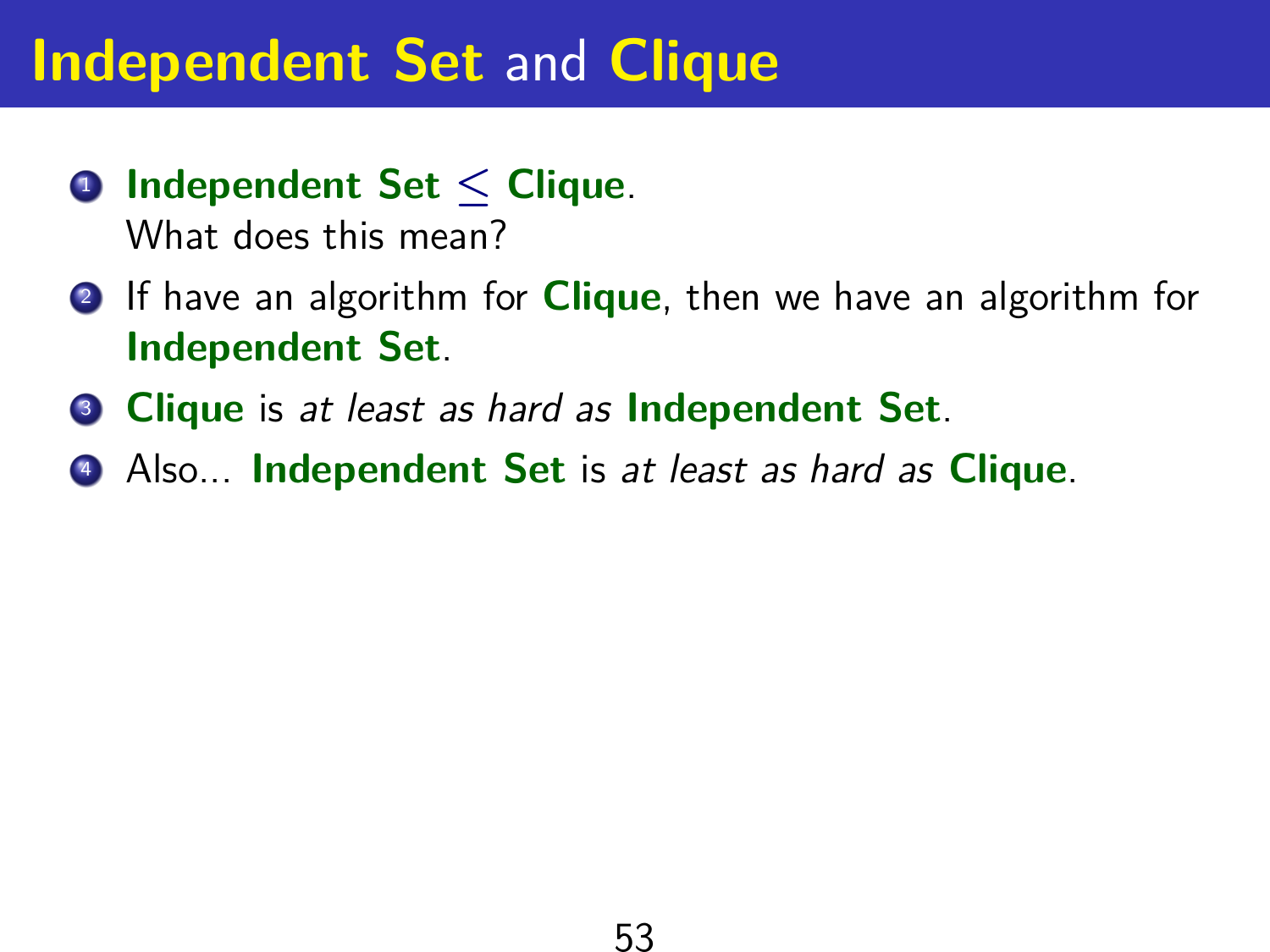### Reductions, revised.

For decision problems **X**, **Y**, a **reduction from X to Y** is:

- An algorithm ...
- <sup>2</sup> Input: **IX**, an instance of **X**.
- <sup>3</sup> Output: **I<sup>Y</sup>** an instance of **Y**.
- <sup>4</sup> Such that:

**IY** is YES instance of  $Y \leftrightarrow I_X$  is YES instance of **X** 

There are other kinds of reductions.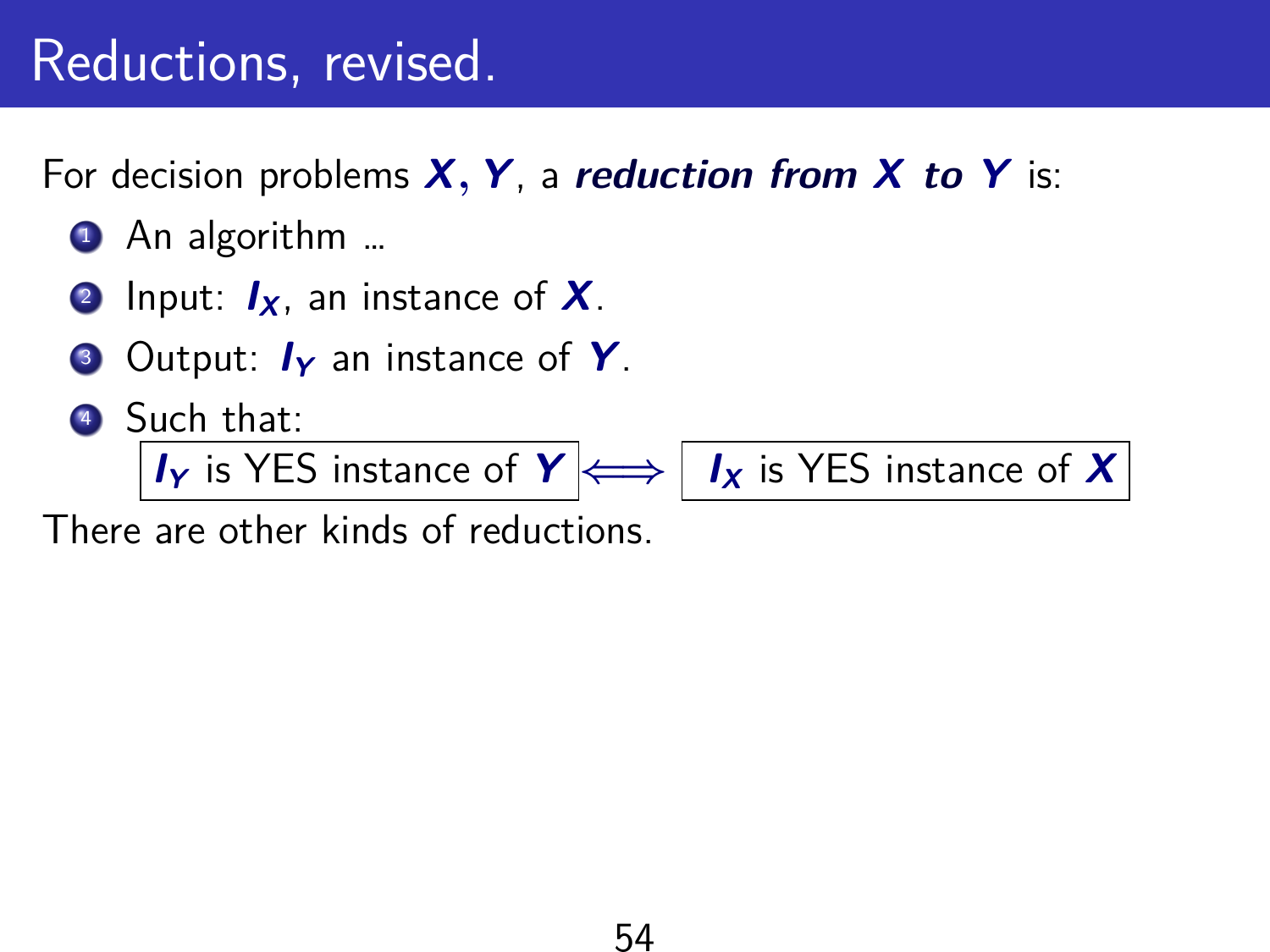### Using reductions to solve problems

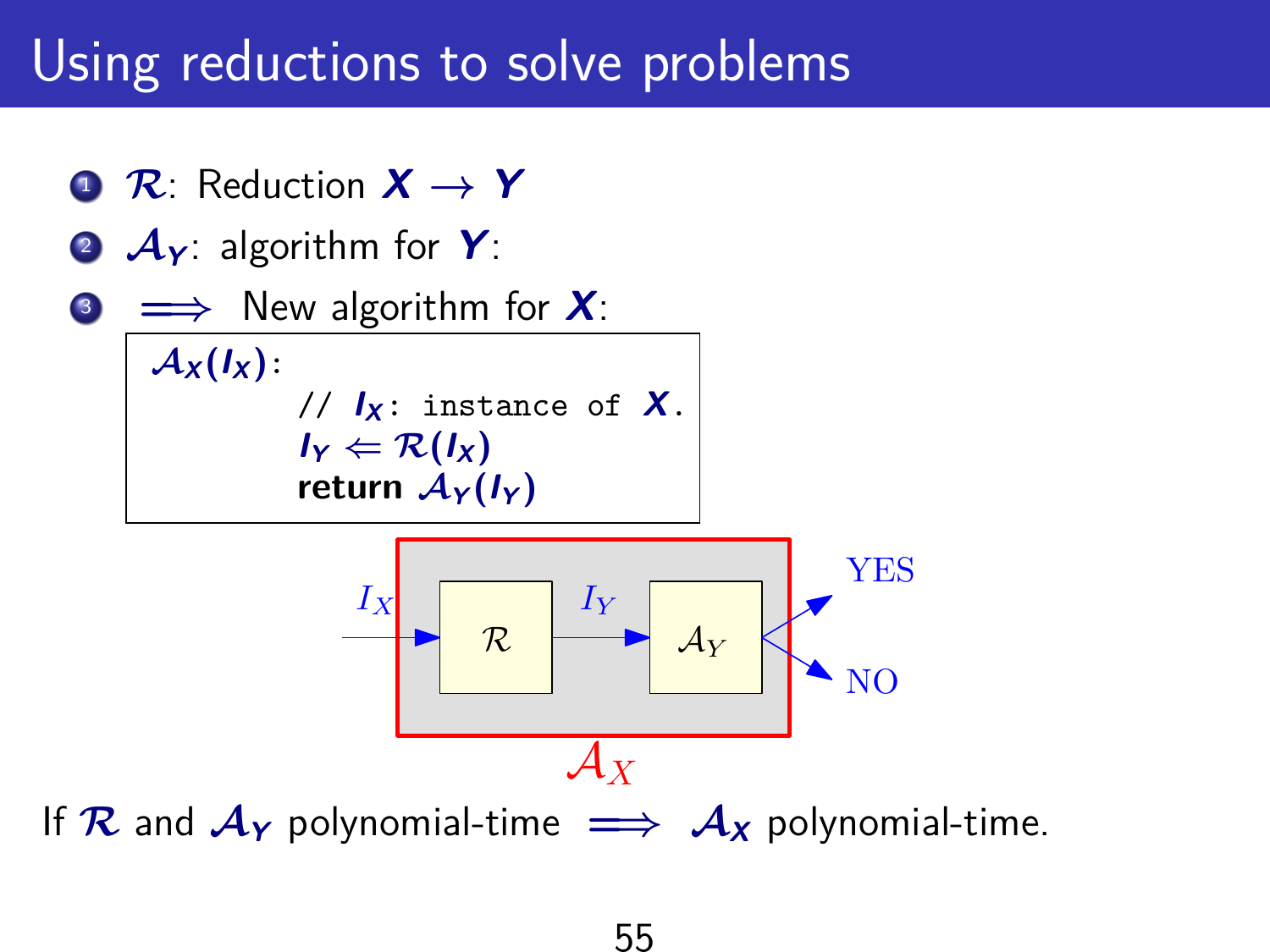# Comparing Problems

- "Problem **X** is no harder to solve than Problem **Y**".
- If Problem **X** reduces to Problem **Y** (we write **X** ≤ **Y**), then **X** cannot be harder to solve than **Y**.
- **X** ≤ **Y**:
	- **X** is no harder than **Y**, or
	- **Y** is at least as hard as **X**.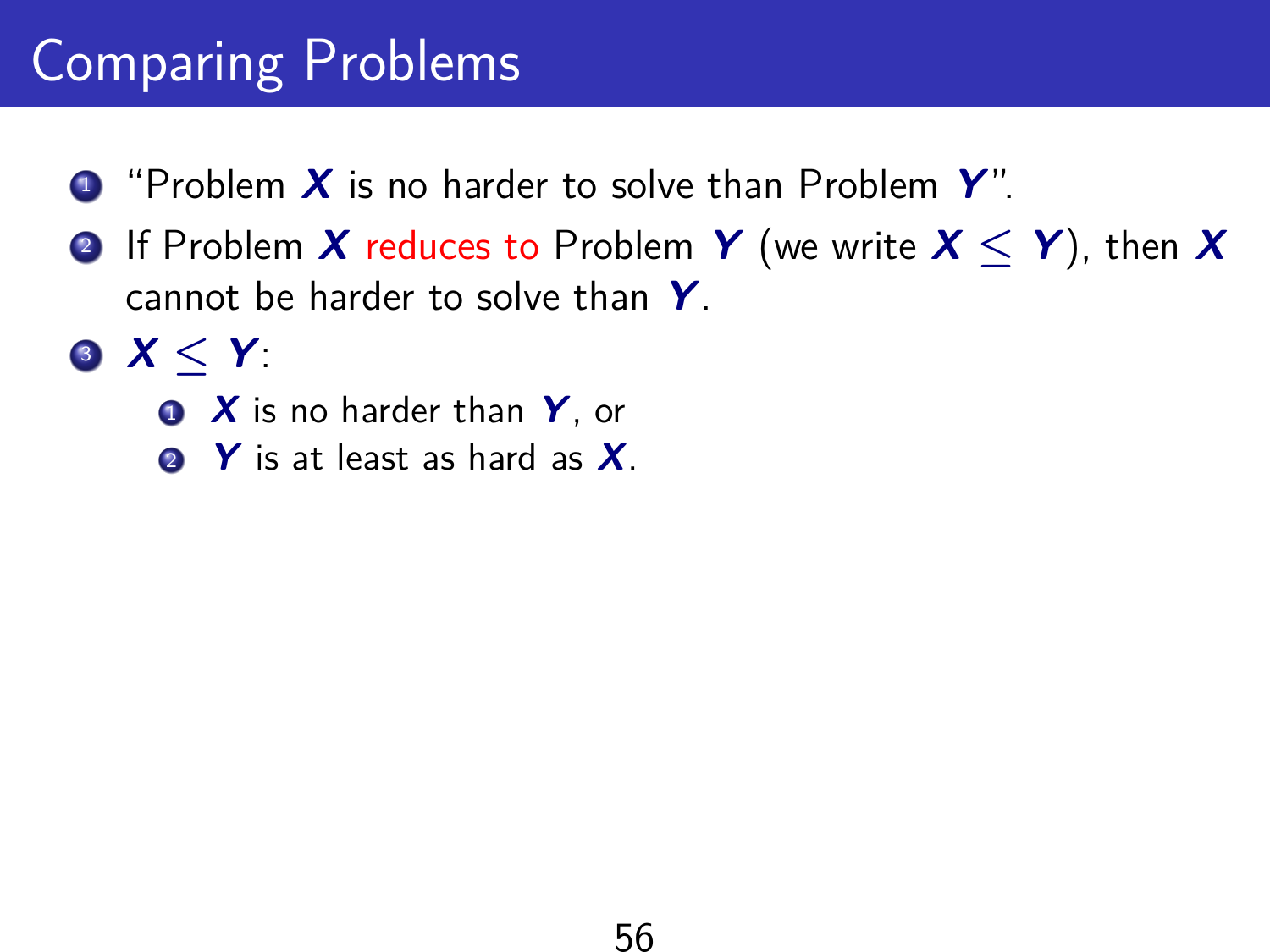# Polynomial-time reductions



- <sup>1</sup> Algorithm is **efficient** if it runs in polynomial-time.
- Interested only in polynomial-time reductions.
- <sup>3</sup> **X** ≤**<sup>P</sup> Y**: Have polynomial-time reduction from problem **X** to problem **Y**.
- <sup>4</sup> A**<sup>Y</sup>** : poly-time algorithm for **Y**.
- <sup>5</sup> =⇒ Polynomial-time/efficient algorithm for **X**.